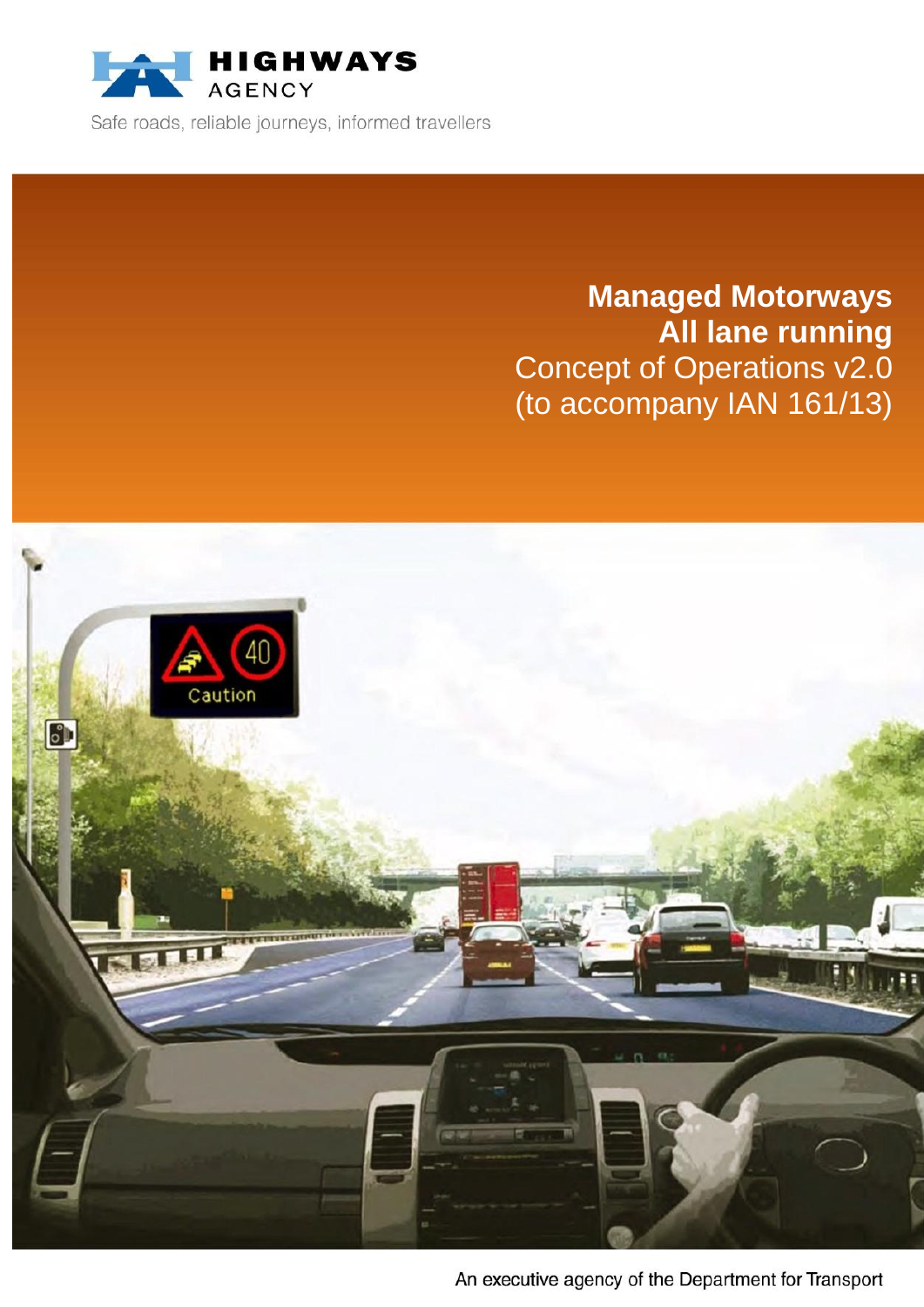

# **Version Control**

| <b>Version</b> | <b>Status</b>                                          | <b>Date</b>    |
|----------------|--------------------------------------------------------|----------------|
| 0.1            | Draft for HA review (Subject Matter Experts and        | 31 Jan 2012    |
|                | Programme Board)                                       |                |
| 0.2            | Draft for Steering Group Review                        | 5 March 2012   |
| 0.3            | Draft for final comment by SRO                         | 21 March 2012  |
| 1.0            | Circulated version (v1.0)                              | 23 March 2012  |
| 1.1            | Draft at 2012/13 MROD contract end, highlighting areas | 25 March 2013  |
|                | which will need to be updated in support of IAN 161/13 |                |
| 1.2            | Version to support TPB review of draft IAN 161/13      | 12 July 2013   |
| 2.0            | Issued version (v2.0)                                  | 16 August 2013 |

# **Approvals**

| <b>Version</b>   | <b>Approved by</b> | <b>Date</b>    |
|------------------|--------------------|----------------|
| 1.0              | Mike Wilson        | 23 March 2012  |
| $\overline{2.0}$ | Mike Wilson        | 16 August 2013 |
|                  |                    |                |
|                  |                    |                |
|                  |                    |                |
|                  |                    |                |

For more information, please contact:

[MMOperations@highways.gsi.gov.uk](mailto:MMOperations@highways.gsi.gov.uk)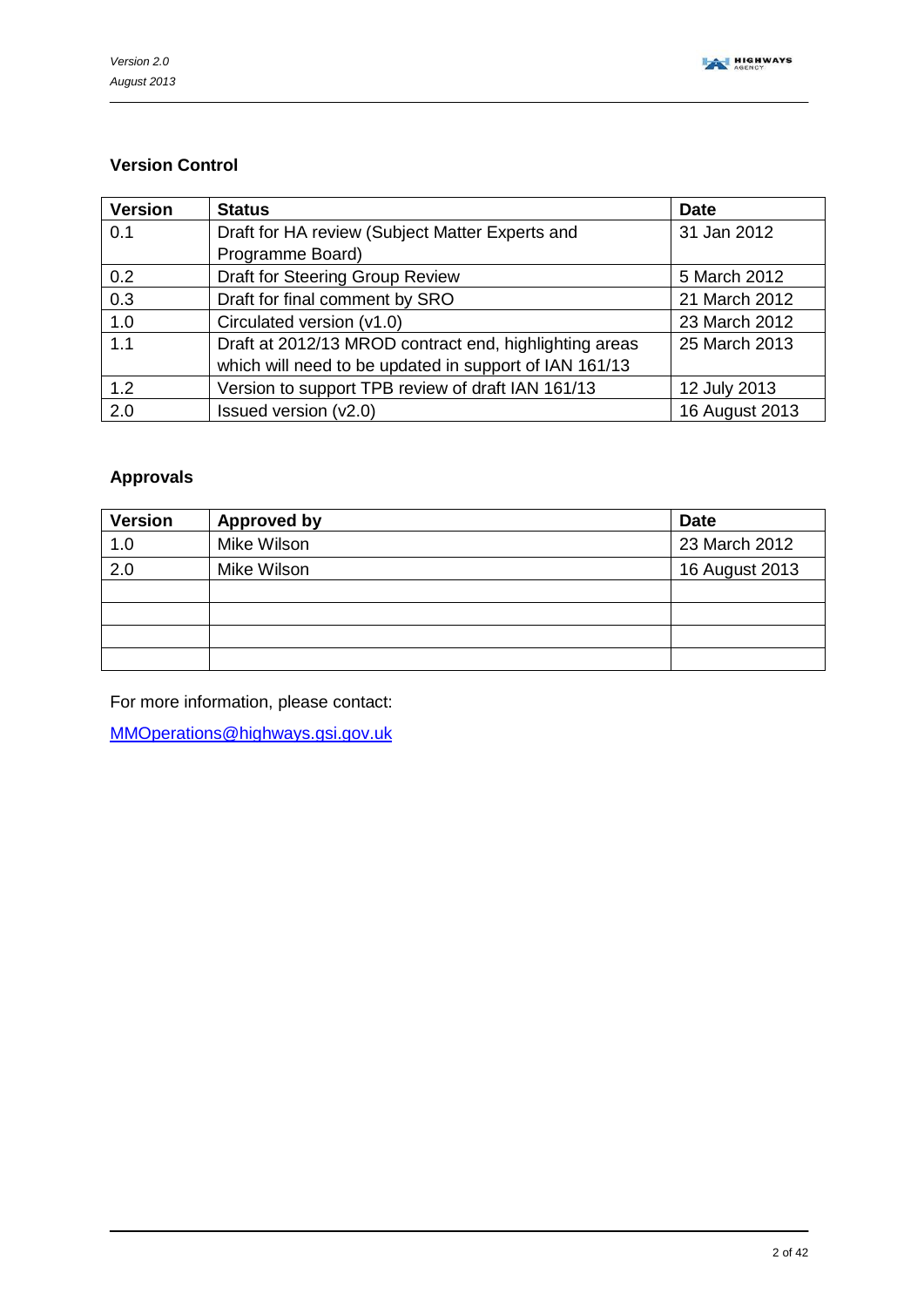

# **Table of Contents**

| 1.  |                                                                           |    |
|-----|---------------------------------------------------------------------------|----|
|     |                                                                           |    |
|     | 1.2 Relationship to MM ALR Implementation Guidance and other Documents  5 |    |
|     |                                                                           |    |
| 2.  |                                                                           |    |
| 2.1 |                                                                           |    |
|     |                                                                           |    |
|     |                                                                           |    |
|     |                                                                           |    |
|     |                                                                           |    |
| 3.  |                                                                           |    |
|     |                                                                           |    |
|     |                                                                           |    |
|     |                                                                           |    |
|     |                                                                           |    |
|     |                                                                           |    |
|     |                                                                           |    |
|     |                                                                           |    |
|     |                                                                           |    |
| 5.  | Management of Incidents and other Heightened Situations  19               |    |
| 5.1 | Dealing with Incidents - Key Differences on an MM ALR Scheme  19          |    |
| 5.2 |                                                                           |    |
|     |                                                                           |    |
|     | 5.4 Emergency Responder National Agreements and Guidance 25               |    |
| 6.  |                                                                           |    |
| 6.1 |                                                                           |    |
|     |                                                                           |    |
| 7.  |                                                                           |    |
|     |                                                                           |    |
|     |                                                                           |    |
|     |                                                                           |    |
|     | 8. Impact of MM ALR on Maintenance.                                       | 32 |
|     |                                                                           |    |
|     |                                                                           |    |
|     |                                                                           |    |
| 9.  |                                                                           |    |
|     |                                                                           |    |
|     |                                                                           |    |
|     |                                                                           |    |
|     |                                                                           |    |
|     |                                                                           |    |
|     |                                                                           |    |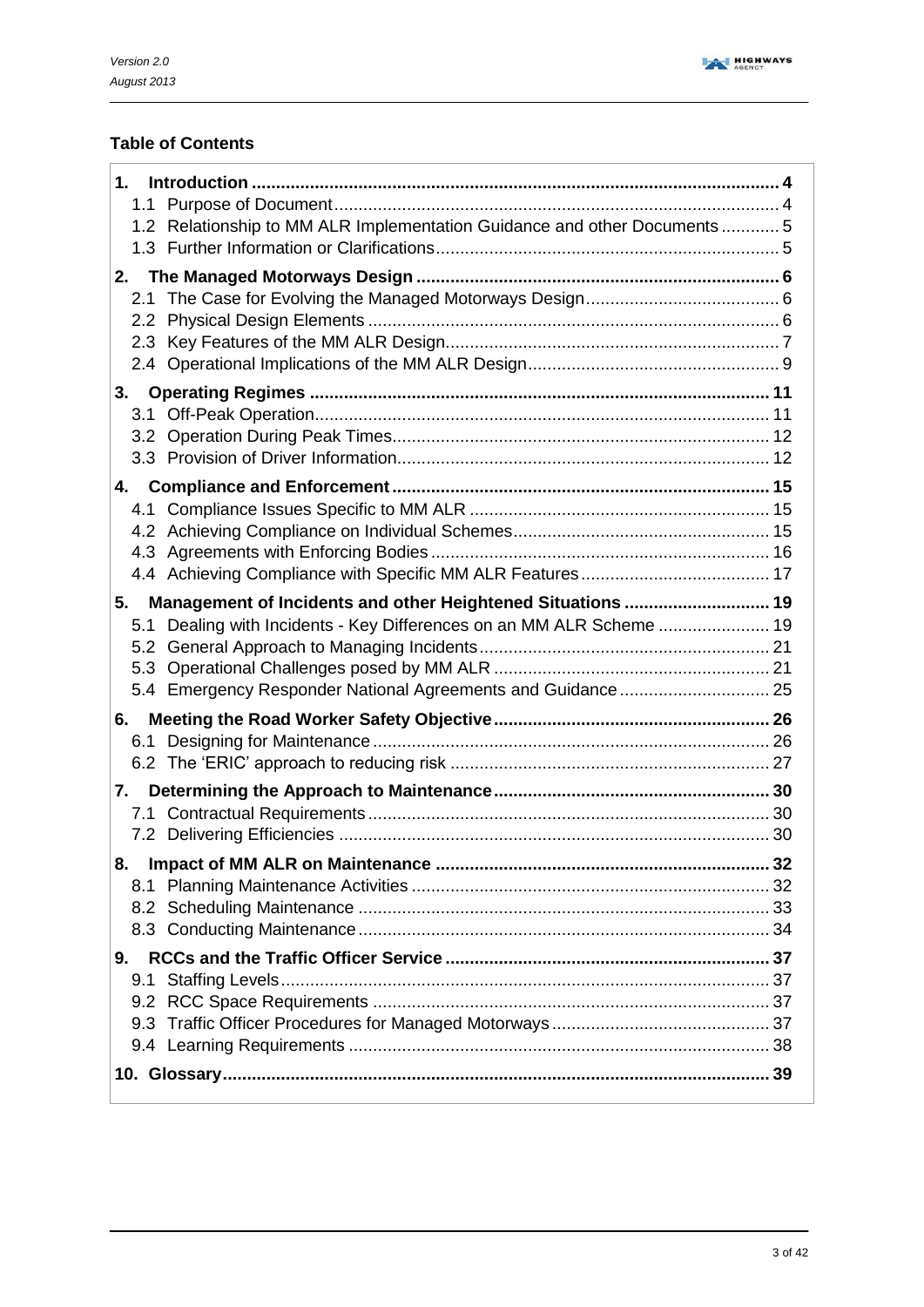# <span id="page-3-0"></span>**1. Introduction**

#### <span id="page-3-1"></span>**1.1 Purpose of Document**

- <sup>1</sup> This Concept of Operations document sets out, at a high level, guidance around the operational elements of managed motorway schemes designed to IAN 161/13. For convenience, this design will be known throughout the rest of this document as MM ALR (Managed Motorways – All Lane Running). The intended audience for this Concept of Operations is all those who will be responsible for either the design or operation of MM ALR schemes; including those involved in incident management or maintenance activities, as well as those involved with communicating the details of MM ALR to customers and stakeholders.
- <sup>2</sup> The material contained within this Concept of Operations is based both on the experience gained by the Highways Agency and its stakeholders in operating those parts of the network with features similar to those proposed by the MM ALR design; from consultation with subject matter experts from within the Highways Agency and its supply chain; through scheme designers sharing ideas and identifying best practice; and from the feedback gained during simulation exercises, surveys, and trials.
- 3 This high level document has purposefully been written to accompany the physical design guidance, and is intended to demonstrate that an MM ALR scheme designed to IAN 161/13 can be safely operated and maintained. Detailed operational procedures and processes have been prepared, and training will be given on their use in advance of the first MM ALR scheme becoming operational, and so they are not described in depth within this document.
- <sup>4</sup> Reasons why the operation of a particular scheme might vary from this guidance should be discussed with, and approved by, the scheme's Senior User (normally the Network Delivery and Development Directorate Regional Divisional Director); and recorded in the appropriate Project Control Framework ("PCF") products.
- <sup>5</sup> The specific PCF products that will be informed by material within this Concept of Operations are:

| <b>PCF Product</b>                                          | <b>Relevant</b><br><b>Chapters</b> |
|-------------------------------------------------------------|------------------------------------|
| <b>Operating Regime: Combined Product</b>                   |                                    |
| <b>Operating Regime</b>                                     | Chapter 3                          |
| <b>Compliance Strategy</b>                                  | Chapter 4                          |
| <b>Core Responders</b>                                      | Chapter 5 & 9                      |
| Maintenance and Repair Strategy Statement                   | Chapters 6-8                       |
| Civils Maintenance Handover Documentation & Certificate     | Chapters 6-8                       |
| Technology Maintenance Handover Documentation & Certificate | Chapters 6-8                       |
| RCC Technology and Capacity Implications Report             | Chapter 9                          |
| <b>TOS Training Requirements</b>                            | Chapter 9                          |
| Operational (RCC) Handover Documentation & Certificate      | Chapter 9                          |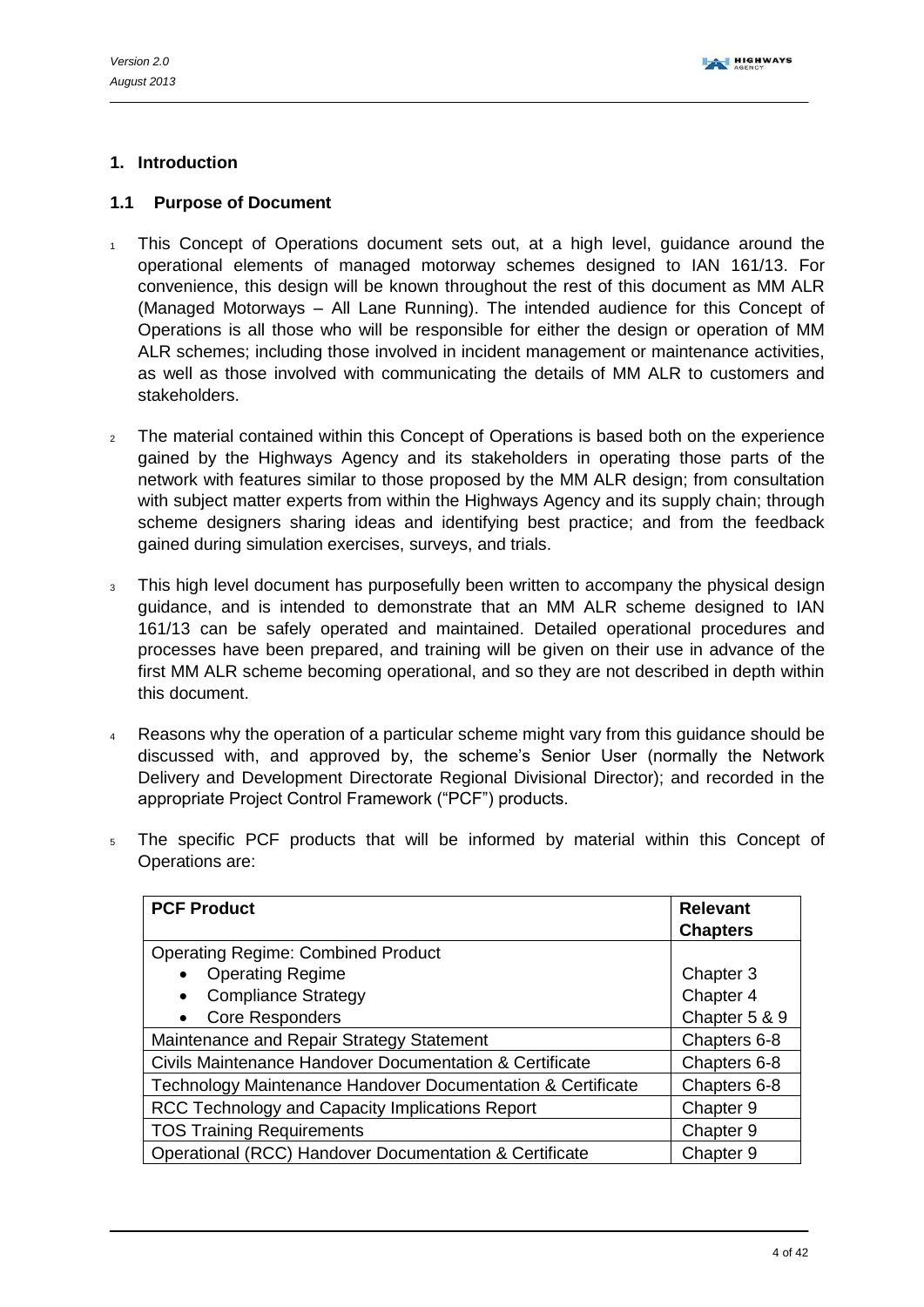# <span id="page-4-0"></span>**1.2 Relationship to MM ALR Implementation Guidance and other Documents**

- <sup>6</sup> This MM ALR Concept of Operations supports the Interim Advice Note IAN 161/13 that provides guidance on the design, construction, and implementation of MM ALR*<sup>1</sup>* .
- <sup>7</sup> The material contained within this document should be considered alongside existing standards, guidance and procedures governing how the strategic road network (SRN) is operated and maintained; the vast majority of which will continue to apply to an MM ALR scheme.
- 8 Highways Agency documents of particular importance in this regard are:
	- the *"Traffic Officer Manual"*;
	- the HA/ACPO *"Network Operations National Guidance Framework"*;
	- the *"Network Management Manual" (NMM)*;
	- the *"Routine and Winter Service Code" (RWSC)*;
	- the "Asset Maintenance and Operational Requirements"(AMOR)<sup>2</sup>;
	- the *"Technology Management & Maintenance Manual" (TMMM)*;
	- the HA/ACPO *"Traffic Incident Management Guidance Framework" (TIM GF)*;
	- the *"HADECS3 Implementation Guidance"*;
	- the *"Highways Agency policy for the use of Variable Signs and Signals",* [IAN 162];
	- the "*Managed Motorways Commissioning and Handover Guidance",* [IAN 165]; and
	- "*Designing for Maintenance*", [IAN 69].
- <sup>9</sup> A bibliography giving details of the latest version of all of the documents referenced within this Concept of Operations is available from the email address below.

# <span id="page-4-1"></span>**1.3 Further Information or Clarifications**

10 Any requests for further information, and any comments or suggestions for changes to this guidance, should be sent to the following address:

[MMOperations@highways.gsi.gov.uk](mailto:MMOperations@highways.gsi.gov.uk)

 $\overline{a}$ *<sup>1</sup>* Controlled All Lane Running (CALR) links within an MM HSR scheme are covered by the relevant documentation for those schemes (IAN 111/09 and IAN 112/09) even though those links do not themselves have a dynamic hard shoulder, as in all other respects they can be considered as MM HSR where the hard shoulder is always open.

*<sup>2</sup>* AMOR is the replacement for the Highways Agency's current Routine and Winter Service Code and Network Management Manual (RWSC & NMM) in use by incumbent Providers. The AMOR represents a shift to a more outcome based approach, to encourage efficiency savings for the Highways Agency and innovation by the Provider, with no compromise to safety.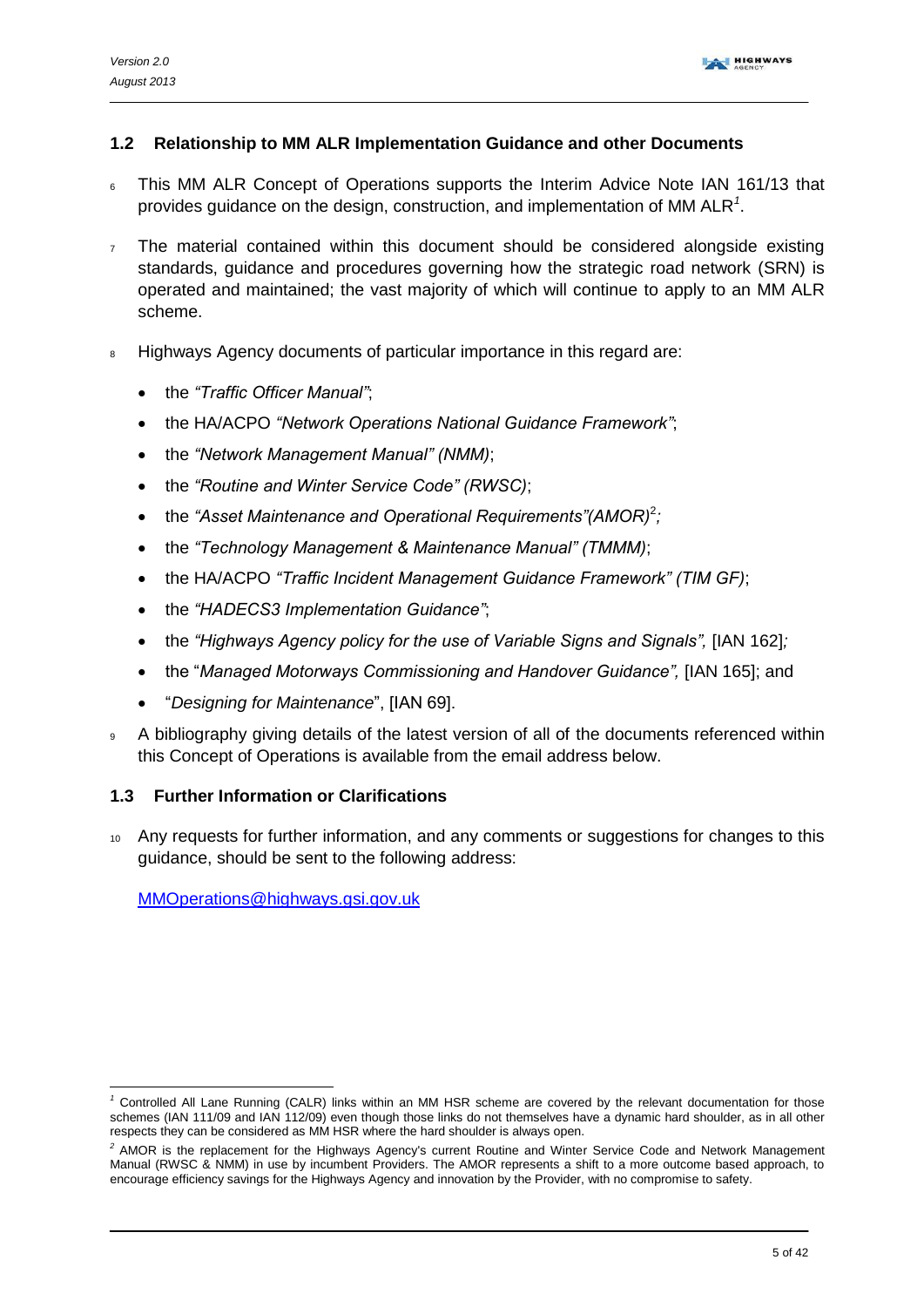$\overline{a}$ 

# <span id="page-5-0"></span>**2. The Managed Motorways Design**

#### <span id="page-5-1"></span>**2.1 The Case for Evolving the Managed Motorways Design**

<sup>11</sup> Evaluation of the M42 Active Traffic Management (ATM) pilot*3,4* demonstrated that managed motorways are able to deliver clear benefits in terms of: improved journey time reliability through reduced congestion; at lower cost and with less environmental impact than conventional widening programmes; and without negatively impacting the safety performance. The subsequent programme to roll-out managed motorways with dynamic hard shoulder running designed to IAN 111 (referred to as MM HSR) has delivered comparable benefits to conventional road widening programmes, but at significantly lower cost. Experience from these schemes suggested that there was scope to further reduce both the capital and operating costs, whilst continuing to meet the congestion and safety objectives. This led to the introduction of the MM ALR design, described in IAN 161.

# <span id="page-5-2"></span>**2.2 Physical Design Elements**

- 12 The physical design elements of an MM ALR scheme include:
	- Conversion of the hard shoulder to a permanent traffic lane;
	- Variable mandatory speed limits (VMSL) with an associated automated enforcement/compliance system;
	- Driver information, including lane availability, provided at intervals not exceeding 1500m. Information will be provided through a mixture of signs and signals capable of displaying appropriate combinations of: mandatory speed limits; lane closure information; pictograms; and text legends, and will also include entry slip signals;
	- A queue protection system and congestion management system;
	- Pan-Tilt-Zoom (PTZ) CCTV coverage*<sup>5</sup>* ;
	- Refuge areas provided at maximum intervals of 2500m. Refuge areas may either be bespoke facilities such as an emergency refuge area (ERA); or alternatively may be converted from an existing facility, for example a wide load bay. A Motorway Service Area (MSA), the hard shoulder on an exit slip/link road, or the hard shoulder of an intra-junction link may also be considered to provide a suitable refuge;
	- Central reserve rigid concrete barrier (in accordance with TD 19)<sup>6</sup>;
	- Emergency Roadside Telephones (ERT) provided in all dedicated refuge areas. Existing ERT elsewhere will be removed, apart from those within a junction where the existing hard shoulder is retained.
	- Permanent through junction running as the default position at all junctions*<sup>7</sup>* .

*<sup>3</sup> "*M42 ATM Monitoring and Evaluation: Project Summary Report" *– Issued November 2009.*

*<sup>4</sup>* "M42 MM Monitoring and Evaluation: Three Year Safety Review" *– Issued January 2011.*

*<sup>5</sup>* CCTV coverage is provided to support event management, in line with TD17/85 and MCH 2530.

 $6$  Required unless it can be demonstrated that the road worker safety objective can be met through alternative mitigation.

<sup>&</sup>lt;sup>7</sup> With the exception of motorway to motorway interchanges with free flowing link roads; and terminal junctions at scheme boundaries.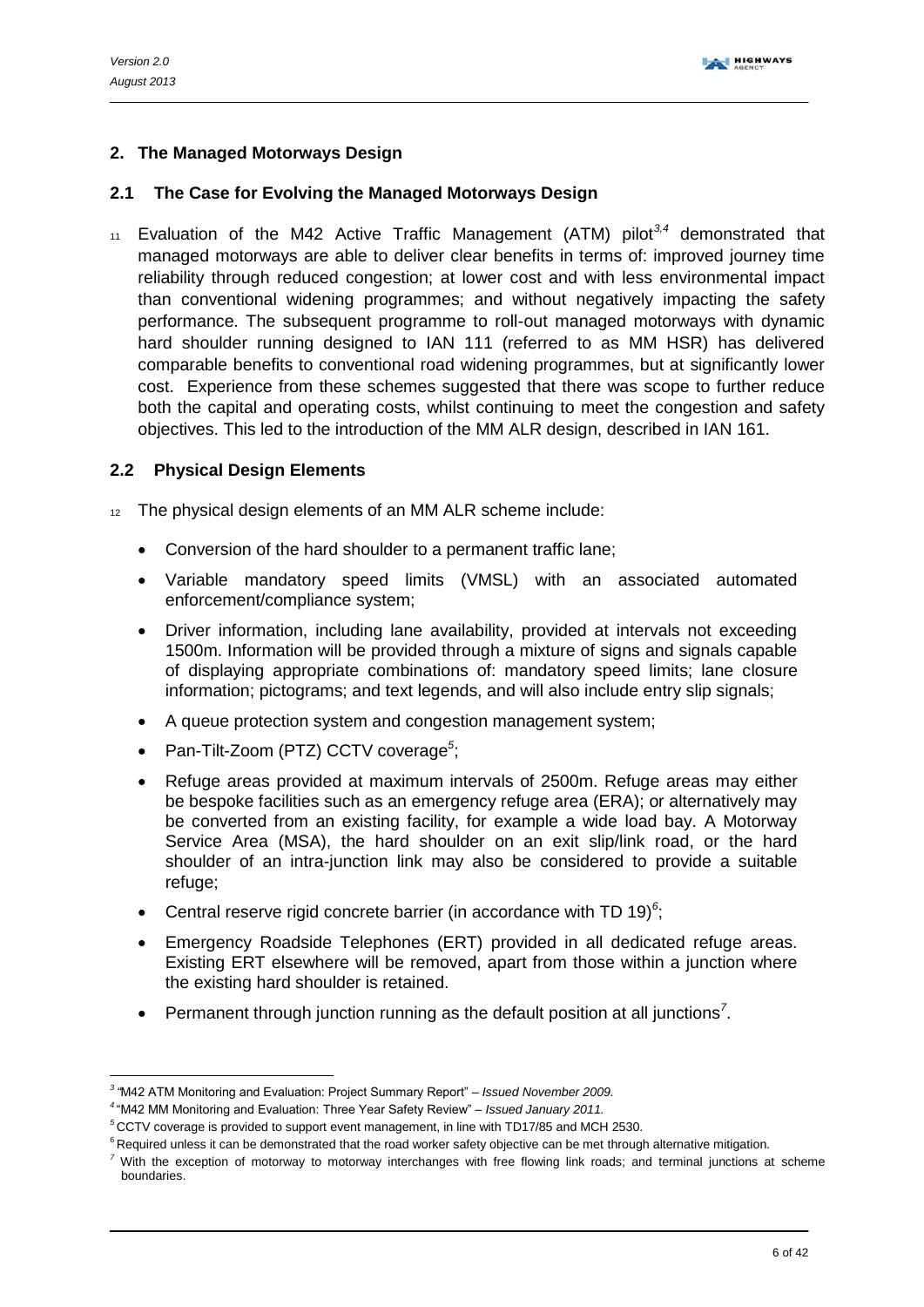# <span id="page-6-0"></span>**2.3 Key Features of the MM ALR Design**

- <sup>13</sup> The key feature of the MM ALR design is the replacement of the hard shoulder with a controlled running lane. When compared to the MM HSR design, permanently removing the hard shoulder eliminates the complex operational processes associated with dynamically opening and closing it. By extension, the hard shoulder monitoring cameras and the associated technology and systems used on MM HSR schemes to confirm that the hard shoulder can be opened safely will not be required on MM ALR schemes, and do not form part of the physical design.
- <sup>14</sup> The permanent removal of the hard shoulder is expected to impact the management of incidents to some degree, as it will affect the ability to move broken down or damaged vehicles from the live traffic lane into a dedicated hard shoulder, or to use the hard shoulder as an emergency access route as is currently the case on the majority of the motorway network. Maintenance access will now involve stopping in live traffic lanes, and as such will require an appropriate mechanism to ensure the risks to roadworkers are mitigated So Far As Is Reasonably Practicable (SFAIRP).
- <sup>15</sup> Eliminating the dynamic hard shoulder element will serve to reduce any potential confusion over whether or not it is available as a running lane at a particular time, and will therefore eradicate hard shoulder abuse/misuse within the scheme (since there will no longer be a hard shoulder).
- <sup>16</sup> Refuge areas are included in the design requirements at up to 2.5km intervals, providing a place for vehicles to stop in emergency or breakdown. The 2.5km spacing is consistent with the frequency with which lay-bys are provided on the all purpose trunk road network, as set out in TD 69/07<sup>8</sup>. Refuge areas may also be used to provide maintenance access, or to assist with the recovery of vehicles or removal of debris during incident management. Bespoke emergency refuge areas (ERA) are provided with a dedicated Emergency Roadside Telephone (ERT), as are any retained sections of intra-junction hard shoulder.
- 17 Provision of sufficient variable signing and signalling infrastructure is necessary to ensure that drivers receive adequate guidance of the mandatory speed limits and lane availability. Increasing the permitted distance between consecutive information points, while migrating the majority of signalling information to verge mounted variable message signs (rather than utilising lane specific signals on every gantry) is expected to make a significant contribution to both capital and operational cost savings*<sup>9</sup>* .
- <sup>18</sup> Figure [1](#page-7-0) (overleaf) provides a "driver's eye" perspective of a typical MM ALR scheme. The various operational regimes and associated methods of driver information provision are discussed in more detail in Chapter [3.](#page-10-0)

*<sup>8</sup>* TD 69/07: *"The location and layout of lay-bys and rest areas*"

<http://www.dft.gov.uk/ha/standards/dmrb/vol6/section3/td6907.pdf>

<sup>&</sup>lt;sup>9</sup> In comparison with the construction, operation, maintenance and renewal costs of an MM HSR scheme designed to IAN 111/09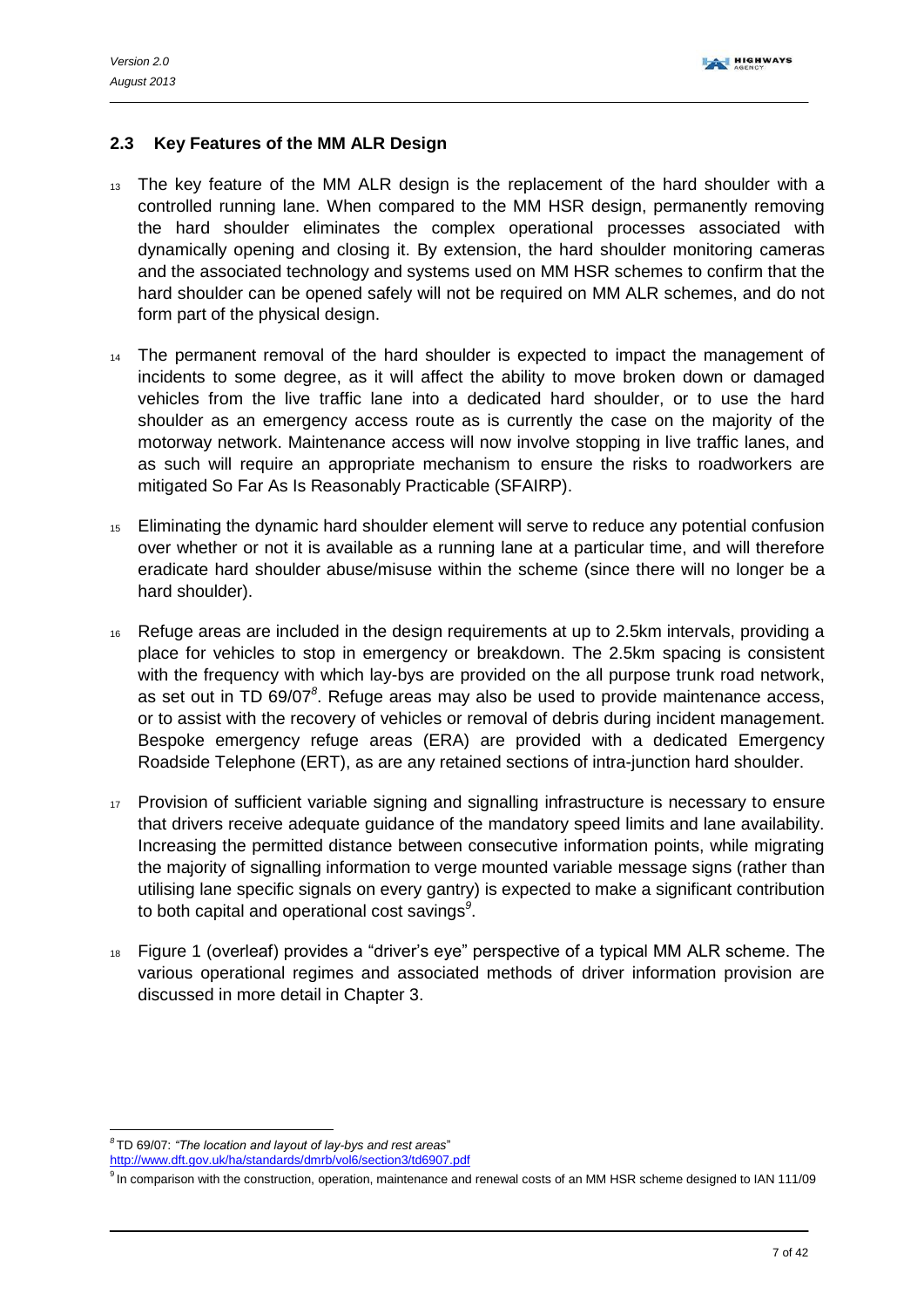



*Figure 1 – a "driver's eye" view of the MM ALR environment*

- <span id="page-7-0"></span><sup>19</sup> Where strategic signing capability currently exists (including where driver information is provided through shared access to signs nominally provided for tactical use), that capability is to be retained. Additionally, the first MS4s installed on each link will be configured so as to be capable of displaying strategic messages (see Section [3.3.2](#page-12-0) for further details). The exact strategic signing capability that will be included will be agreed for each scheme in discussions between TMD and the scheme's Senior User.
- <sup>20</sup> Creating and preserving the controlled environment on MM ALR schemes will largely depend on the ability to achieve compliance with the posted speed restrictions and lane closures. The compliance and enforcement strategy is covered in more detail in Chapter [4.](#page-14-0) The setting of signs and signals forms part of the safe system of work by providing notification of lane closures, and will deliver some protection to roadworkers, contributing to the achievement of the safety objective.
- $21$  Control room operators will have access to images from PTZ CCTV cameras, positioned to provide full coverage of the managed motorway sections of the network. Operators will be able to use the CCTV images to remotely confirm incidents*<sup>10</sup>* , as well as conduct general observation of conditions on the network. The management of incidents and other heightened situations is described in Chapter [5.](#page-18-0)

*<sup>10</sup>* The MM ALR design does not require RCC resource to conduct close monitoring of CCTV images solely for the purposes of incident detection.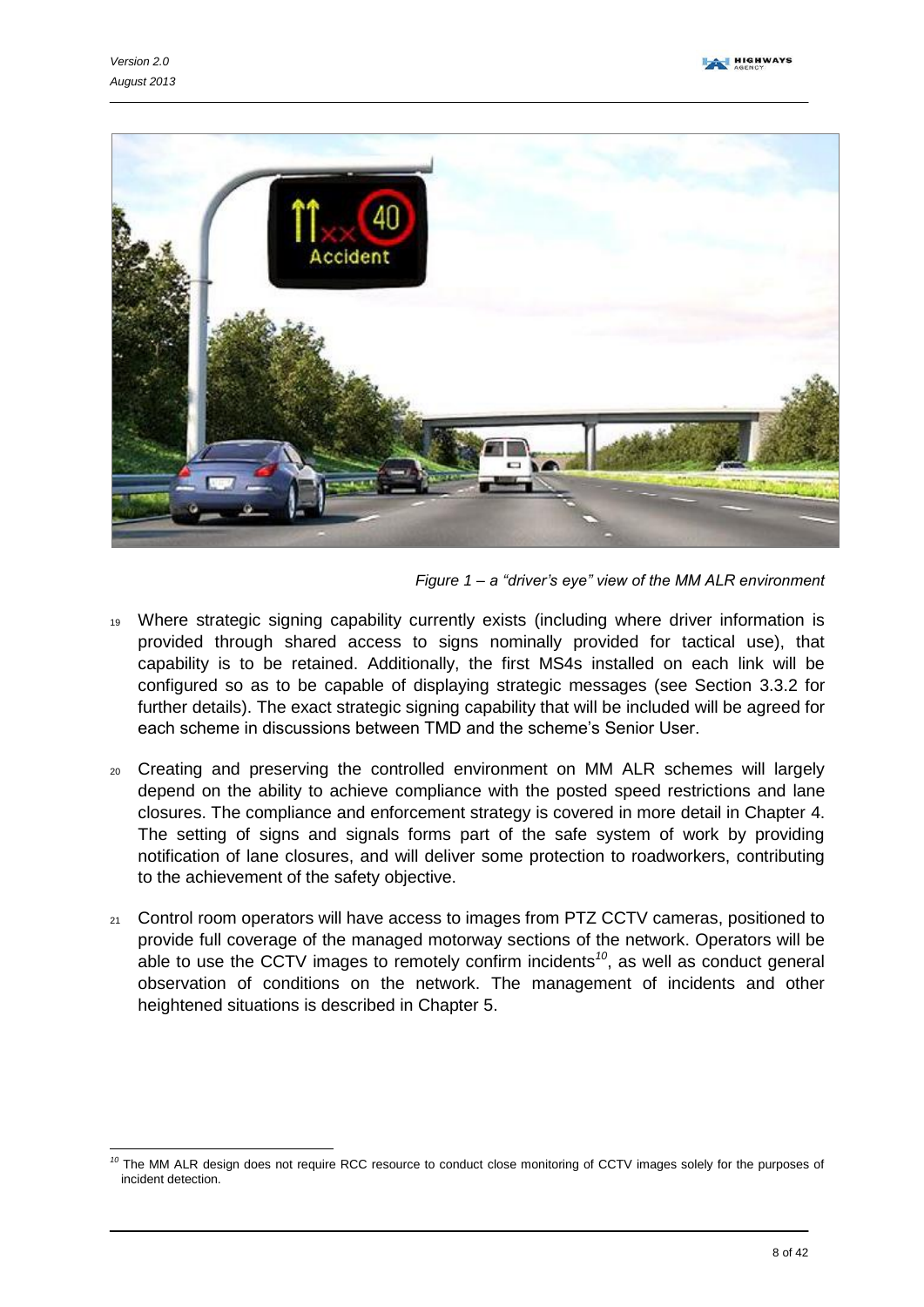# <span id="page-8-0"></span>**2.4 Operational Implications of the MM ALR Design**

- <sup>22</sup> The MM HSR schemes currently in operation have successfully demonstrated how the provision of additional capacity on busy parts of the network can have a positive impact on performance metrics such as journey time variability and safety.
- <sup>23</sup> Delivering a controlled environment encourages compliant driver behaviour, which is a key element in ensuring that managed motorway schemes can be safely operated. The design features outlined in Section [2.2](#page-5-2) are intended to ensure clear, appropriate and unambiguous information is provided to drivers, for example regarding speed limits or lane availability. Information should be delivered to the driver in such a way that it does not cause overload or leave the driver in doubt as to what compliant behaviour is required of them.
- $24$  Simulator work<sup>11,12</sup> has been used to provide assurance that the design will perform as expected, prior to actual on-road implementation. A range of different trials were designed: to measure the effect of varying the distance between successive gantries; compare driver responses to overhead and verge mounted information; test comprehension of different sign configurations; and evaluate sign obscuration on driver behaviour.
- <sup>25</sup> The "*Demonstration of Meeting Safety Objective Report*" *<sup>13</sup>* shows that the generic safety objective for all road users (as defined in GD 04/12: "*Standard for Safety Risk Assessments on the Strategic Road Network*" *<sup>14</sup>*), can be met.
- <sup>26</sup> The philosophy of MM ALR is to reduce the amount of infrastructure required to operate safely (which will have a corresponding impact on the amount of maintenance required) though by its very nature this will be greater than for a D3M. In comparison with the MM HSR design defined by IAN 111/09, the MM ALR design will completely eliminate the requirement for dedicated hard shoulder monitoring (HSM) CCTV cameras, and their associated control systems, and lead to a corresponding drop in civil infrastructure expenditure: with fewer gantries being required; fewer dedicated refuge areas constructed; and in many cases a reduced amount of near side vehicle restraint system needed - since there will be fewer assets to protect.
- $27$  The MM ALR design is also expected to result in lower whole-life operational costs. Eliminating the need to check the dynamic hard shoulder is clear before opening it will remove this element of operational workload in the control room, which on current schemes is typically concentrated in the peak periods approaching the morning and evening rush hours. Reducing the amount of technology installed while improving the ability to remotely detect, diagnose, and repair faults will further reduce the costs of maintenance, though ensuring safe maintenance access without a dedicated hard shoulder will introduce certain challenges, which are addressed further in Chapters [6-](#page-25-0)[8.](#page-31-0)

*<sup>11</sup>* <http://www.highways.gov.uk/knowledge/projects/managed-motorways-2-concept-development>

<sup>&</sup>lt;sup>12</sup> <http://www.highways.gov.uk/knowledge/projects/future-managed-motorways-concept-development-simulation-studies/>

<sup>&</sup>lt;sup>13</sup> Copy available at: <http://www.highways.gov.uk/knowledge/projects/managed-motorways-all-lane-running/>

<sup>14</sup> <http://www.dft.gov.uk/ha/standards/dmrb/vol0/section2/gd0412.pdf>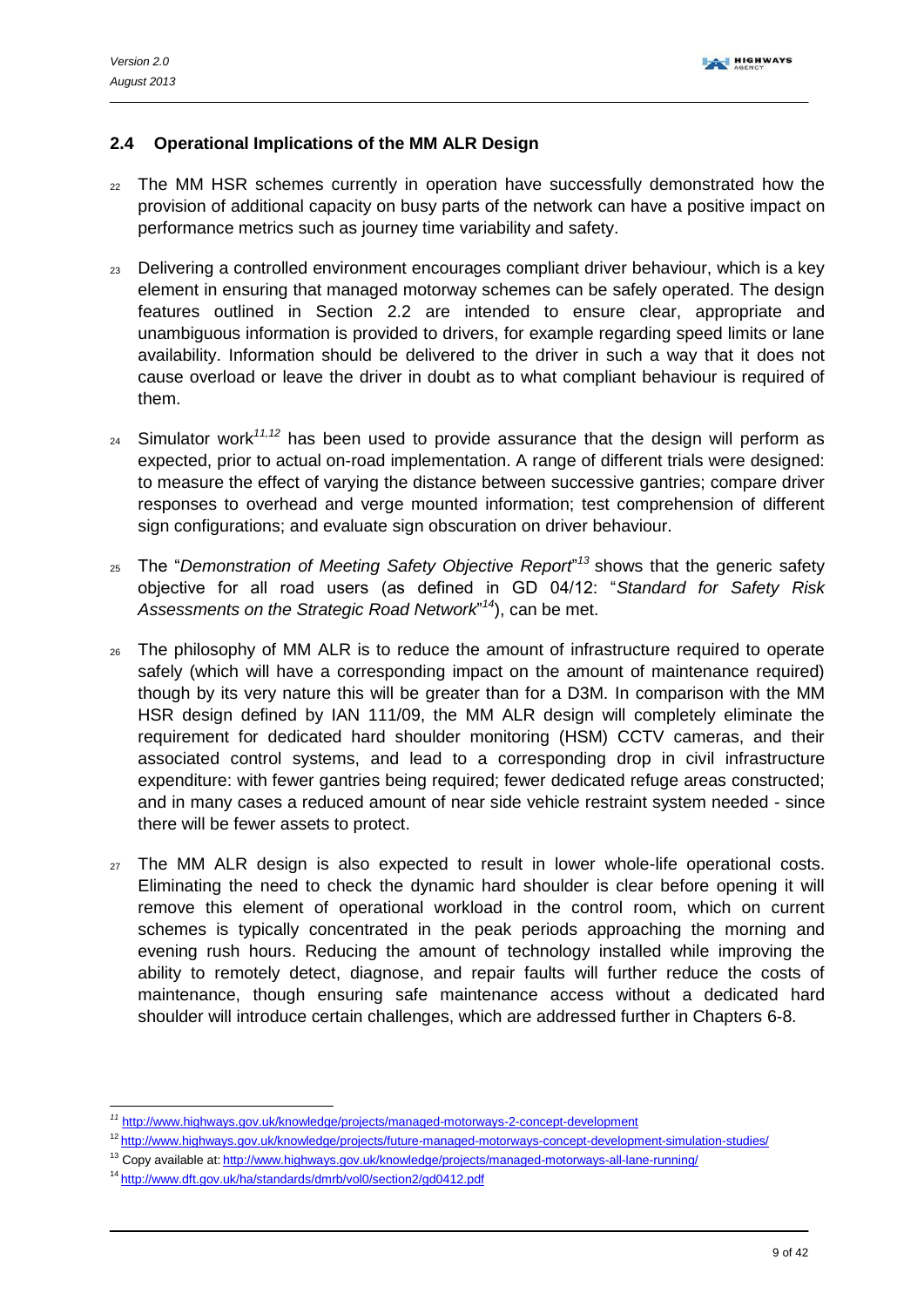- <sup>28</sup> Providing and preserving the controlled environment is expected to contribute towards a scheme meeting the road user safety objective, through a reduction in frequency and severity of collisions. This will have a corresponding impact on the resources required for incident management. The implications of operating an MM ALR scheme on the HA's Traffic Management Directorate, including the Traffic Officer Service, are discussed in more detail in Chapter [9.](#page-36-0)
- <sup>29</sup> Further resourcing benefits may be realised in future through increasing the centralisation of certain functions (for example, re-routing all ERT calls to a single location). This is not currently possible for MM HSR schemes, given the need for localised operation of a dynamic hard shoulder.
- 30 With the majority of driver information now being provided through verge mounted signs (as opposed to solely through AMIs on overhead gantries), both the frequency of traffic management associated with offside lane closures and the challenges of conducting emergency and routine repair and maintenance of infrastructure positioned above live lanes are expected to reduce significantly. Provision of concrete central reserve barrier will also contribute to a reduction in maintenance activity on the off-side of the carriageway.
- 31 The MM ALR design ensures that the additional capacity provided by the extra lane is available by default, meaning there are no critical technology faults that would prevent the extra lane from being made available to traffic.
- <sup>32</sup> Unlike MM HSR schemes, this additional capacity will be available at all times, without necessarily requiring speed restrictions to be implemented.
- <sup>33</sup> The MM ALR design is not fundamentally different to those sections of the existing motorway and multi lane all purpose trunk road network that do not have a hard shoulder. However, it has the added advantage of having technology capable of detecting and monitoring events that are happening on the network, coupled with dedicated systems able to communicate appropriate advice or instructions to drivers, such as lane availability or mandatory speed limits. When these are used together, they help to create the necessary controlled, compliant environment.
- <sup>34</sup> In an emergency, drivers can exit the network at the next available downstream junction, or stop in a refuge area. The hard shoulder adjacent to an exit slip may also be considered to provide a safe location to stop, however they will not usually be fitted with an ERT.
- 35 There will be no automatic alert to RCC operators whenever a vehicle enters or leaves an ERA*<sup>15</sup>*, however the driver will be instructed by fixed signs in the ERA to contact the RCC using the ERT. Operators will be able to monitor the vehicle using CCTV, and if necessary dispatch a TOS patrol and/or set signs and signals to assist the vehicle's safe exit.

*<sup>15</sup>* There is no automatic alert to the RCC when a vehicle enters an ERA because there is no dynamic lane alongside the ERA for the RCC to manage as there is in the MM HSR design, and provision of the alert does not mitigate any specific hazards. This is in line with the rest of the network, where there is no automated alert if a vehicle enters the hard shoulder or lay by. There is no requirement for the RCC to monitor an ERA unless alerted via the ERT or some other means that they need to do so.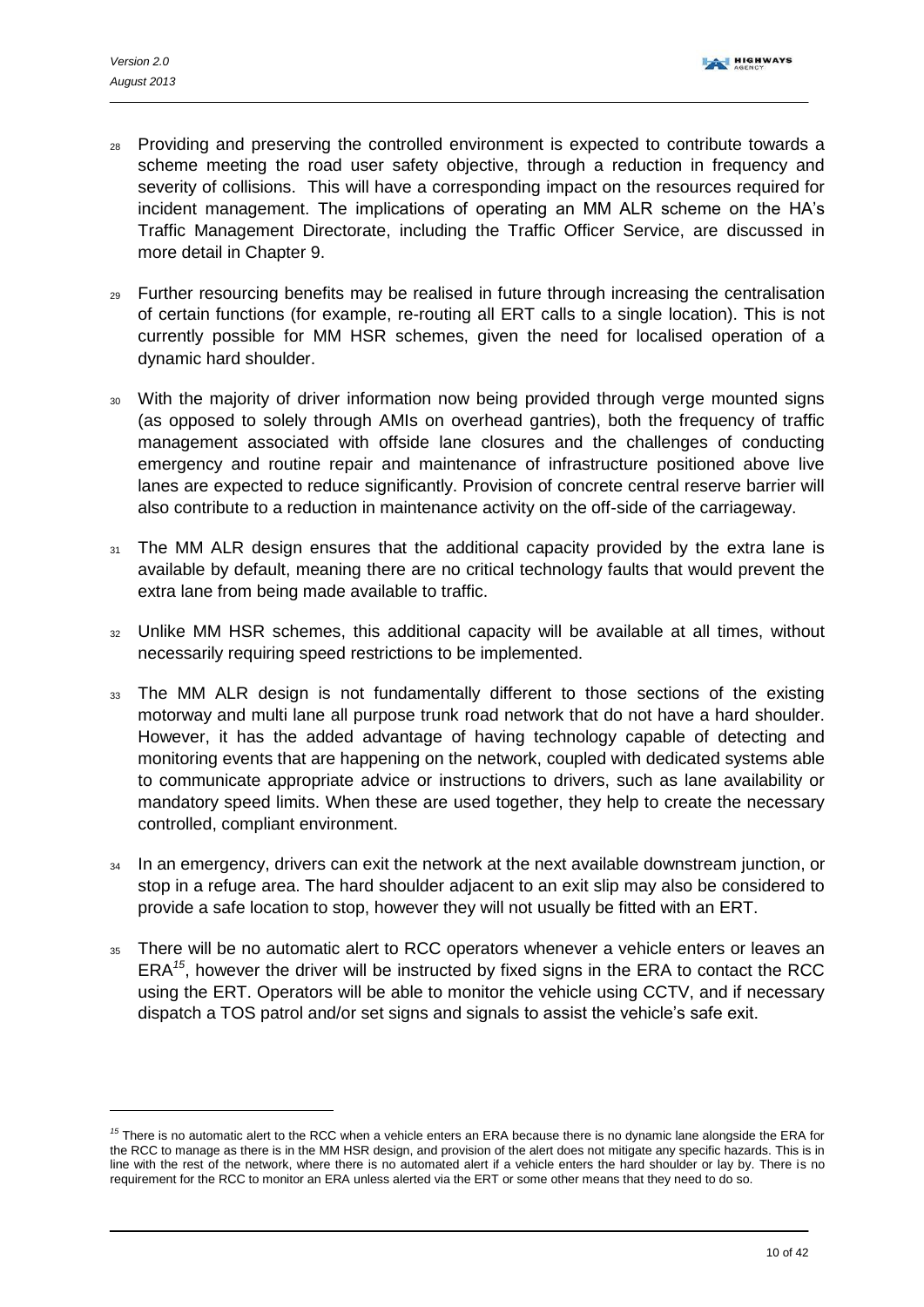# <span id="page-10-0"></span>**3. Operating Regimes**

- <sup>36</sup> The following operating regimes describe, in broad terms, how a generic MM ALR scheme built to IAN 161/13 would be operated under 'normal' conditions, during both the peak and off-peak periods*<sup>16</sup>* .
- 37 They set out the principles of how the Highways Agency and other stakeholders will respond to certain circumstances in order to ensure the intended benefits of the scheme are realised.
- <sup>38</sup> RCC Operators will be able to remotely monitor network conditions, confirm incidents and (where they are visible) verify signal settings by utilising the PTZ CCTV coverage provided throughout the scheme. The MM ALR design and operation does not of itself require additional close monitoring for schemes, although given that MM ALR schemes tend to be on the busiest parts of the network, TMD may consider them higher priority in terms of supervision and monitoring.
- 39 The scenarios outlined below do already exist on the network. For example, there are sections of motorways without a dedicated hard shoulder, and this environment is typical on the multi lane APTR network. Maintenance work is conducted on these sections, and incidents do occur and are managed. Therefore in many cases, there will be existing policy and procedures that may be suitable for use in these situations with only slight modification or extension. On-road and control room based staff will be provided with (and trained in the use of) suitable procedures prior to the first MM ALR scheme becoming operational in that region.

# <span id="page-10-1"></span>**3.1 Off-Peak Operation**

- <sup>40</sup> The off-peak period is expected to occur typically on weekdays; starting in the late evening, and continuing overnight. Off-peak conditions may also apply throughout the weekends; or between the morning and afternoon peak periods (the "inter-peak"), depending on the location and traffic patterns.
- 41 By definition, during off-peak operation traffic volumes will be at their lowest. With all lanes available for traffic to use, headways will be large, with traffic flowing freely. The national speed limit will apply, and electronic signs and signals will not be required for purposes relating to the operation of MM ALR, and as such will remain blank (if not required for other, non-managed motorways related purposes such as strategic signing, or campaign messages, etc).
- <sup>42</sup> There are no additional requirements introduced by an MM ALR scheme during these periods of off-peak operation, (over and above the normal roles and responsibilities of operational staff). The off-peak period provides the most appropriate conditions to perform maintenance or other activities that may impact network availability, without unduly compromising network performance.

 $\overline{a}$ *<sup>16</sup>* Management of 'abnormal' conditions, including the presence of debris or broken down vehicles, abnormal load movements, severe weather, and road works are addressed in Chapte[r 5](#page-18-0) of this document.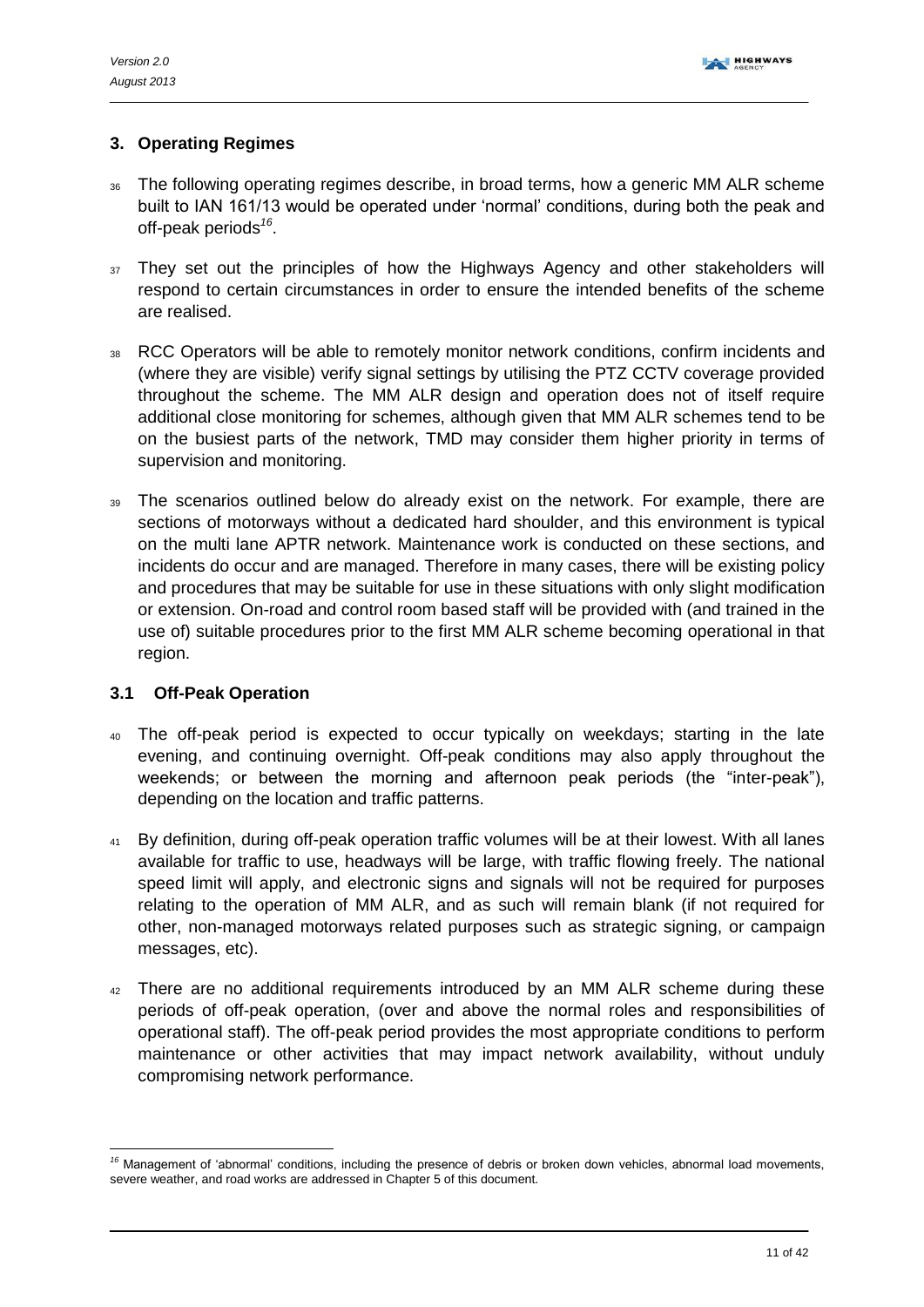# <span id="page-11-0"></span>**3.2 Operation During Peak Times**

- 43 The peak period will usually occur on weekdays: typically starting in the morning and extending into the early evening. Certain locations may also routinely experience peak conditions outside of these times – this will usually be apparent from the traffic flow profiles generated as an early deliverable by scheme designers and recorded in the Operating Regime (combined) PCF product; but may also be generated by infrequent demand increasing events (e.g. concerts, sporting events, etc).
- <sup>44</sup> During peak times traffic volumes will be higher. The extra capacity provided by the conversion of the hard shoulder to an additional running lane may help to increase headways, but on occasions, flow breakdown may still occur.
- <sup>45</sup> The queue protection system will continuously monitor the flow of vehicles, and when necessary the congestion management system will trigger the automatic setting of appropriate mandatory speed restrictions, applicable to the entire carriageway, in an attempt to first prevent, and subsequently limit the effects of flow breakdown.

# <span id="page-11-1"></span>**3.3 Provision of Driver Information**

#### **3.3.1 Tactical Driver Information**

- <sup>46</sup> To encourage compliant driver behaviour, information relating to current network conditions (e.g. speed restrictions, lane availability, etc) will be provided through roadside infrastructure. Although some driver information will be provided through lane specific overhead signals, the majority will be displayed using verge mounted variable message signs (MS4).
- 47 Modifications to the signal control software will enable a single variable message sign to display three simultaneous elements: in addition to the speed restriction and supporting text legend, the sign will also be able to display either a warning pictogram (typically a 'red triangle') as shown here:



Or alternatively, a lane closure aspect, as indicated in the example below:

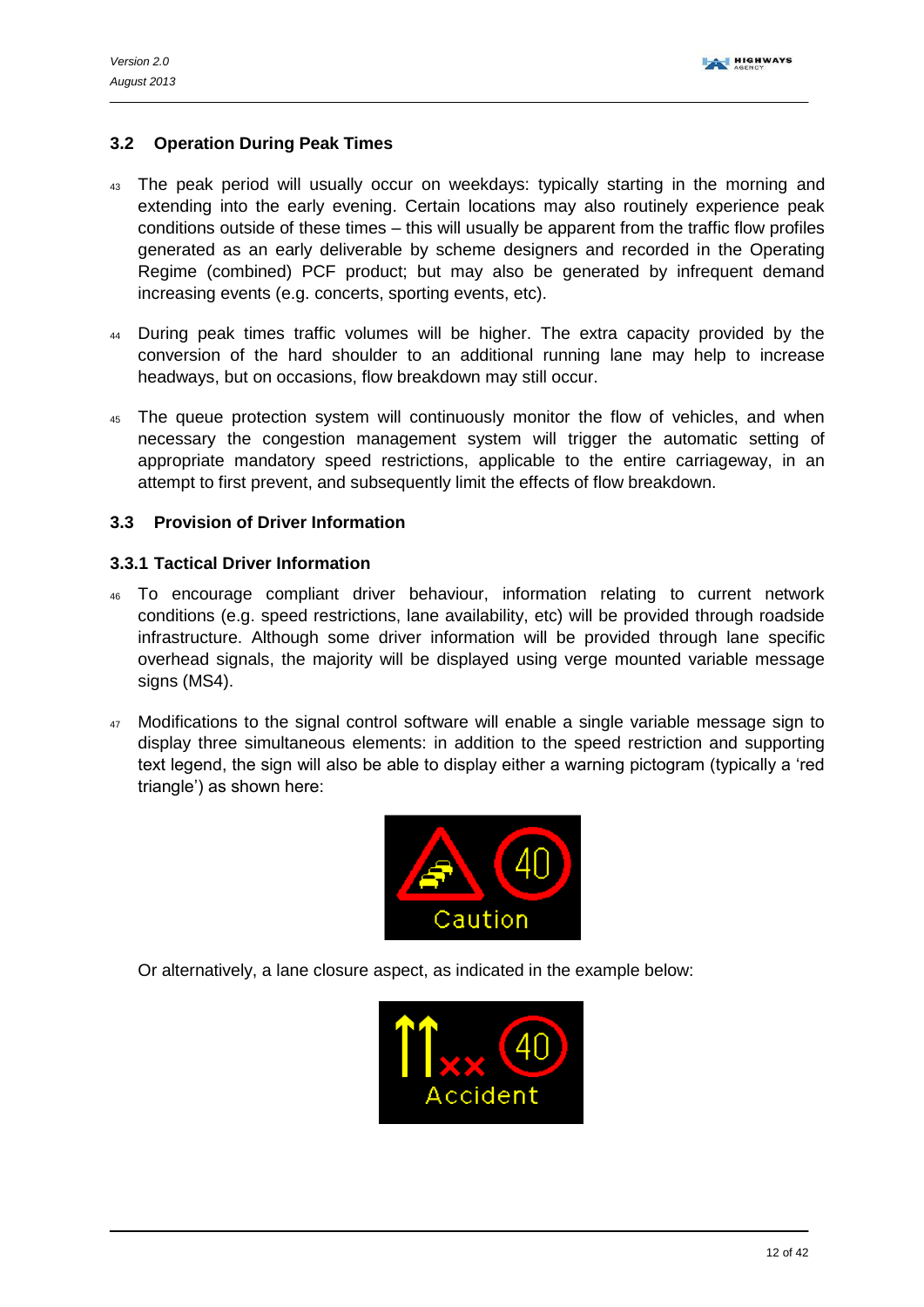- <sup>48</sup> Initial discussions with DfT identified the need to develop a lane closure aspect capable of conveying an immediate lane closure. Research led to the development of the 'red X' variant indicated above. The HA have now agreed the relative locations of display elements with the various sign manufacturers, and are working with DfT to formally introduce the sign into relevant legislation.
- 49 All message signs will retain the capability to display a higher priority message should the need arise. Newly approved messages will be incorporated into the VMS message prioritisation hierarchy prior to the first MM ALR scheme becoming operational. A revised version of IAN 162/12 (HA Policy for the use of Variable Signs and Signals) is also due to be released prior to the launch of the first scheme, which will for the first time encompass the use of signs and signals on all variants of Managed and Controlled Motorway designs.

# <span id="page-12-0"></span>**3.3.2 Strategic Driver Information**

When variable message signs are used to display combinations of speed limits, lane closure aspects or pictograms, they will not be available to display text associated with strategic traffic management or driver information. This is because of the potential confusion for road users if the tactical information is displayed on the same sign as strategic information.

#### Retained infrastructure

- $51$  To ensure that the strategic signing capability is not lost during the peak hours of operation, pre-existing strategic VMS (usually 3x18 MS3s) will be retained. There may be a need to re-position these signs within the link to ensure the sequence of sign and signalling installations on the approach to a junction follows the design set out in IAN 161/13.
- <sup>52</sup> At some locations, other (non-strategic) VMS are regularly used by the National Traffic Operations Centre (NTOC) to display Strategic Traffic Management or Driver Information messages, and this capability may also need to be retained. The exact level of provision on each scheme will be determined by the Senior User, following consultation with NTOC.
- <sup>53</sup> Messages generated by the MIDAS subsystem usually have a higher priority than strategic message settings, and as such would overwrite them. To prevent this, any retained messages signs will be prevented from displaying MIDAS-generated queue protection information. This can be achieved within the site data by removing the retained signs from MIDAS pointers, where such systems exist.

#### Additional infrastructure

- $54$  The IAN 161/13 design requires the first gantry downstream of a merge to house both lane specific AMI signals and an MS4 message sign. As information relating to lane availability and/or speed restrictions will be provided at that location using the AMIs, the MS4 sign is available to show supporting text legends of a strategic nature.
- <sub>55</sub> The MS4 signs co-located with AMIs on the gateway portal gantry should therefore be prioritised for strategic use within the message hierarchy. NTOC will be granted lower priority access to the other MS4s within the scheme, thereby permitting strategic use when not otherwise required for tactical purposes.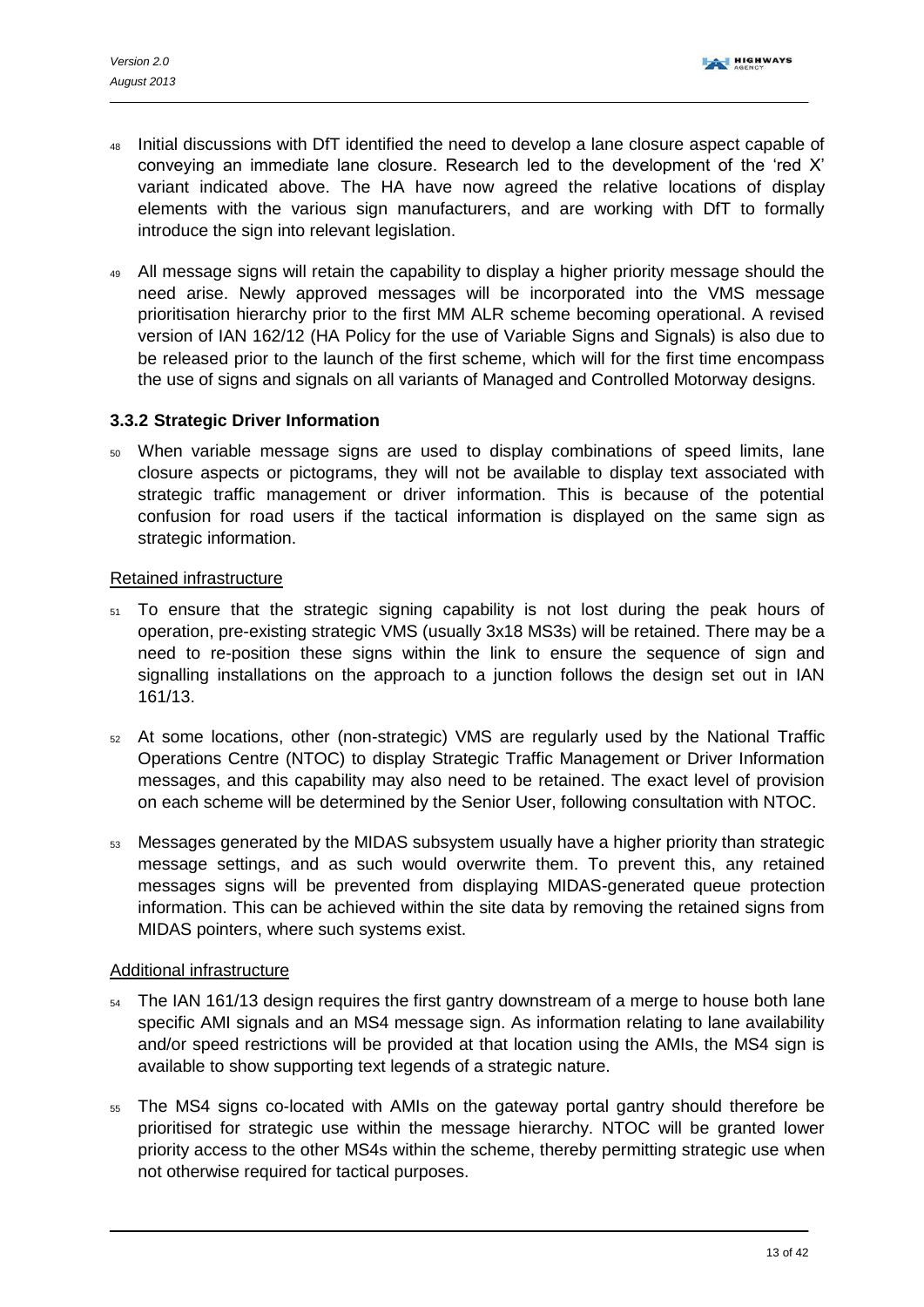$\overline{a}$ 

# **3.3.3 Speed restrictions**

- <sup>56</sup> One key difference between a conventional and managed motorway is that variable speed limit(s) displayed within a managed motorway scheme will be mandatory, whereas on a conventional motorway they are advisory. To prevent conflicting information being provided to drivers, any signalling infrastructure retained within a scheme will be configured such that it is no longer capable of displaying advisory speed limits.
- <sub>57</sub> The speed limit will be enforced using strategically positioned HADECS cameras able to detect and record speeding offences and initiate the prosecution process. It is therefore critical that the displayed speed limit is appropriate to prevailing traffic conditions to protect the credibility of the system and enforcement regime.
- <sub>58</sub> The congestion management system will determine the speed limit(s) necessary to keep traffic flowing smoothly: where a speed restriction is generated, signals and/or message signs will display appropriate mandatory speed limits.
- 59 Where the national speed limit is in operation, the signs and signals will either be blank (e.g. if there is no congestion), or will display the standard national speed limit symbol (e.g. to communicate that a previous speed restriction no longer applies). This will be determined by the signalling rules.
- <sup>60</sup> At locations where speed restrictions are communicated using lane specific signals, the same speed limit will be displayed above all the open lanes of a particular carriageway<sup>17</sup>.
- 61 Although DMRB permits a maximum drop in the speed limit displayed on consecutive signals of 30mph; for safety reasons, operational policy is that the speed limit should not drop by more than 20mph. There may be instances on MM ALR schemes where the distance between signals makes even a 20mph drop in speed limit undesirable. Each Scheme needs to consider this issue when preparing their Operating Regime (combined) PCF product.
- 62 When a primary signal is set, the signal sequencing rules will result in appropriate secondary supporting information being automatically set, based on the primary settings and the distance between signals.
- 63 Configuration settings for the queue protection system (e.g. speed/flow threshold) will need to be tuned and reviewed regularly to ensure that appropriate speed limits continue to be set. RCC operators should note any instances of inappropriate speed limits so that these can be considered as part of this review, for example, sections where queues on the exit slip routinely build back onto the mainline generating speed limits over all lanes where the offside lane is free flowing. This is particularly important on a managed motorway given that speed limits are mandatory and there is a requirement to protect the credibility of the enforcement regime.

<sup>&</sup>lt;sup>17</sup> With the exception of lane specific signal gantries which span multiple carriageways – for example those at complex junctions which extend across both the mainline carriageway and a parallel exit slip road or diverge.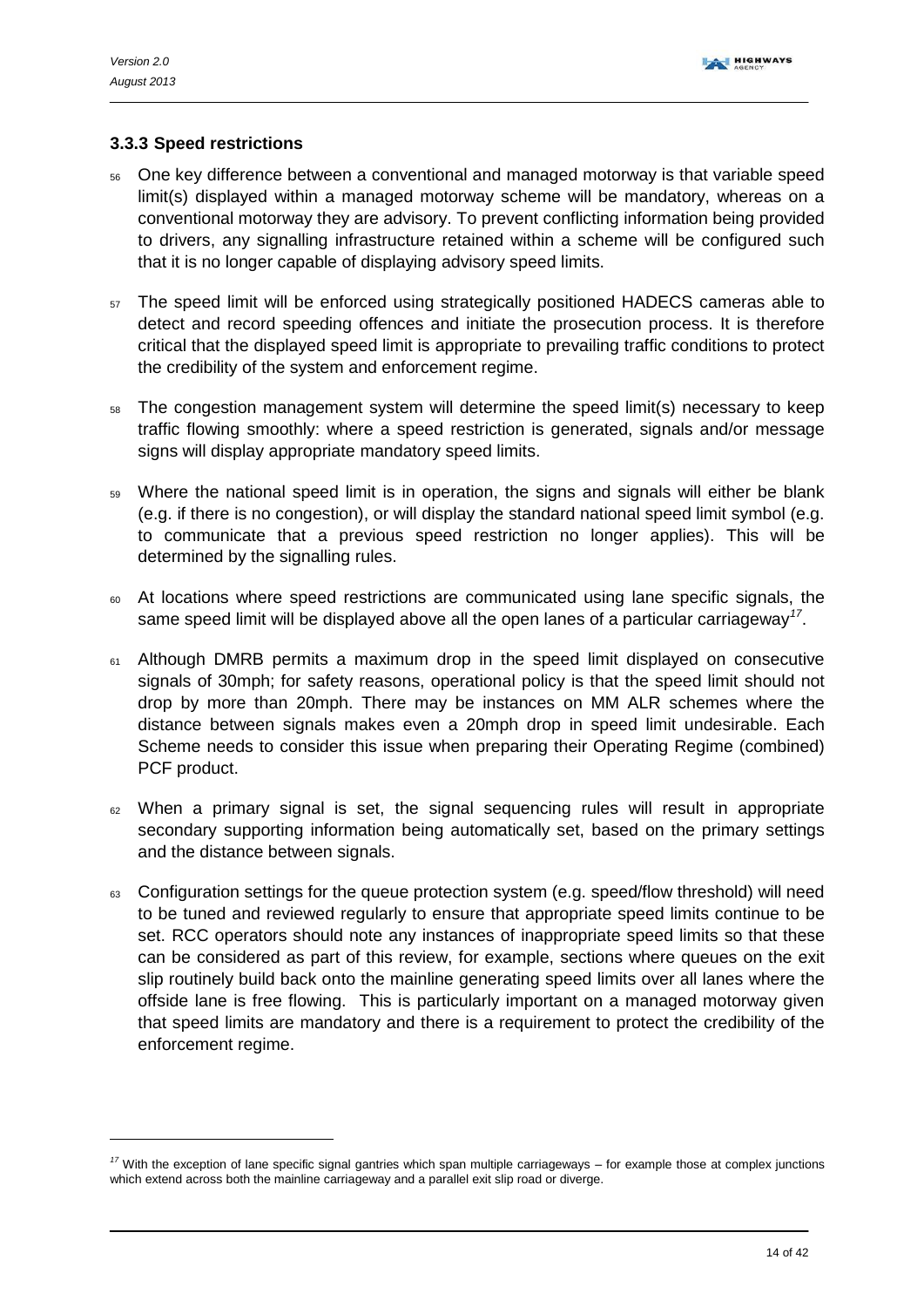# <span id="page-14-0"></span>**4. Compliance and Enforcement**

- $64$  A compliant environment is one in which drivers understand what is expected of them and behave accordingly. This is particularly important with MM ALR, where speed limits and lane configurations may change dynamically, and where the controlled environment provides the mitigation for some of the hazards associated with the removal of the hard shoulder, contributing to the design meeting the safety objective.
- <sup>65</sup> In undertaking the design, Designers should have due regard for the operation of the scheme and ensure that the creation of a compliant environment is undertaken in a holistic way for the entirety of the scheme, including the lead-in from the section immediately upstream and the lead-out into the next adjacent section downstream.
- 66 In designing for and evidencing that compliance can be achieved, Designers should consider the application of "the 4 E's" (Engineering, Education, Encouragement and Enforcement) and how, when appropriately implemented, these will achieve a compliant and operable environment that meets the scheme objectives.

#### <span id="page-14-1"></span>**4.1 Compliance Issues Specific to MM ALR**

| Area of potential Non Compliance                                                                                                                             | <b>Comment</b>                                                                                                                                                                                                                                                                         |
|--------------------------------------------------------------------------------------------------------------------------------------------------------------|----------------------------------------------------------------------------------------------------------------------------------------------------------------------------------------------------------------------------------------------------------------------------------------|
| Exceeding Variable Mandatory<br>Speed<br>restrictions                                                                                                        | Does not arise on a conventional motorway<br>where any variable speed limits are<br>advisory                                                                                                                                                                                           |
| Driving under Stop Indicator (Solid Red X)<br>signals displayed above running lanes, or<br>past closures set using lane closure aspects<br>on a message sign | Potential for more abuse on an MM ALR<br>scheme due to the greater volume of<br>signals and higher propensity for their use<br>Also expect more frequent lane closures<br>to the increase in live<br>(due<br>lane<br>breakdowns) and greater use of signals to<br>support maintenance. |
| Non emergency stops in ERA                                                                                                                                   | Does not arise on a conventional motorway,<br>(although unauthorised stops on the hard<br>shoulder are observed)                                                                                                                                                                       |

67 The MM ALR design introduces a number of areas where compliance may be affected:

# <span id="page-14-2"></span>**4.2 Achieving Compliance on Individual Schemes**

68 As part of the Operating Regime (combined) PCF product, each MM ALR scheme is required to produce a compliance strategy which should highlight any exceptions to the "HADECS3 Implementation Guidance". This Project Control Framework (PCF) product will define the actions being taken by the scheme to ensure that an appropriate level of compliance is achieved.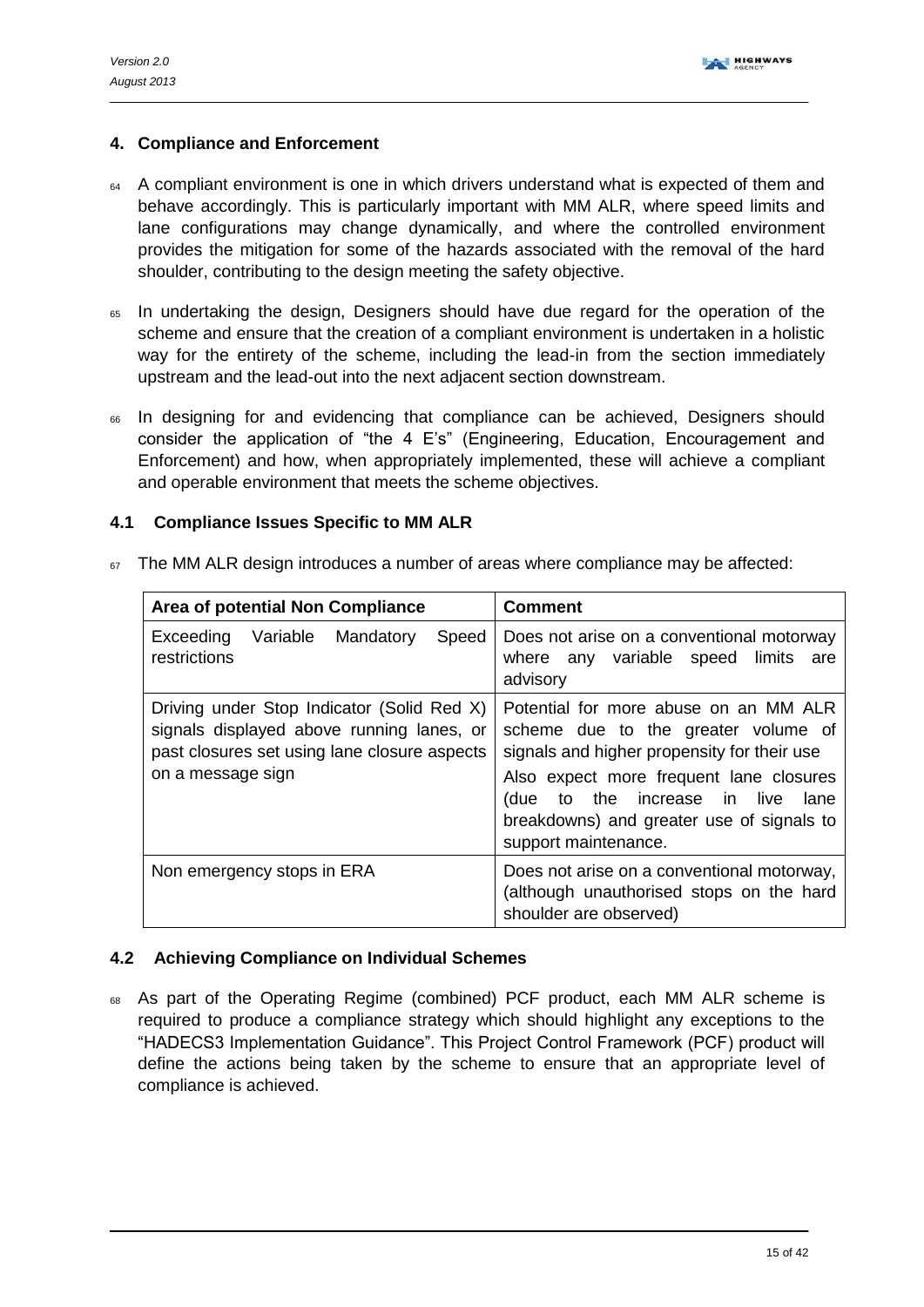- 69 The advice in the "HADECS3 Implementation Guidance" regarding the deployment of enforcement cameras, coupled with the generic compliance strategy, forms part of the work of NetServ and the Emergency Services Liaison Team. This advice is to be complied with unless exceptional circumstances warrant a departure, which must: be discussed with the Regional Enforcement Co-ordinator; be agreed by the Scheme Senior User; be accepted by the prosecuting authorities; and not conflict with the documented enforcement agreements.
- <sup>70</sup> The compliance section of the Operating Regime (combined) PCF product includes a requirement to assess the potential for non-compliance with specific rules; identifying any safety hazards that non-compliance would affect, in order to determine the overall impact on achieving the safety objective.
- $71$  This assessment should take account of aspects such as: the physical characteristics of the road; the proportion of different vehicle types expected to use the scheme; and levels of motorist familiarity with managed motorways, recognising that the latter two may vary by time and day. It should consider engineering, education, encouragement and enforcement measures that could be deployed to improve compliance.
- $72$  Compliance with signs and signals improves when drivers understand why they have been set. Wherever possible, supporting information (pictograms or text) will be set on the message signs to explain why lane closures and/or reduced speed limits have been implemented.

# <span id="page-15-0"></span>**4.3 Agreements with Enforcing Bodies**

- <sup>73</sup> For MM HSR schemes, the HA's Emergency Services Liaison Team agreed a National Enforcement Strategic Agreement between the Highway Agency, the Association of Chief Police Officers (ACPO), the Crown Prosecution Service (CPS) and Her Majesty's Courts Service (HMCS) on the enforcement regime for contravention of Variable Mandatory Speed Limits. A revised version has been produced to reflect the MM ALR design.
- $74$  The intention is that the processing of offenders is conducted by one or two centralised Police Fixed Penalty Offices within a given region; with the payment of fixed penalties centralised into one or two Court Offices and the prosecution of offenders in one or two Magistrates' Courts per region. Processing will be done regionally to encourage consistent standards. Regional Enforcement Coordinators within NDD Directorate will be responsible for managing the evidential trail to ensure that variable mandatory speed limits can be enforced; and for maintaining local Memoranda of Understanding (MoU) with the Police, which will be set up during scheme delivery.
- <sup>75</sup> Similarly a jointly agreed MM Enforcement National Guidance Framework (ENGF) document sets out the national principles, processes and procedures for enforcement. This framework forms the baseline for local agreements, and will be revised to incorporate the MM ALR design features prior to the first scheme becoming operational.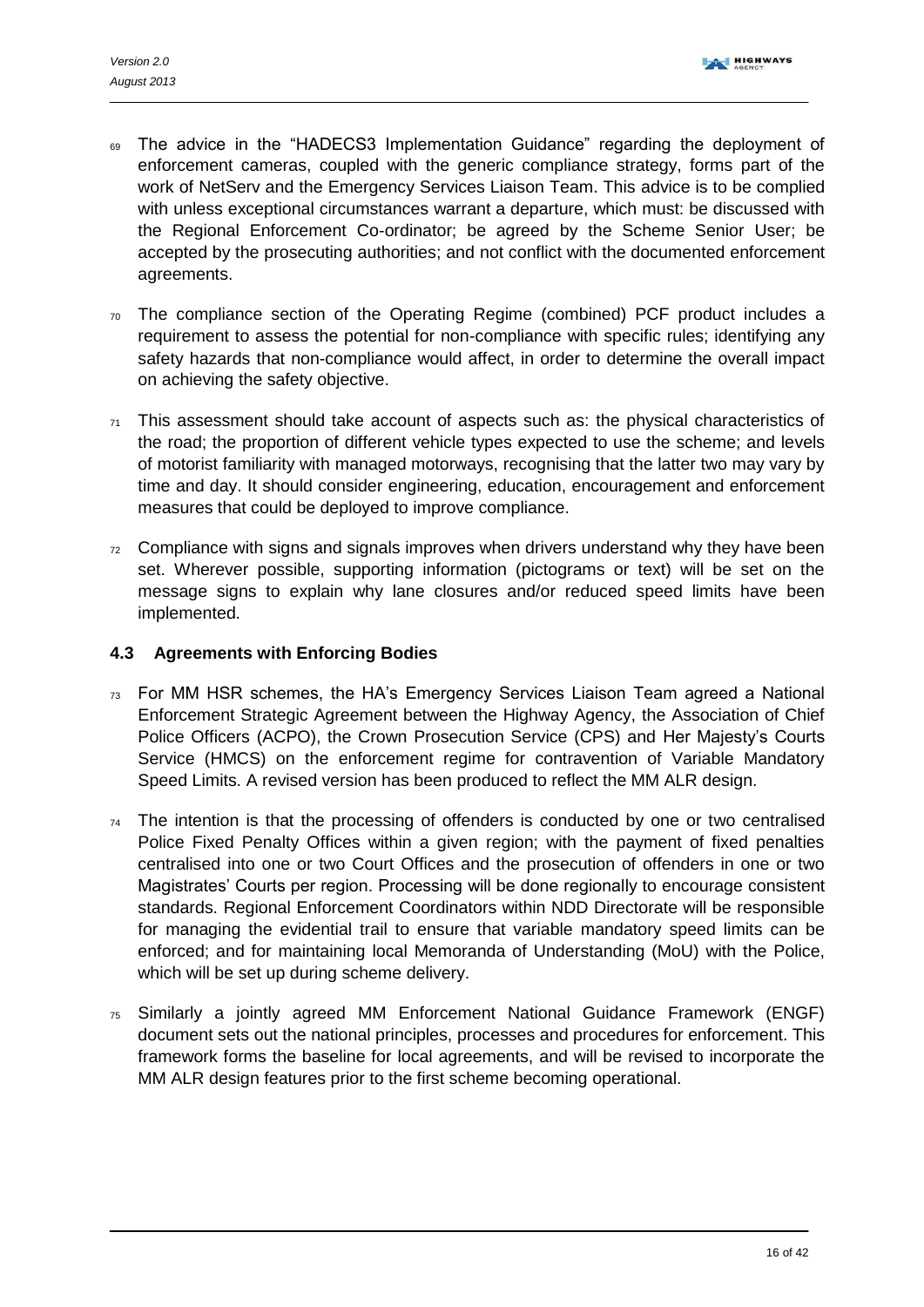# <span id="page-16-0"></span>**4.4 Achieving Compliance with Specific MM ALR Features**

#### **4.4.1 Variable Mandatory Speed Limits**

- $76$  Variable Mandatory Speed Limits (VMSL) will be enforced through the Highways Agency Digital Enforcement Compliance System (HADECS).
- $77$  The HA will reimburse the local Police Forces for the resource to process and prosecute Variable Mandatory Speed Limit offences on MM ALR schemes. The enforcement of the national speed limit will remain at the discretion of the local Police Force.
- <sup>78</sup> Each scheme will need to consider how many HADECS cameras it requires and where they should be deployed, in accordance with the "HADECS3 Implementation Guidance".
- <sup>79</sup> If the RCC identify or are made aware of instances where automatically set speed limits are not credible or appropriate to traffic conditions, they should take immediate action to remove or amend those speed restriction settings. Where displayed limits are clearly not reasonable, compliance will be affected both on the link on which they are signed, as well as potentially on nearby links.
- 80 Once an incorrect or inappropriate sign has been removed, the RCC should notify both the Police, so that compliance with speed limits is not enforced during this period; and Traffic Technology Division, so that the cause of the incorrect setting can be investigated.
- 81 The Police may refuse to enforce limits that are clearly not reasonable, or which regularly lack credibility in their setting.

#### **4.4.2 Lane Closures**

- $82$  As with the rest of the network, any enforcement of Red X (Stop) signals will need to be carried out by the Police at the scene.
- 83 Similarly, Police at the scene may prosecute drivers for dangerous driving offences, including failure to comply with lane closure aspects. Full carriageway closure aspects are mandatory when accompanied by flashing red lanterns.

#### **4.4.3 Non Emergency Stops in ERAs**

- 84 Data collected from MM HSR schemes indicates that refuge areas are routinely used for non-emergency (and therefore unlawful) stops. Evidence from sections of the network where there is reduced provision for stopping (such as through road works, on bridges, or on elevated sections of road) shows that the location of refuge areas can influence the frequency of vehicle stops, according to whether they are seen as a desirable place to stop by the public.
- 85 It is anticipated that MM ALR schemes will experience a reduced rate of non-emergency stops compared to the levels observed before the scheme was built. The hazards associated with the entry, occupancy and exit of ERAs are also a factor that has been considered in determining their provision within the MM ALR design.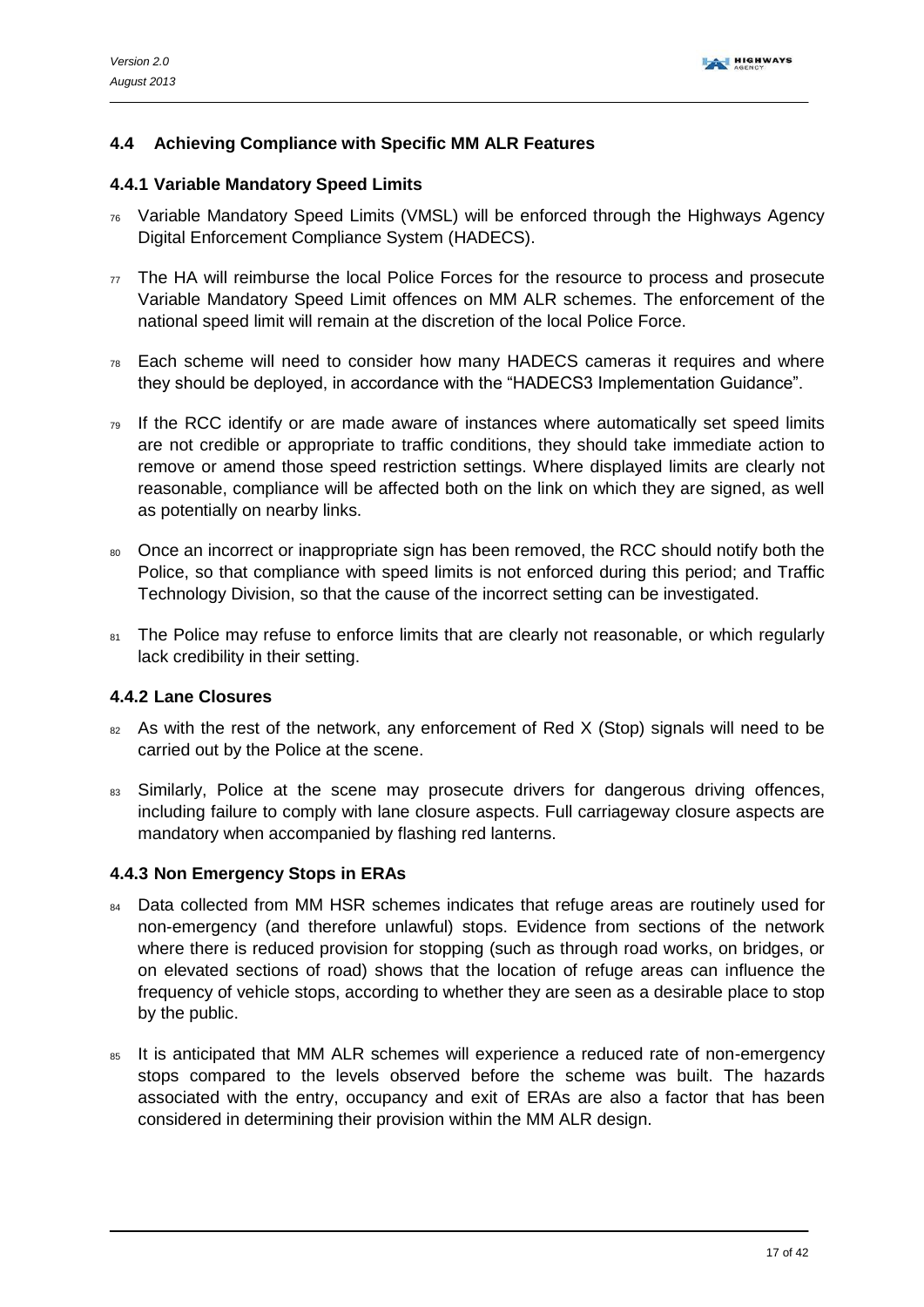- 86 Engineering design will have a particular impact on the appropriate use of Emergency Refuge Areas, given their potential attractiveness to drivers as a place to make short duration stops. Observed examples of non-emergency (and therefore illegal) use include drivers stopping for phone calls, comfort breaks, map reading, tachograph breaks, etc.
- 87 Education of road users is an important tool to remind them of the lawful purposes of ERAs, and of the dangers inherent in making stops in ERAs for non-emergency use. Scheme designers should consider the particular demographic of the expected users of their scheme to understand what type of non-emergency stops might be expected. For example, evidence suggests that where freight users constitute a high proportion of traffic, ERAs may be used more frequently for tachograph breaks. These issues will be addressed in the scheme's Communications Plans PCF Product.
- 88 The MM ALR design requires each ERA to be fitted with a pair of fixed "No stopping except in emergency" signs (to TSRGD diagram 642.3) to further discourage unlawful use.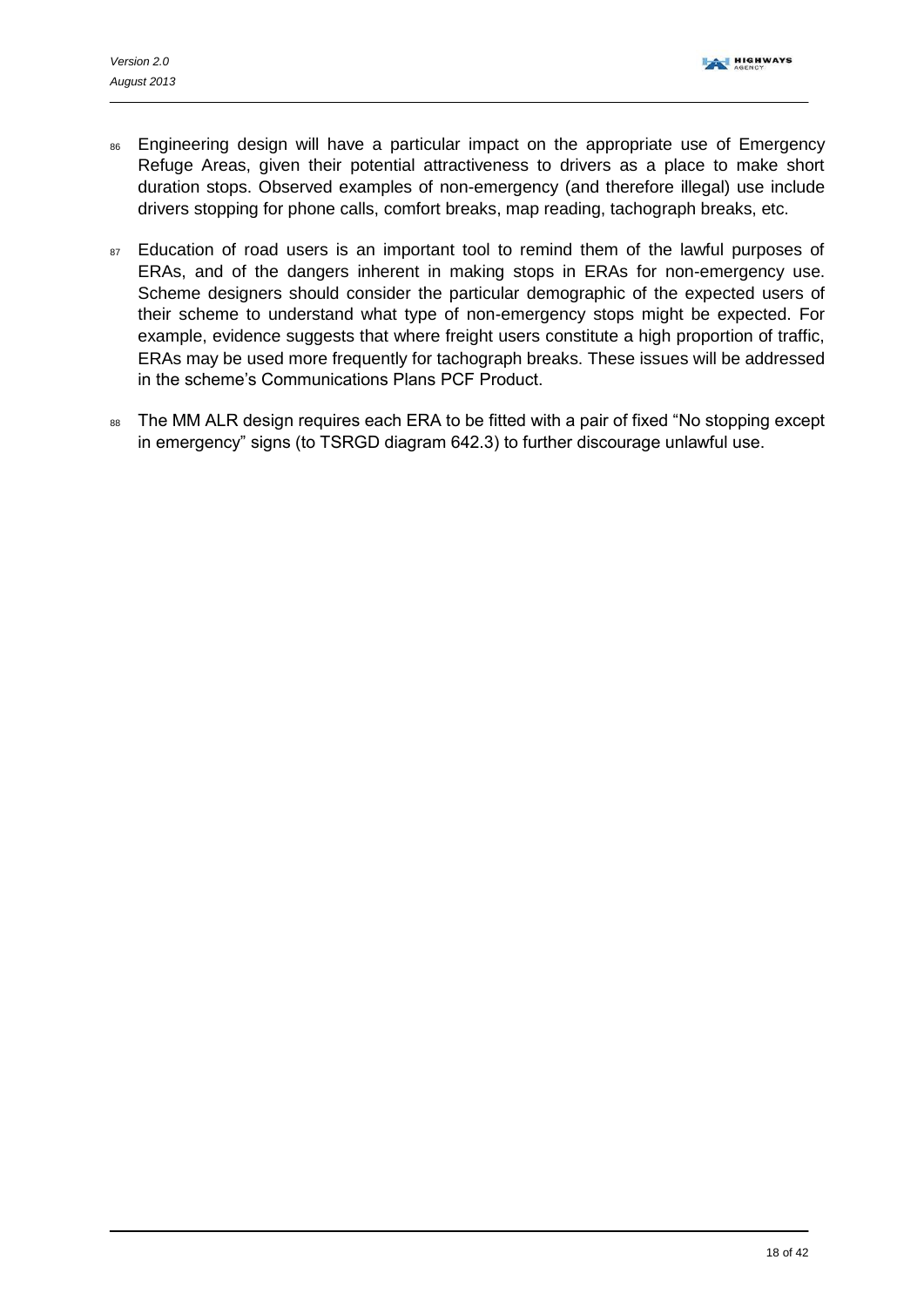# <span id="page-18-0"></span>**5. Management of Incidents and other Heightened Situations**

- 89 Experience has shown that creating and maintaining a controlled driving environment can result in a reduction in both the frequency and severity of collisions. However, with the removal of the hard shoulder, the number of live lane obstructions is expected to increase, since a proportion of the vehicles that would previously have stopped on the hard shoulder will now be unable to reach the next refuge area or exit slip, and will therefore have no option but to stop in one of the live lanes.
- <sup>90</sup> Once an RCC operator is made aware of an incident (for example: through an automated alert from the queue protection system, a phone call, or by some other means) the CCTV cameras can be used to validate the location and confirm the key features of the incident.
- $91$  The RCC operator has the ability to set a lane closure pattern with supporting information messages and appropriate reduced mandatory speed limits. This will warn approaching drivers of the potential hazard, enabling them to safely reduce their vehicle's speed to appropriate levels whilst merging into the remaining available lanes past the scene.

# <span id="page-18-1"></span>**5.1 Dealing with Incidents - Key Differences on an MM ALR Scheme**

- 92 On both MM HSR and MM ALR schemes, as compared to a conventional motorway, there is a greater need for agreements (see Section [5.4\)](#page-24-0) and clear communication between the Highways Agency, and "Core Responders". In this context, the term *'Highways Agency'* is used to include the RCC and on-road Traffic Officer Service, as well as Maintenance Service Providers, the National Vehicle Recovery Manager and any other parties contracted by the HA. The term '*Core Responders'* is used to refer to the Emergency Services, to Vehicle Recovery Services, and to private Motorist Assistance Organisations involved in responding to or otherwise managing an incident.
- 93 This greater need for commonly agreed processes and procedures arises due to the different operating environments encountered between managed motorway schemes and conventional motorways. The increased deployment of technology on the network provides staff in the relevant control rooms with greater knowledge of what is happening during incidents on the strategic network, as well as the opportunity to assist the on-road response by setting supporting signs and signals and providing information to responders, even while they are still en-route to the scene.
- 94 As with incidents on any road, the management process can be considered in four distinct phases, namely: Incident Detection & Verification; Initial Response & Access; Scene Management; and Network Restoration.
- <sup>95</sup> From the perspective of responding to and managing incidents and other 'unusual' situations, the main differences between a standard three lane motorway (D3M), and an MM ALR scheme are described overleaf: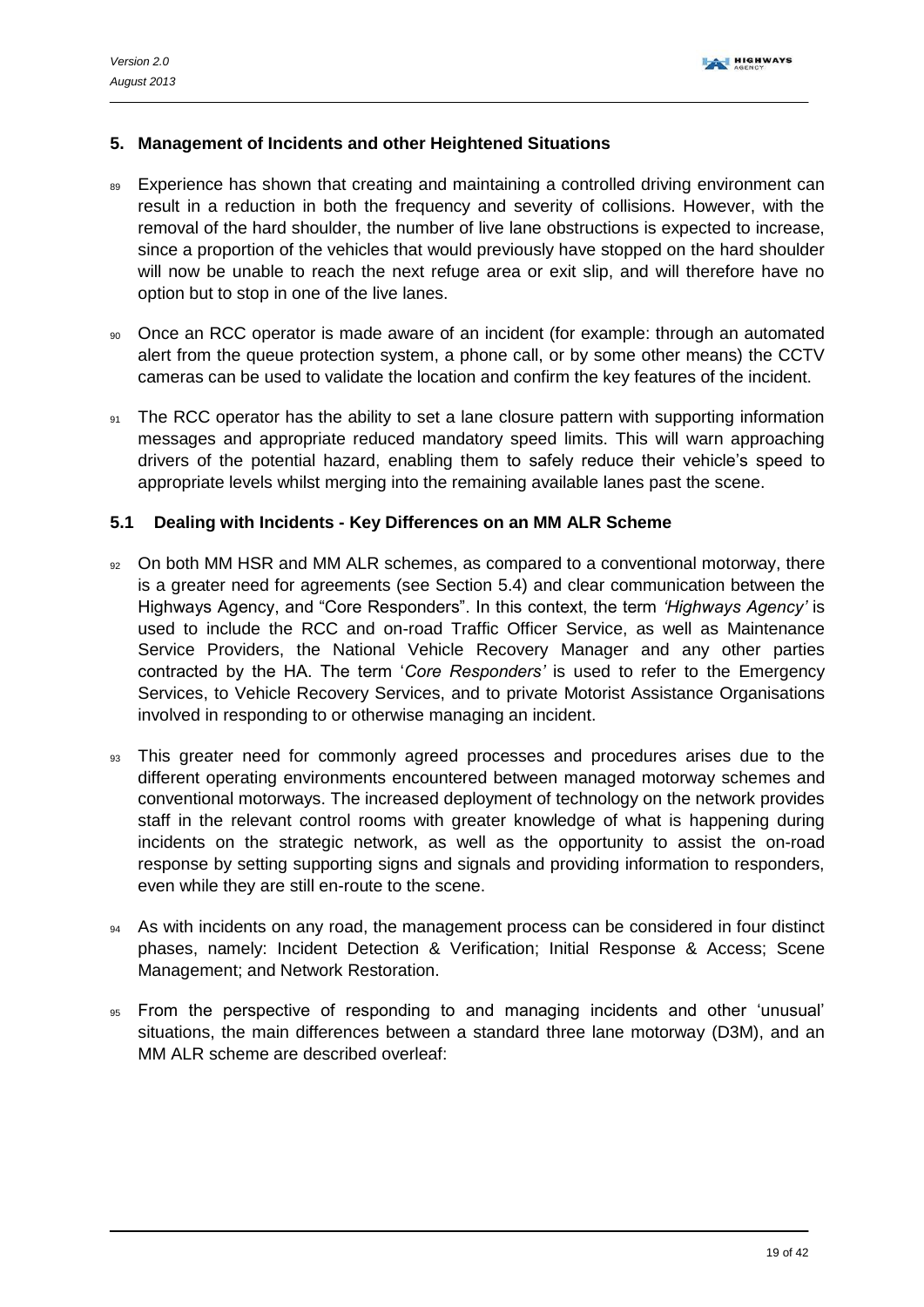- *Incident Detection & Verification:* 
	- $\circ$  The controlled environment and additional capacity mean there is likely to be a reduction in both the frequency and the severity of collisions on MM ALR when compared to D3M; however most incidents will now affect a live lane.
	- o During busy periods, a live lane obstruction will quickly result in congested conditions, enabling slow moving or stationary vehicles to be detected by the queue protection system. This will automatically set message signs designed to help prevent secondary incidents and will also serve to alert the control room.
	- o During off-peak conditions (typically high speed / low flow environments), the majority of vehicles would be able to 'coast' to a place of refuge*<sup>18</sup>* .
	- $\circ$  CCTV camera coverage will enable any incident to be quickly verified and an appropriate response determined by the control room, enabling the setting of lane closures using signs and signals to further protect the scene.
	- o As with all live lane incidents, details should be passed to NTOC for onward dissemination;
- *Initial Response & Access:*
	- o With the conversion of the hard shoulder to a controlled running lane, responders will need to attend incidents without relying on a dedicated access route.
	- $\circ$  Signs/signals can be set to facilitate responder access using appropriate lane(s);
- *Scene Management:*
	- o Mandatory Speed Limits, whether automatically generated by a queue protection system, or manually set by the operator, help to create and maintain a controlled environment to protect those involved in managing the incident;
	- o Mandatory Speed Limits may be shown on either signs or signals, with consecutive information points provided at maximum intervals of 1500m to ensure all drivers receive adequate guidance;
	- $\circ$  Using verge mounted variable message signs provides operational flexibility, as the speed restriction can be accompanied by appropriate combinations of lane closure aspects, pictograms, or text on a single piece of infrastructure;
	- $\circ$  Information and instructions displayed on the variable message signs are applicable to the entire carriageway;
	- $\circ$  The lack of hard shoulder will mean that the RCC may be requested to set signs and signals, for example to protect a lane for police/TOS to stop or escort vehicles, or to assist with the recovery of a live lane obstruction;
- *Network Restoration:*

- o With no hard shoulder, a greater proportion of incidents will now be expected to impact live lanes;
- o Vehicles will need to be recovered to an off–carriageway location, such as an ERA. Debris will also need to be cleared from live lanes;
- $\circ$  Refuge areas may be utilised as temporary off-network storage locations. The requirement in IAN 161/13 that refuge areas are provided at intervals not greater than 2.5km will typically result in the provision of at least one refuge area per link.

*<sup>18</sup>* [http://assets.highways.gov.uk/specialist-information/knowledge-compendium/2011-13-knowledge-programme/MM-](http://assets.highways.gov.uk/specialist-information/knowledge-compendium/2011-13-knowledge-programme/MM-ALR_Evaluation_of_the_Provision_of_Refuge_Areas.pdf)[ALR\\_Evaluation\\_of\\_the\\_Provision\\_of\\_Refuge\\_Areas.pdf](http://assets.highways.gov.uk/specialist-information/knowledge-compendium/2011-13-knowledge-programme/MM-ALR_Evaluation_of_the_Provision_of_Refuge_Areas.pdf)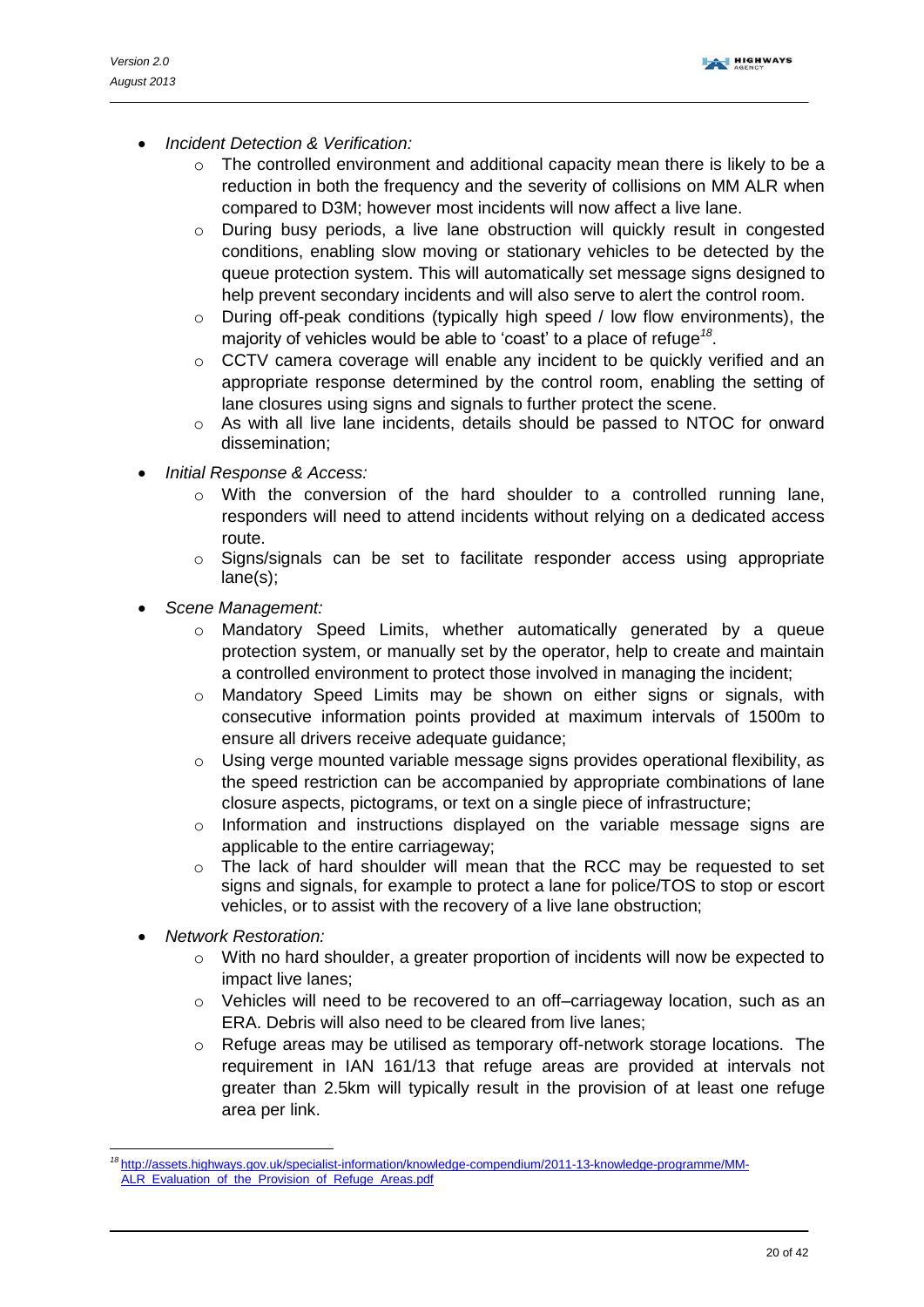# <span id="page-20-0"></span>**5.2 General Approach to Managing Incidents**

- <sup>96</sup> Variable signs and signals are the primary mechanism through which the RCC can control traffic on a managed motorway.
- 97 Before the lanes that are affected by an incident are confirmed, all signs and signals set will be non lane specific (i.e. the same advice applies to all lanes). Current policy*<sup>19</sup>* dictates that until a report is confirmed, a 50mph restriction is put in place, supported by message signs bearing a legend such as "Incident".
- <sup>98</sup> Once the lanes that are affected by an incident have been confirmed, lane specific closures will be set on the most appropriate signals (for example displaying a 'lane closure aspect' on a variable message sign, or stop signals on gantries with lane specific AMIs).
- <sup>99</sup> Once a lane closure has been set, the signal sequencing rules will set secondary signals (including upstream lane diverts, downstream 'end' aspects, and appropriate speed restrictions throughout the area). At any time RCC operators may override an automated speed restriction with a lower speed limit. RCC operators should ensure that all appropriate signs and signals are set (or cleared) according to the requirements of the Lead Responder on scene.
- 100 Compared to a conventional motorway, the increased provision of signs and signals on MM ALR means that many more drivers will be able to see messages displayed at the roadside. This increases the potential benefit from signing as it enables the Highways Agency to communicate with trapped traffic following an incident, a strategy that is currently being considered as part of the signs and signals policy review.

# <span id="page-20-1"></span>**5.3 Operational Challenges posed by MM ALR**

<sup>101</sup> The MM ALR design will affect the way in which some operational tasks are carried out, and the manner in which some existing services are delivered. The following sections discuss some of these operational challenges in more detail.

#### **5.3.1 Ability to Confirm Incidents**

- <sup>102</sup> The "*Highways Agency policy for the use of Variable Signs and Signals"* set out in IAN 162 states that lane specific signals and VMS messages related to an incident can only be set once the location and the lanes that are affected by the incident have been confirmed by an approved source agreed by the Traffic Officer Service (these approved sources include a Police Officer, Traffic Officer, traffic incident management vehicle at the scene, MAC/MSP, TechMAC/RTMC, or NTOC).
- 103 Once alerted, the full PTZ CCTV coverage will usually enable RCC operators to remotely confirm the presence and details of an incident, and provide an appropriate response.

*<sup>19</sup>* The current version of IAN 162: "*Highways Agency policy for the use of Variable Signs and Signals*" was released in December 2011. An update is planned to be released prior to the first operational MM ALR scheme.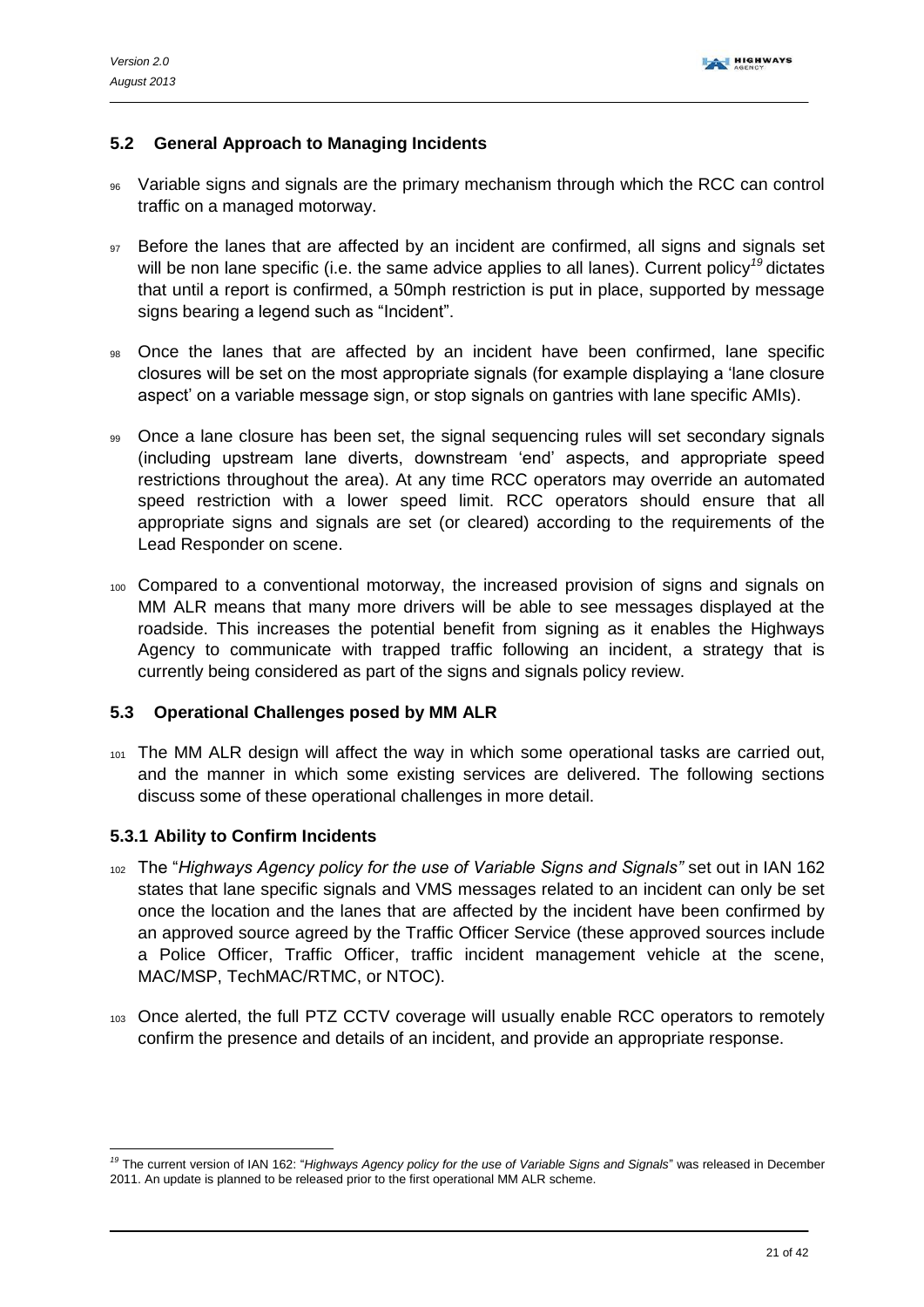# **5.3.2 Accessing the Scene**

- <sup>104</sup> As soon as possible after confirmation of an incident, the RCC Operator should identify the most appropriate access route for Emergency Responders and advise them accordingly. Once confirmed by the Emergency Responders, the RCC should set the signs and signals necessary to clear and protect this route. Guidance exists in procedures as to the factors to consider when selecting which is the most appropriate lane to close.
- <sup>105</sup> If the TOS can convert a lane into a sterile area and can manage the incident from there to release the traffic, this should be their first choice, enabling access to the scene for other responders. If they cannot clear a lane (and if the situation warrants it) they may consider implementing reverse flow, in readiness for larger response vehicles and recovery operators.

#### **5.3.3 Broken Down and Abandoned Vehicles**

- <sup>106</sup> Traffic Officers have powers under the Removal and Disposal of Vehicles (Traffic Officers) (England) Regulations 2008 that enable them to deal with vehicles that have broken down and are either causing an obstruction or danger to others; are in contravention of a restriction or prohibition; or appear to have been abandoned without lawful authority.
- <sup>107</sup> On the rest of the network, where a vehicle has stopped in a location such that it does not cause an obstruction or danger (and if there is no police interest in the vehicle), drivers are given a "reasonable" time to organise their own recovery. If suitable arrangements are not or cannot be made, a statutory removal may be invoked by Traffic Officers.
- <sup>108</sup> As an MM ALR scheme has no hard shoulder, all lanes are live lanes. Any vehicle that is unable to leave the main carriageway (by continuing to the next exit slip road, or stopping in a refuge area), will by definition become a live lane breakdown, as it will cause an obstruction.
- 109 If Traffic Officers are suitably trained and equipped, they will clear broken down vehicles to the nearest place of safety, which may be an ERA, a motorway service area, or a hard shoulder. This could regularly involve towing vehicles for distances up to 2.5km, and in instances where the nearest place of safety is occupied or otherwise unavailable there may be a requirement to tow for even greater distances.
- <sup>110</sup> If Traffic Officers are unable to clear the vehicle (for example due to it being overweight, or damaged), they will set out emergency traffic management and follow the usual Statutory Removal process. Once in attendance they are to remain with the vehicle until it is removed or otherwise protected. Work is underway with the Vehicle Recovery Team to determine the best way to enhance response times on MM ALR sections for those vehicles that the TOS cannot clear.
- 111 If a vehicle is broken down in (or cleared to) a refuge area or the hard shoulder of a slip road, the on road TOS patrol - as for any other road - should make an assessment of the obstruction or danger posed by that vehicle to determine whether a statutory removal is justified, or whether "owner's choice" of vehicle recovery can be used.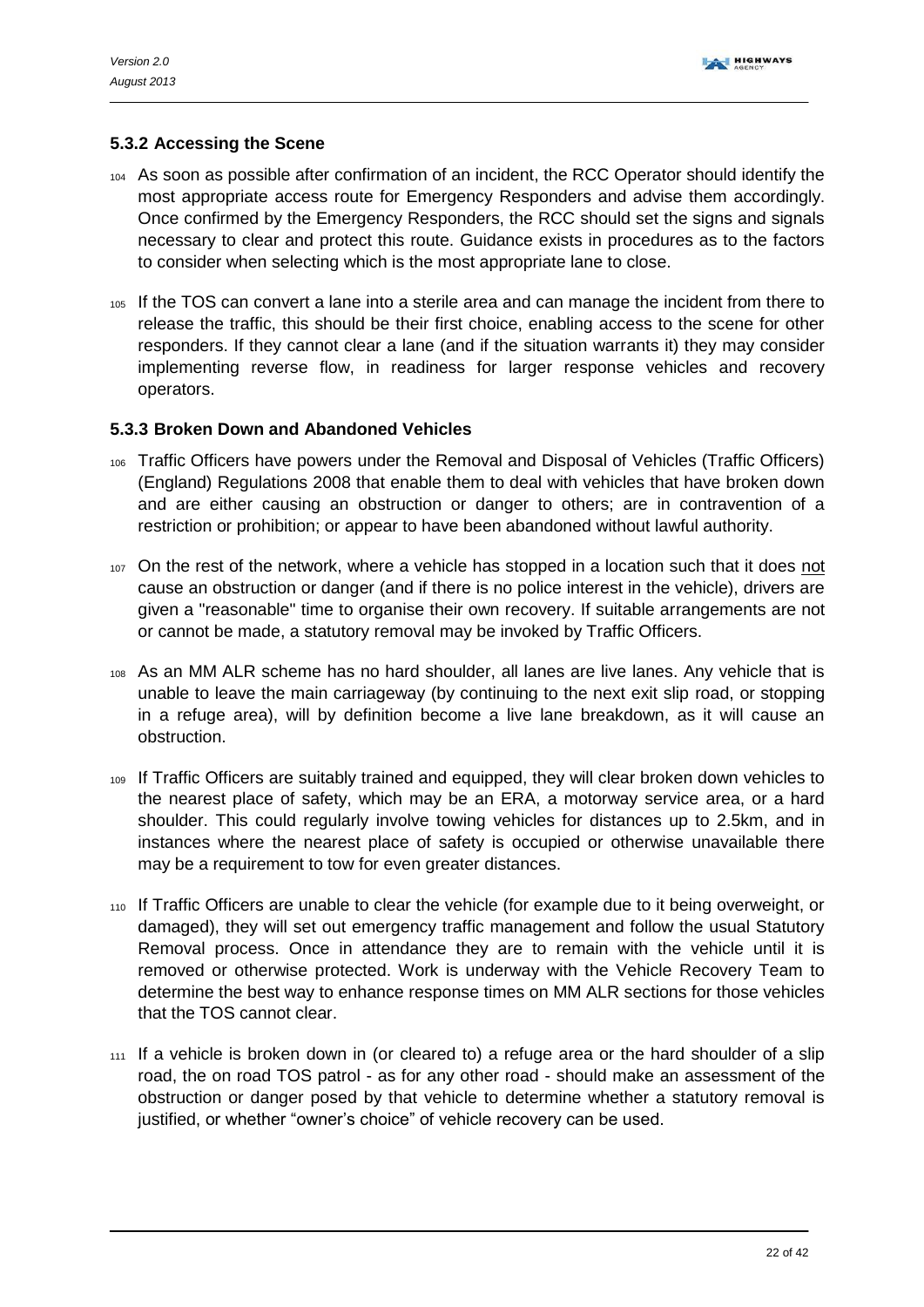# **5.3.4 Debris Retrieval**

- <sup>112</sup> As elsewhere on the network, debris is categorised as either that requiring immediate collection (e.g. debris of a distressing or hazardous nature); or routine debris (e.g. tyre or exhaust debris).
	- For "immediate collection" debris, an incident assessment will be made by the attending Traffic Officer who will determine whether the debris should be removed to the edge of the carriageway (or verge), or left in situ awaiting removal by the maintenance service provider.
		- o If the debris is to be left in situ, the TO will remain at scene, and deploy appropriate live lane procedures.
		- $\circ$  If the debris is to be left at the edge of the carriageway, the TO may need to return to support the Service Provider.
	- For "routine collection" debris, the TOS may need to deploy a 4 lane rolling road block to temporarily hold traffic while the debris is removed to the verge and placed near to a marker post. The Maintenance Service Provider will return in periods of lower flow, or when other maintenance work requires lane closures to collect the debris. Supporting signs and signals will be set, as per agreed procedures, by the RCC.

#### <span id="page-22-0"></span>**5.3.5 Severe Weather**

- <sup>113</sup> The combination of message signs capable of displaying lane availability with supporting text and pictograms, coupled with the ability to implement mandatory speed limits, provides the operator with useful tools to mitigate the impacts of severe weather on traffic.
- <sup>114</sup> Certain weather conditions (e.g. fog, heavy rain) can reduce visibility and increase the risk of accidents. This risk is primarily related to excess speed. If drivers are driving slowly due to the conditions, the queue protection / congestion management system will automatically set appropriate speed restrictions to reduce the associated risk of accidents. More information regarding the use of message signs to communicate abnormal weather information is contained within the *"Highways Agency policy for the use of Variable Signs and Signals*".
- <sup>115</sup> The Severe Weather Plan (SWP) produced by each Asset Support Contractor describes the procedures and operational arrangements necessary for the delivery of an effective winter service, and as such should identify network features (such as managed motorway sections or ERAs) or local issues (such as high altitude or steep gradients) which require special consideration.
- <sup>116</sup> The Severe Weather Plan will also define the process for snow clearance, for example by setting out the number of lanes to be kept clear for a particular route, and the order in which lanes should be cleared if a 'phased' approach is followed. Message signs and signals can be utilised to display warning information, or inform motorists if certain lanes are not available for use.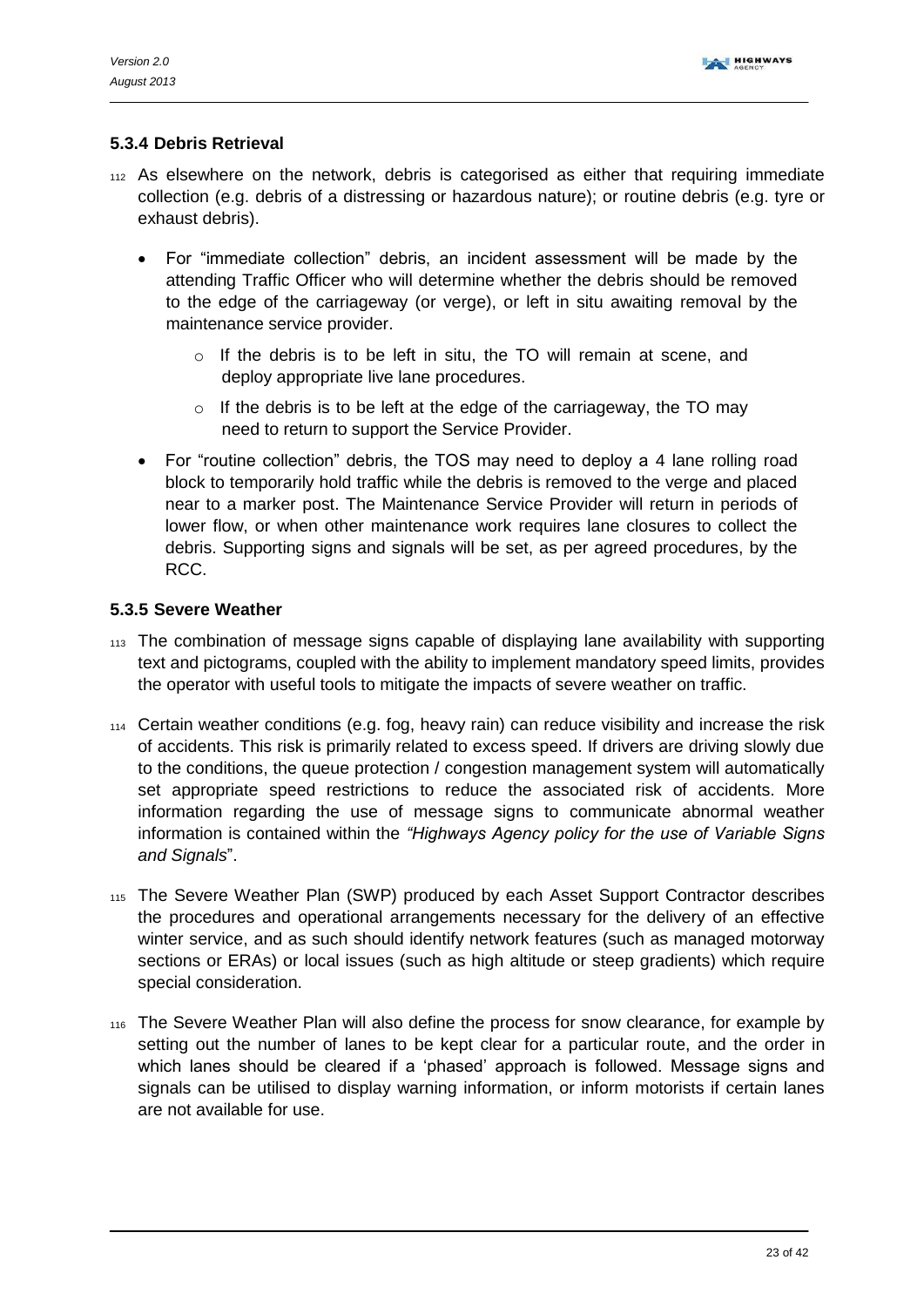$\overline{a}$ 

#### **5.3.6 Road Works Management**

- <sup>117</sup> As on the rest of the network, road works will generally be scheduled to take place at times that minimise the impact on traffic. This means works will generally happen at night; in periods of lower flow in the middle of the day; or at weekends. As these periods are dependent on traffic flows, they will need to be agreed on a scheme by scheme basis adopting the principles of intelligence based road space management*<sup>20</sup>* .
- <sup>118</sup> During road works, the contractor may request that the RCC set signs and signals to support the set up, modification or removal of Traffic Management.
- 119 The current policy governing requests from contractors for signal settings is set out in Annex F of IAN 162/12, the "*Highways Agency policy for the use of Variable Signs and Signals*". However the HA's "Aiming for Zero" programme is anticipated to drive significant developments regarding TTM design and advance signing provision over the coming years.

#### **5.3.7 Abnormal Load Movements**

- <sup>120</sup> Managed motorways do not fundamentally affect the preferred times or routes for abnormal loads and normal guidance should be followed in scheduling such movements on an MM ALR scheme. As for other parts of the network, deviation from the agreed routes should not be made without appropriate consultation*<sup>21</sup>* .
- 121 Managed motorways provide significantly enhanced capabilities to monitor the movement of the abnormal load. The NTOC will have (if possible) established communication with the driver of the abnormal load, and the RCC should communicate via the NTOC to ensure that the driver is aware of downstream traffic conditions, and to facilitate communication should an incident occur.

*<sup>20</sup>* For example, a road works management tool which uses historic data to predict lane demand through road work schemes. This allows for lane closures to be planned so as to cause minimal congestion, thereby reducing delays and other impacts of congestion.

<sup>&</sup>lt;sup>21</sup> For Special Order Movements no deviation from the agreed route should be made without consultation with the Highways Agency. For all other abnormal loads, no deviation from the agreed route should be made without consultation with the Police Abnormal Loads Officer and/or Highway and Bridge authorities or RCC Team Manager outside office hours. Any deviation must be considered suitable by them before being used.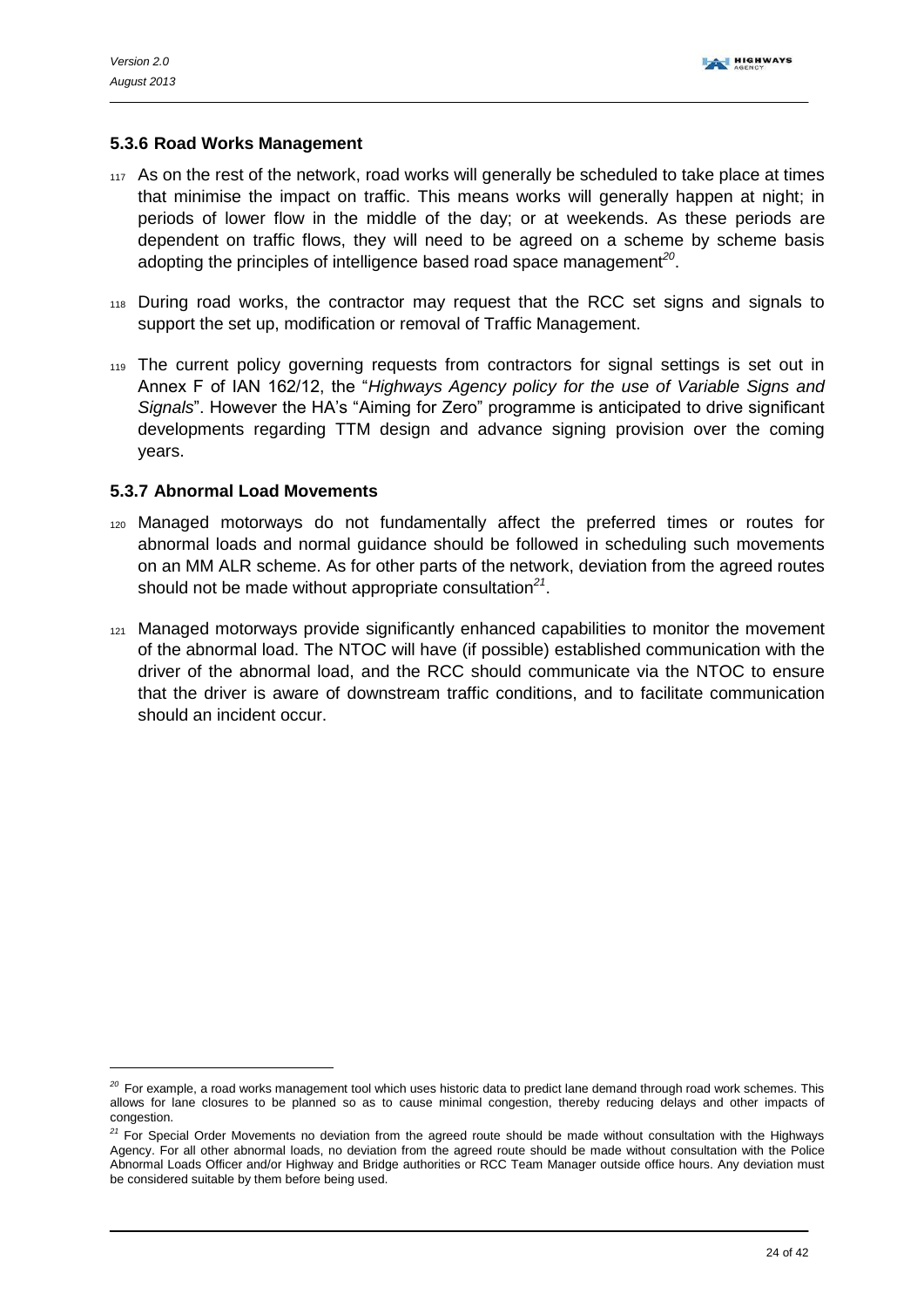# <span id="page-24-0"></span>**5.4 Emergency Responder National Agreements and Guidance**

#### **5.4.1 National Agreements**

- <sup>122</sup> Responding to incidents on MM ALR schemes requires a collaborative approach that reflects the national character of the managed motorways programme.
- <sup>123</sup> To support the above, the Highways Agency has established jointly-agreed national positions with: the Association of Chief Police Officers; the Chief Fire Officers Association; and the National Health Service Ambulance Chief Executive Group, regarding the emergency response to incidents on existing MM HSR schemes. Work is underway to reach similar agreements covering the response on MM ALR schemes, and to update the Network Operations National Guidance Framework (NGF) to cover all managed motorways.

#### **5.4.2 Regional and Scheme Level Agreements**

- <sup>124</sup> Each scheme will establish suitable regional agreements with the Emergency Services. These agreements should replicate the principles of the national agreement, unless a strong justification can be provided to deviate from them. Any variance should first be agreed with the HA Traffic Management Directorate, and subsequently approved by the Scheme's Senior User.
- 125 The preference is for each region to have a single agreement, signed by all three of the Emergency Services, as an addendum to the existing "Detailed Regional Operational Agreements" that were set up when the Traffic Officer Service was created. However, it is recognised that this may not be possible or desirable in all cases, and that individual agreements with the Police, Fire and Ambulance services separate from the existing Detailed Regional Operational Agreements may be necessary in exceptional cases.
- <sup>126</sup> Regardless of the precise form, these agreements will need to take the principles of the national agreements, apply them to the characteristics of the individual scheme, and record the agreed operating practices based on scheme-specific requirements. It is anticipated that these agreements would record acceptance of the national principles apart from where specific exceptions are deemed necessary; these exceptions are to be included in chapter 5 of the scheme's Operating Regime (combined) PCF product: "Management of Incidents and other Heightened Situations".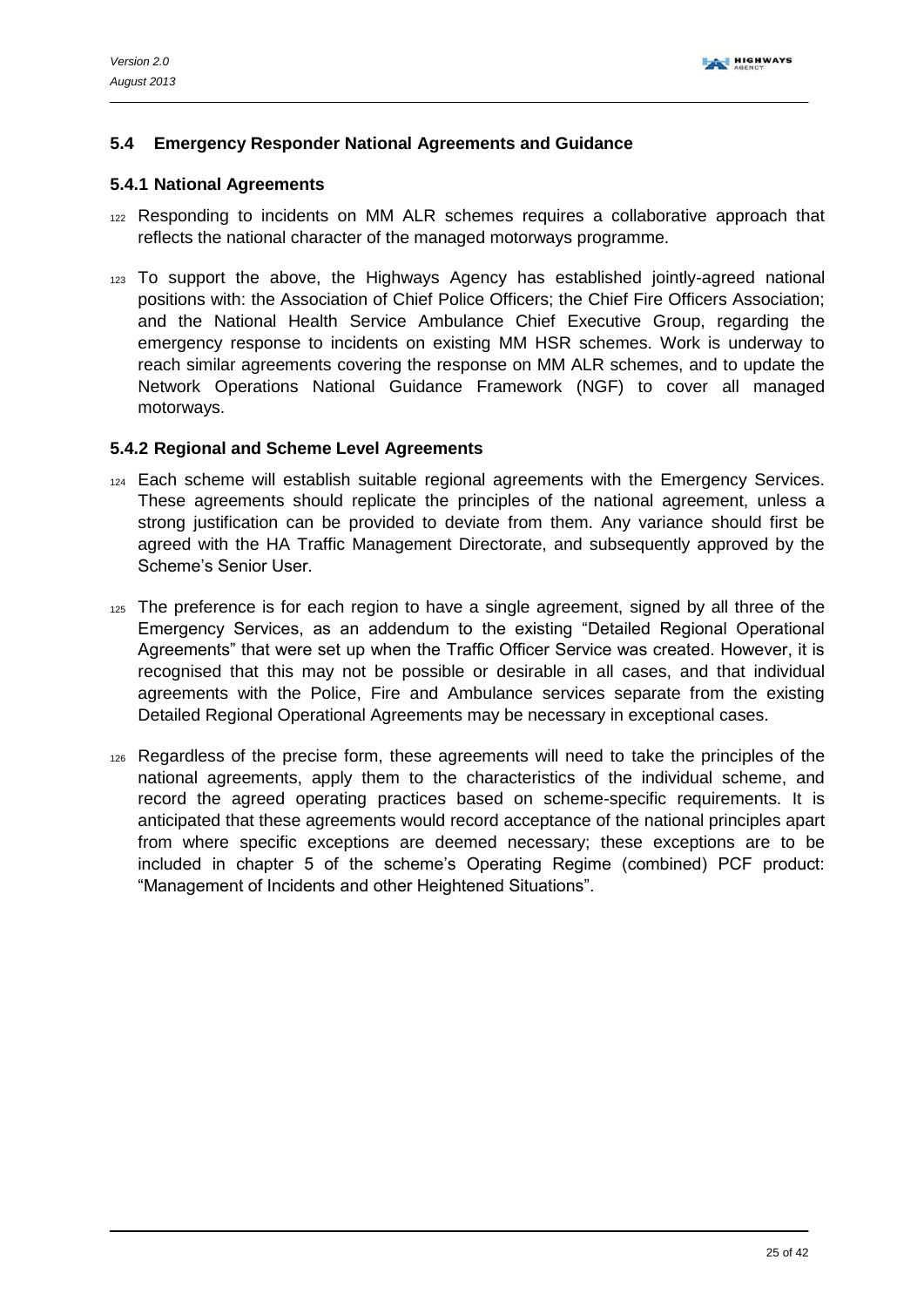# <span id="page-25-0"></span>**6. Meeting the Road Worker Safety Objective**

- <sup>127</sup> The "Standard for Safety Risk Assessments on the Strategic Road Network" (GD 04/12) defines road workers as either:
	- People directly employed by the Highway Agency who work on the SRN (e.g. Traffic Officers); or
	- People in a contractual relationship with the Agency, including Agency National Vehicle Recovery Contract operatives, all workers engaged in traffic management activities and incident support services, and any other activities where live traffic is present, (such as persons carrying out survey and inspection work).
- <sup>128</sup> There is no numerical objective or target for road worker accidents on MM ALR schemes, but the risk must be managed 'So Far As Is Reasonably Practicable' (SFAIRP).
- <sup>129</sup> The MM ALR "*Demonstration of Meeting Safety Objective"* report contains a qualitative risk comparison for specific road user groups; and shows that on balance, the safety objective for road *users* is likely to be achieved.
- <sup>130</sup> The above report also concludes that the road *worker* safety objective can also be met through the provision of concrete central reserve barrier, application of the ERIC*<sup>22</sup>* methodology, and introduction of fixed taper points and controlled signing for the installation of temporary traffic management. The Highways Agency's "Aiming for Zero" strategy may also be applied to further reduce the risk to road workers (particularly during maintenance and operation).
- <sup>131</sup> Designers retain a statutory duty through the Construction (Design and Management) Regulations 2007 to reduce health, safety and welfare risks for (amongst other things) the maintenance of completed highway schemes. Generic guidance exists*<sup>23</sup>* regarding the issues which must be considered by Designers and Maintenance Service Providers.
- <sup>132</sup> Each scheme should undertake its own specific review of the hazards associated with maintenance, and ensure that the scheme has been designed in such a way that it can be operated and maintained so that the risks are As Low As Reasonably Practicable (ALARP).

# <span id="page-25-1"></span>**6.1 Designing for Maintenance**

- <sup>133</sup> There are two main threads to the strategy of reducing the risk exposure of maintenance operatives through the scheme design:
	- Design the scheme to minimise the frequency with which future maintenance interventions are required;
	- Design the scheme so that when a maintenance intervention is required, it can be safely carried out.

*<sup>22</sup>* The mnemonic ERIC (Eliminate, Reduce, Isolate, Control) is used to identify a hierarchy of risk control measures.

*<sup>23</sup>* IAN 105/08: "Implementation of Construction (Design & Management) 2007" <http://www.dft.gov.uk/ha/standards/ians/pdfs/ian105.pdf>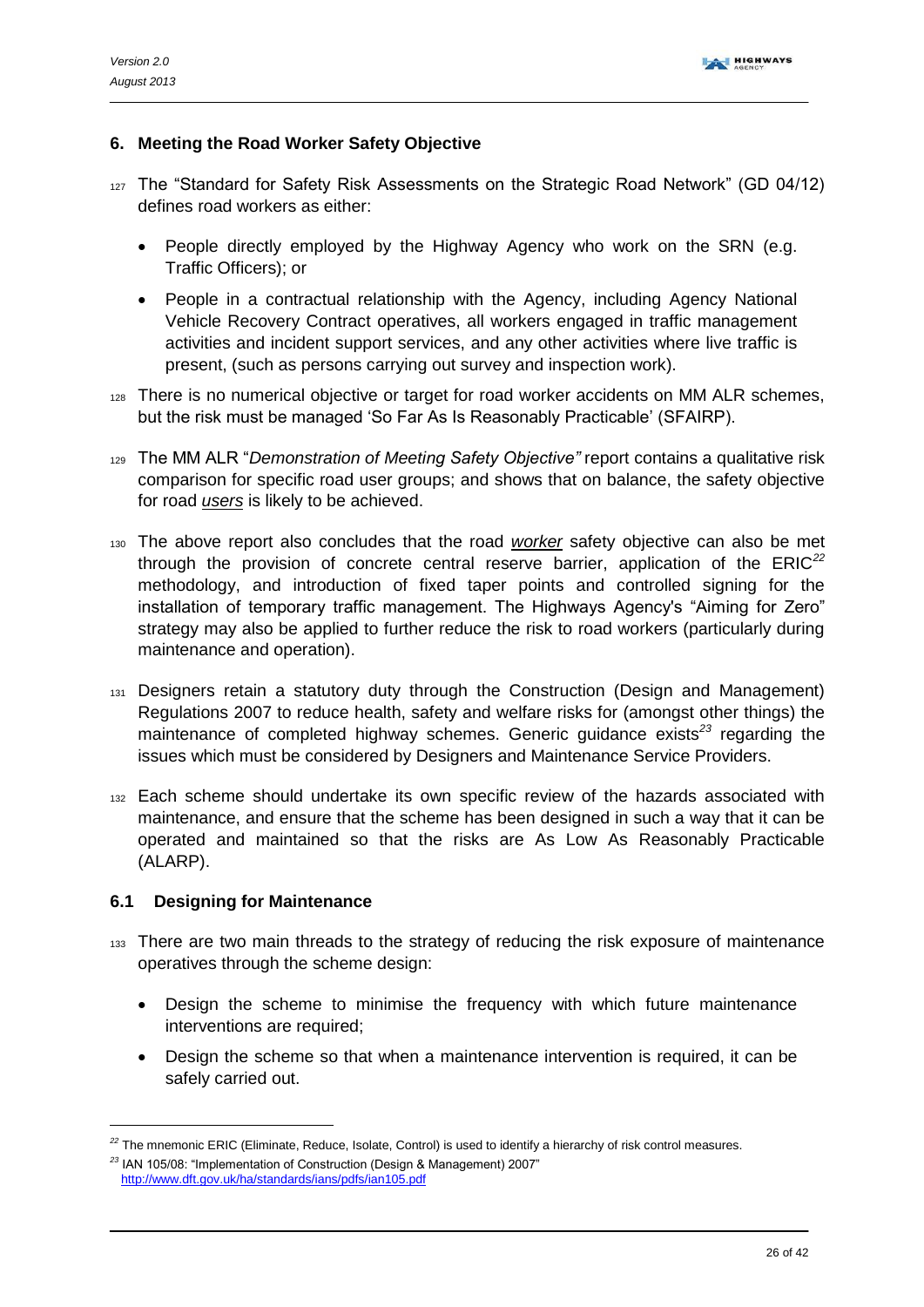134 In order to identify opportunities to lower the risk exposure of road workers, an ERIC assessment considered all maintenance activities likely to be undertaken within a typical MM ALR scheme. It then determined how frequently they occur, how they are currently performed, and how they might be performed in future. This enabled mitigation measures to be identified, allowing the risks to be managed in accordance with the ALARP principle.

# <span id="page-26-0"></span>**6.2 The 'ERIC' approach to reducing risk**

<sup>135</sup> The following sections provide examples of risk reduction strategies under each of these four headings (*Eliminate, Reduce, Isolate and Control*). Note that these items do not constitute an exhaustive list, as each scheme will have specific local issues; and this guidance does not detract from the Designer's responsibilities under the CDM regulations.

#### **6.2.1 Eliminate**

136 The most effective hazard reduction strategy is to simply eliminate the requirement to conduct maintenance at all. This could be achieved as follows:

#### Removal of Assets

137 Designers should catalogue all the assets that are currently installed within the scheme boundary, identify all redundant or potentially redundant infrastructure, and assess whether it should be removed. As is the policy for the rest of the network, non-essential infrastructure or technology, including soft estate, should be removed.

#### **6.2.2 Reduce**

<sup>138</sup> If a particular maintenance activity cannot be eliminated, it may be possible to reduce the frequency with which maintenance access is required, or reduce the length of time the maintenance activity takes. Opportunities include:

#### Reduce Site Visit Requirements

- <sup>139</sup> Designers should, in designing for maintenance, make every effort to reduce or eliminate the need for roadside maintenance activities for new and existing equipment on the mainline carriageway. Maintenance and repair should be undertaken away from the network unless there is no other alternative.
- <sup>140</sup> Where possible, roadside technology should have remote access capabilities, allowing faults to be detected, interrogated and in some cases resolved without requiring a site visit. (This is covered in more detail in Section [8.3.5\)](#page-35-0).

#### Bring Forward Renewal Programmes

- <sup>141</sup> In advance of the MM ALR scheme construction, the Highways Agency, designers and maintenance providers should consider undertaking maintenance interventions that are scheduled to take place during (or shortly after) the implementation of the MM ALR scheme.
- <sup>142</sup> Assets should be left with at least a minimum residual life (to be agreed with the Senior User, but likely to be 3 to 5 years) after the scheme has gone live. This activity will reduce the amount of maintenance that needs to take place once the scheme is operational.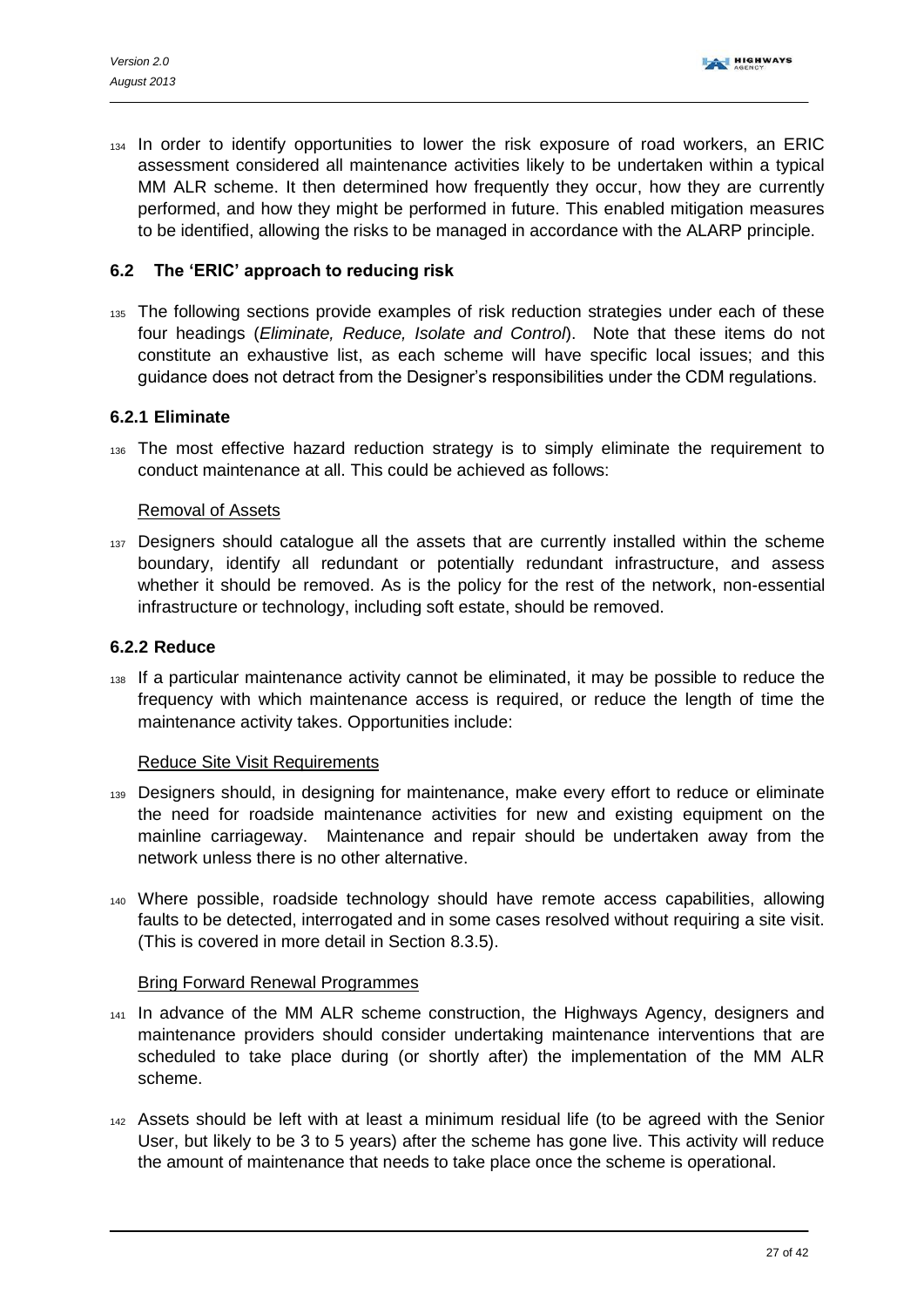#### Utilise Low Maintenance Items

<sup>143</sup> Designers should consider the use of longer life and/or lower maintenance items and assets where they will need to be replaced or installed as part of the scheme. This consideration should also include assets that have extended reactive maintenance periods (e.g. curing of concrete on bridge repairs) as this will greatly reduce planned and reactive maintenance requirements.

#### Plan for Access Restrictions

<sup>144</sup> Maintenance Service Providers should take advantage of the TTM installed for the construction period of the scheme to undertake any necessary longer term maintenance activities, such as soft estate management, vegetation clearance for visibility, and other routine maintenance activities. This will enable Maintenance Service Providers to reduce the time spent performing maintenance activities once the MM ALR scheme becomes operational.

#### Renew 'Problem' Assets

<sup>145</sup> Designers should work with the existing maintenance service provider to identify whether any existing technology assets are known to either be unreliable; or have unreasonably short maintenance intervention intervals, and should consider replacing those assets with more reliable alternatives or components requiring less frequent maintenance. Another example might be to implement a policy of regularly operating 'remote control' signs to improve their reliability.

# **6.2.3 Isolate**

<sup>146</sup> A risk can be isolated by separating the hazardous activity from the individuals exposed to it, either by physical protection (e.g. through the provision of guarding) or by limiting access (e.g. through the requirement for maintenance activity to only occur within predetermined 'working windows'). Examples include:

#### Re-Positioning of Assets

147 Designers should assess all existing assets to ascertain whether any could be repositioned to enable their maintenance activities to be conducted either off network, or from within a designated area for maintenance. Where appropriate, items located in the former hard shoulder (such as manhole covers) should be removed from what will become a permanent running lane. The capital cost of moving the items should be weighed against the operational costs and risks of maintenance, and the associated loss of capacity over the life of the scheme.

#### Provision of Off-Network Access

<sup>148</sup> It may be possible to provide safe maintenance access to both new and existing assets without recourse to the motorway network (for example by locating the asset near to an over-bridge with pedestrian access). However, locations which can be easily accessed by maintainers may also increase the opportunity for asset theft, and so the guidance provided within the HA Metal Theft Toolkit should be observed.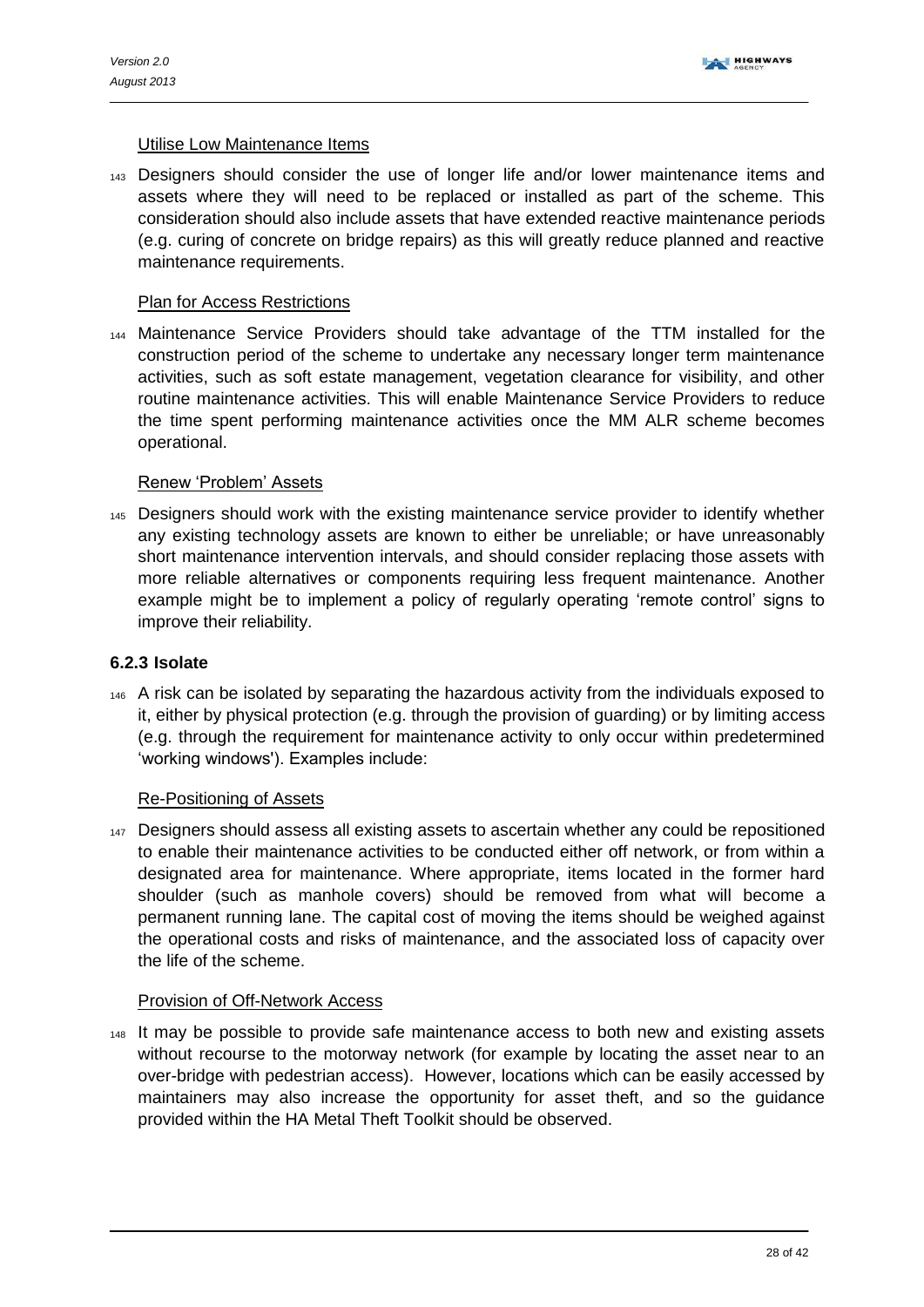# Combining Asset Locations

<sup>149</sup> When installing new assets, designers should consider co-locating them to enable multiple maintenance activities to be undertaken within the same deployment of Temporary Traffic Management. The capital cost of co-locating items should be weighed against the operational costs and risks of maintenance and the associated loss of capacity over the life of the scheme.

# **6.2.4 Control**

<sup>150</sup> Control measures make it safer for the contractor to perform each maintenance activity, for example by providing a greater degree of protection, or by reducing the exposure time. Examples of controls include:

#### Improved Accessibility of New Assets for Maintenance

- <sup>151</sup> Designers should ensure new assets are positioned to facilitate maintenance access. This could include locating components in refuge areas, or within a designated area for maintenance. This may mean additional assets are required in certain circumstances, but improving maintenance access is expected to deliver an overall safety and operational benefit. Designers should also consider providing mechanical access facilities to assets as part of the design.
- <sup>152</sup> The HA's 'Aiming for Zero' strategy includes eliminating all carriageway crossings required to establish TTM signing. This approach is being driven by the HSE and is fully endorsed by HA Senior Management.

#### Fixed Taper Positions & Remote Signalling

- <sup>153</sup> Where off-network access cannot be safely provided, designers should identify fixed points at which a cone taper can be installed in order to support the setting out and removal of traffic management.
- <sup>154</sup> Sufficient taper locations should be identified to allow all the assets, including any signage required to support traffic management, to be maintained within a suitable temporary traffic management layout. Therefore, the frequency and location of the taper positions needs to be agreed by scheme designers and the maintaining agent. (See also Section [8.3\)](#page-33-0).

#### Improved Installation / Access Techniques

- <sup>155</sup> Designers and Maintenance Service Providers should review the technology assets to be installed, and consider methods to enable easier/quicker swap out of faulty equipment to reduce the time spent performing maintenance actions.
- <sup>156</sup> In accordance with current standards*<sup>24</sup>* gantries are not to be provided with a fixed means of access for inspection and maintenance. A departure from standard will be required if a fixed means of access is required.

 $\overline{a}$ *<sup>24</sup>* IAN 86/07: *"Amendments to design requirements for Portal and Cantilever Sign/Signal Gantries".* <http://www.dft.gov.uk/ha/standards/ians/pdfs/ian86.pdf>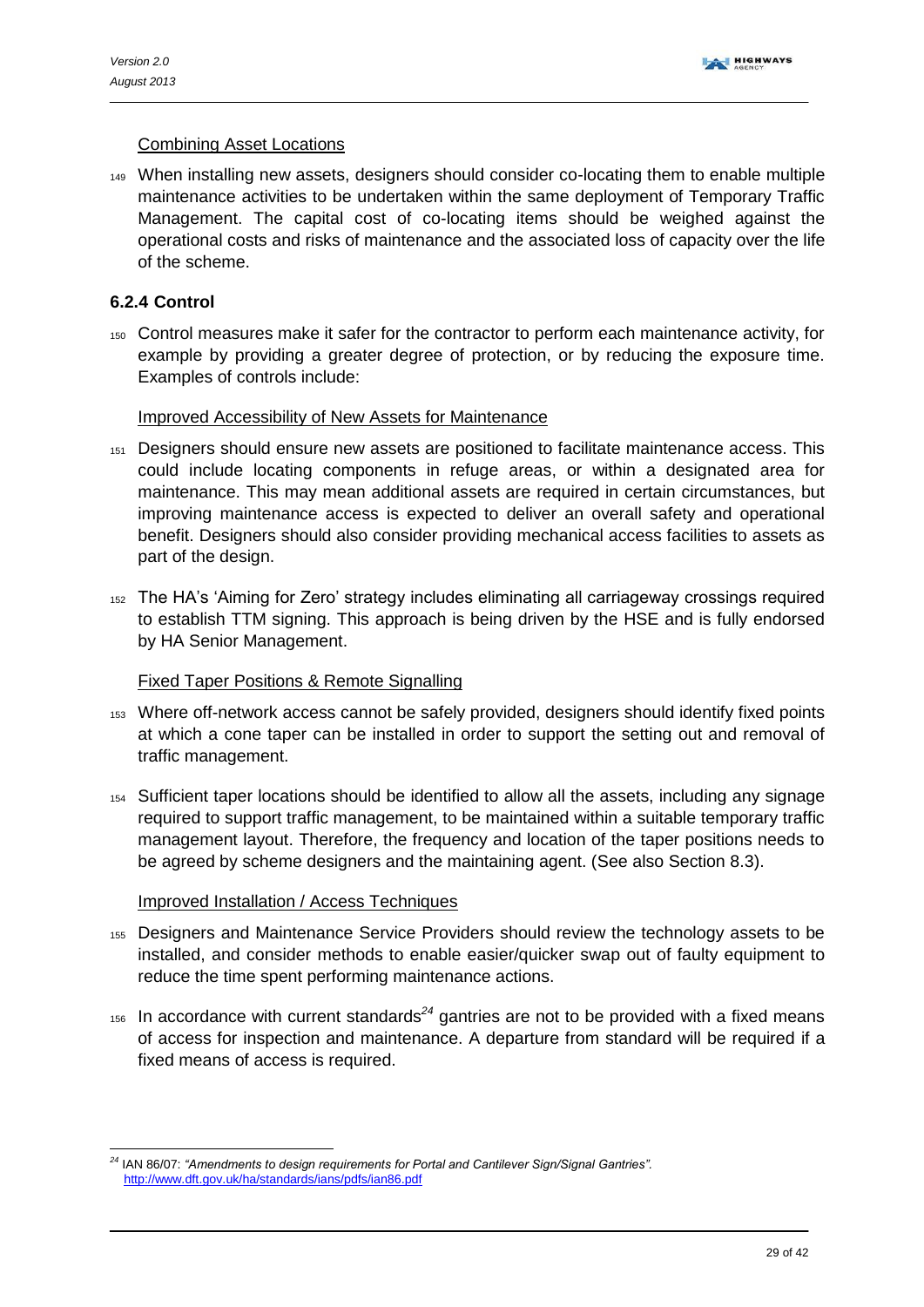# <span id="page-29-0"></span>**7. Determining the Approach to Maintenance**

# <span id="page-29-1"></span>**7.1 Contractual Requirements**

- <sup>157</sup> The "*Asset Maintenance and Operational Requirements"* (AMOR) and the "*Technology Management & Maintenance Manual"* (TMMM) together set out the HA's requirements in relation to the carrying out of maintenance and operational activities on the network. These documents serve as the replacements to the *Network Management Manual* (NMM) and the *Routine & Winter Service Code* (RWSC).
- <sup>158</sup> Contained within the AMOR and TMMM specifications is the requirement that the Maintenance Service Provider adopts a risk based approach to the execution of maintenance and operational activities, in order to deliver value for money whilst demonstrating that risks are acceptably mitigated, with no detriment to the safety of either road users or road workers.
- <sup>159</sup> The AMOR defines the primary risks to be mitigated by the maintenance service provider. These are grouped in two key areas; safety and network availability:
	- **Safety:** risks must be mitigated to ensure that:
		- o the Area Network is not dangerous to traffic;
		- o the Area Network does not present an intolerable risk to road user or road worker safety; and
		- o the Highways Agency is provided with a 'special defence' under Section 58 of the Highways Act 1980*<sup>25</sup>* .
	- **Availability:** risks must be mitigated to ensure the Maintenance Provider:
		- $\circ$  secures the expeditious movement of traffic on the HA's Area Network; and
		- o facilitates the expeditious movement of traffic on road networks for which another authority is the traffic authority.

# <span id="page-29-2"></span>**7.2 Delivering Efficiencies**

- <sup>160</sup> A requirement of AMOR is that the Maintenance Service Provider prioritises their activities to optimise the use of (and achieve the best value from) the available resources. They are required to produce a Quality Plan, to include fully detailed Processes, Procedures and Timescales in relation to inspection, make safe, and repair of the asset; detailing exactly what activities the Provider will undertake to deliver the required outcomes whilst maintaining a tolerable safety risk for the road user.
- <sup>161</sup> For an MM ALR scheme, this Quality Plan should reflect the fact that their ability to access certain assets may be compromised by factors including physical access (e.g.: no hard shoulder), or other restrictions (e.g.: no routine maintenance permitted during peak periods).

*<sup>25</sup>* Section 58 provides the defence that "*the Authority had taken such care as in all the circumstances was reasonably required to secure that part of the highway to which that action related was not dangerous for traffic."*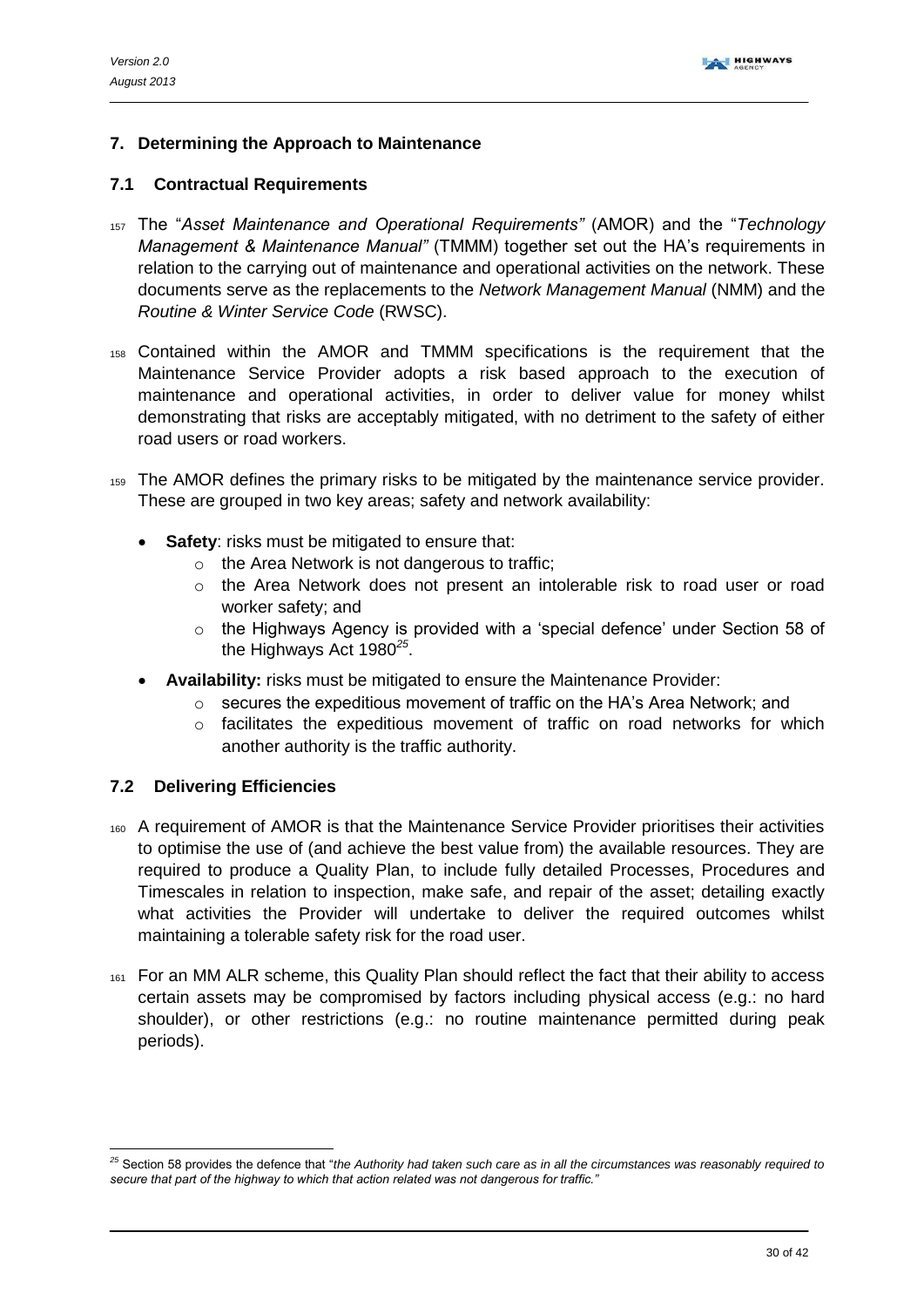

- 162 The Maintenance Service Provider is also required to produce a Maintenance Requirements Plan, detailing:
	- the planned Programme of Inspections;
	- the Response and Repair timescales, covering defect identification, verification, response and repair; and
	- how work will be packaged to minimise network occupancy (including road space booking requirements, traffic management requirements, and temporary traffic regulation orders).
- <sup>163</sup> Designers and Maintenance Service Providers are to give careful consideration to the requirement to minimise network occupancy, both from the point of view of reducing lane closures and reducing the exposure of road workers to the risks of working adjacent to live traffic. Hence the number of traffic management maintenance interventions should be minimised.
- <sup>164</sup> The Maintenance Service Provider is required to deliver (and comply with) a Network Occupancy Plan, containing occupancy booking procedures and pro-formas. They are to also maintain a fully populated record of all occupancies and any activities which cause an adverse impact on road users; with a view to optimising all occupancies, and minimising the effect of activities.
- <sup>165</sup> There are no additional operational requirements for a "Permit to Access" system specific to managed motorway schemes. The requirements set out in AMOR for a Network Occupancy Plan which outlines the Provider's Processes and Procedures for Managing Network Occupancy are deemed to be sufficient. Under the ASC contract these general requirements are considered to be a lump-sum duty which will not incur additional costs to the Agency.
- <sup>166</sup> Effective communication systems will be needed to ensure that if the RCC needs to request that maintenance personnel leave the network, the maintainer is able to comply with that request in an expeditious manner. Any system employed should ensure that the MAC/ASC is able to monitor and make contact with all contractors, including third-party maintainers. Any ICT systems used to track road space bookings are to be operated entirely by the MAC/ASC themselves, with no expectation placed on the RCC to access these systems in order to obtain information.
- 167 AMOR also requires that separate plans are produced for key operational areas, including the Severe Weather Service and Incident Response. These plans should detail the activities which will be undertaken to deliver the required outcomes and avoid danger to users of the highway.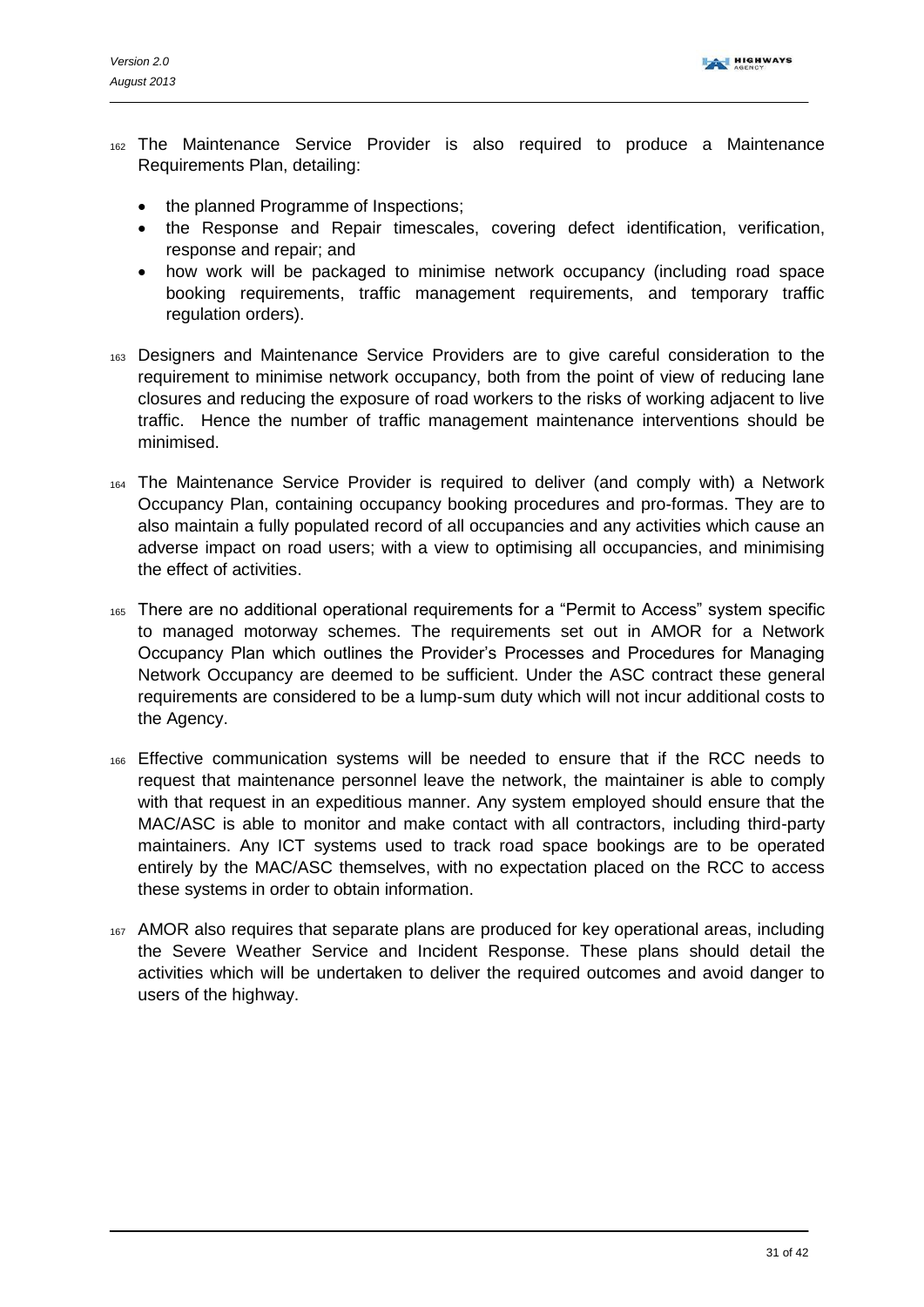#### <span id="page-31-0"></span>**8. Impact of MM ALR on Maintenance**

- <sup>168</sup> MM ALR schemes comprise a specific mix of technology and civil infrastructure. These assets require maintenance in order to remain functional, and so deliver the operational and safety benefits required of the scheme. However, the scheme's design itself changes how Maintenance Service Providers carry out maintenance, due to factors including:
	- the pressure of road space booking, arising from the need to access the additional technology assets, roadside infrastructure and field electronics installed as part of the scheme design;
	- operational restrictions on the time periods during which maintenance activities are able to be conducted, including the need to avoid lane closures during periods of high demand; and
	- the lack of a hard shoulder from which to carry out maintenance, access roadside infrastructure, or set out temporary traffic management (TTM).
- 169 The following sections describe some of the likely impacts that the MM ALR design is expected to have on the ability to plan, schedule, and conduct maintenance activities; as well as suggesting potential opportunities to mitigate those impacts.

#### <span id="page-31-1"></span>**8.1 Planning Maintenance Activities**

#### **8.1.1 Asset Inventory**

- <sup>170</sup> With access to MM ALR schemes expected to provide additional challenges (when compared to D3M sections), survey work may prove more difficult and so the planning of routine maintenance activities needs to be more rigorous. During the construction phase of the MM ALR scheme the scheme designer (supported by the maintenance service provider, delivery partner and construction contractor) should collate a full asset inventory, containing all assets, their quantities, location and condition, together with details of the date and nature of the most recent maintenance activity.
- 171 This inventory is to be kept up to date during the construction period. Once the scheme is operational, any survey activities necessary to keep the inventory current will need to be carefully planned to maximise the utilisation of any temporary traffic management being set out for maintenance work so as not to require any additional traffic management installations.
- <sup>172</sup> The asset inventory should be used to establish appropriate asset management plans, enabling work to be scheduled accordingly.

#### **8.1.2 Plan for Incident / Longer Term Maintenance**

<sup>173</sup> Designers and Maintenance Service Providers will need to review both existing and new structures within the MM ALR scheme to identify any structures or assets that require TTM to be left in place for an extended period (i.e. longer than overnight), in order to allow a repair to be completed.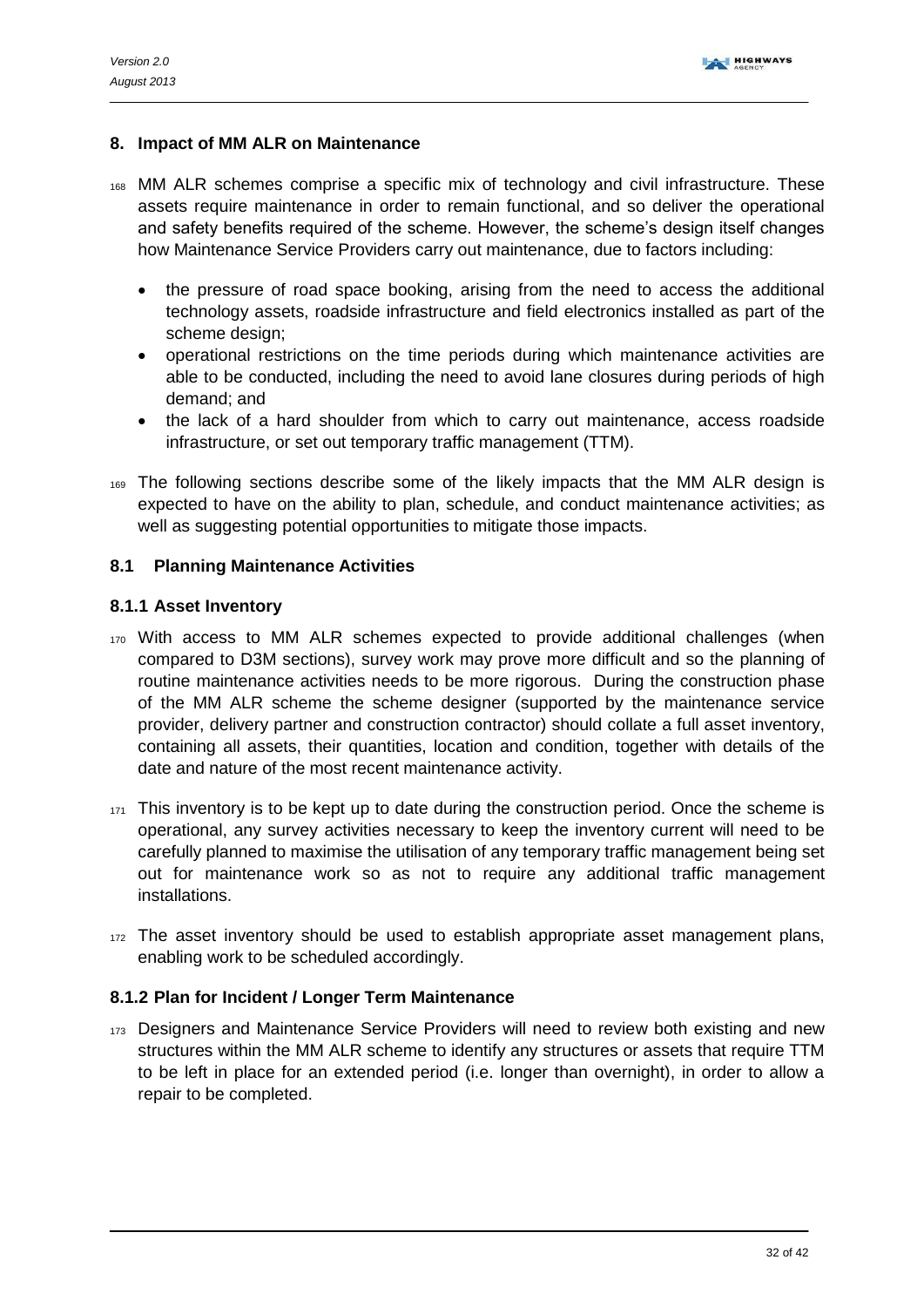

- 174 Examples might include the repair of a bridge parapet where the curing of the concrete requires protection for several days until the required minimum strength has been reached, or assets where non-stock materials are needed to make a repair, but traffic needs to be kept away from the vicinity while those materials are sourced.
- 175 Action plans for these circumstances need to be established and agreed, as it is a requirement of AMOR that they are included in the Maintenance Requirements Plan.

# **8.1.3 Plan for Severe Weather**

<sup>176</sup> The permanent conversion of the hard shoulder into a controlled running lane will have an implication on the procedures and operational arrangements necessary for the delivery of an effective winter service plan for MM ALR schemes. Snow accumulations are likely to be ploughed and stored in running lanes for a longer period of time; if snow is moved to lane 1 arrangements for clearing slip roads will have to be made. Wider carriageways will typically need echelon ploughing. Salting will require two passes instead of one to effectively cover four lanes of running traffic. These arrangements will be defined in the Severe Weather Plan (see also Section [5.3.5](#page-22-0) for implications on the RCCs).

# <span id="page-32-0"></span>**8.2 Scheduling Maintenance**

- 177 The high traffic volumes that MM ALR schemes are expected to experience during a typical weekday means that the main opportunity to conduct maintenance works will be overnight. Closing lanes during working days is likely to create significant congestion and delays to travellers. Hence weekday, inter-peak closures are not feasible (except for emergency works). Therefore the majority of activities will need to be scheduled at night, with additional temporary lighting provided as appropriate.
- <sup>178</sup> Intelligence based road space management will establish when it may be possible to permit lane closures during daylight hours to allow activities that are deemed to be unfeasible, or too high risk, to be carried out in the dark (e.g. litter picking, soft estate clearance). This will be scheme specific: Designers and Maintenance Service Providers should not assume that such a window exists; and so alternative methods of scheduling maintenance access may be required.

#### **8.2.1 Scheduling Planned Maintenance Activities**

- 179 There is increased pressure to minimise the number of occasions when TTM is in place, to minimise the safety risks to both road workers and road users, and to improve the efficiency of maintenance activities.
- <sup>180</sup> The Maintenance Requirements Plan introduces the need to minimise network occupancy, meaning the number of activities that are carried out during a single installation of temporary traffic management will be increased wherever possible.
- <sup>181</sup> Adopting this approach becomes even more crucial on MM ALR schemes, where the opportunities for maintenance access are reduced. However the ability to group maintenance activities together is subject to maintainers having adequate resources available to conduct the work, and there being no adverse impacts on safety associated with the undertaking of a number of activities within the same area.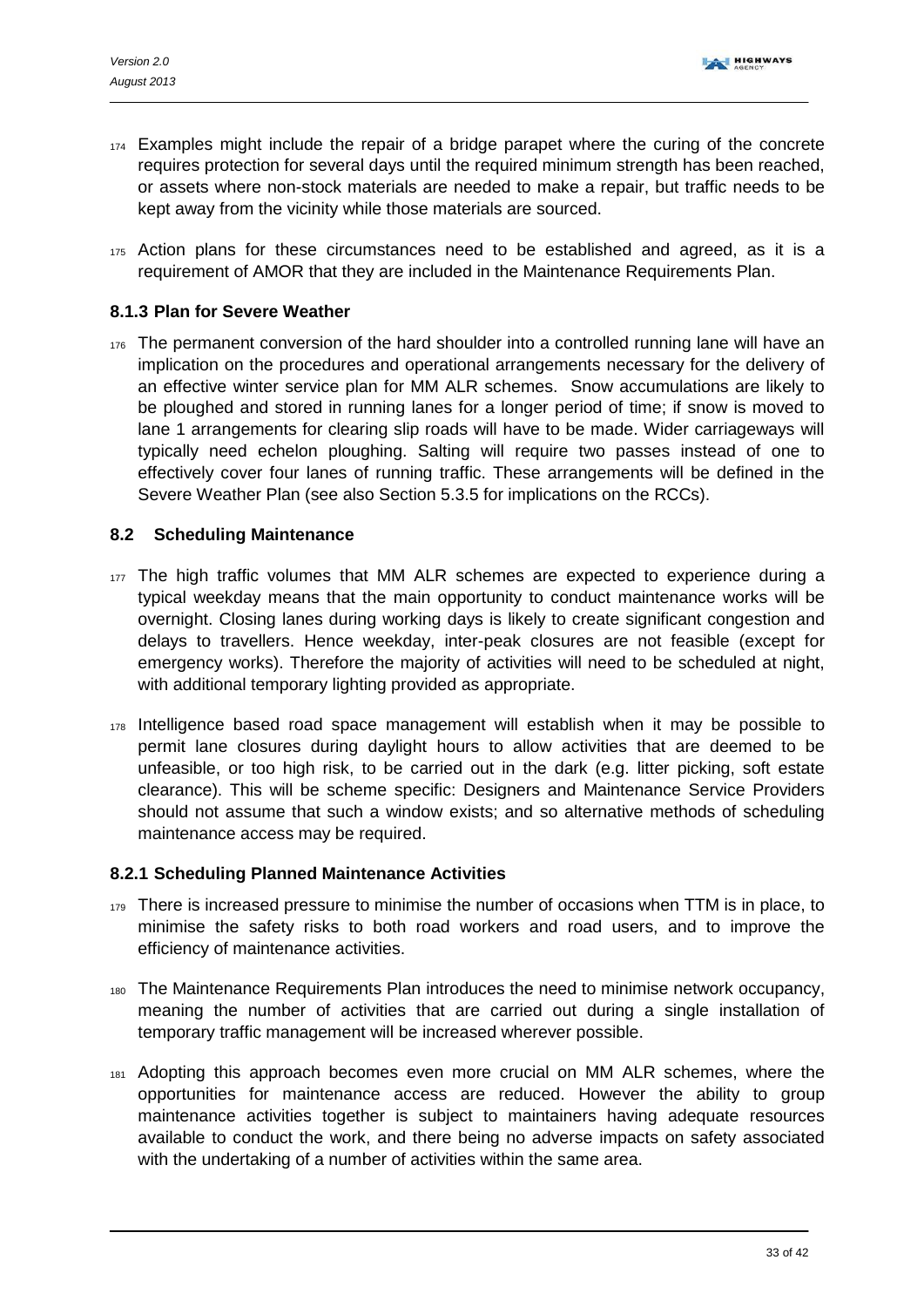

182 Consideration also needs to be given to the safety risk of the road user of delaying the intervention of separate maintenance activities into a single traffic management intervention.

# **8.2.2 Scheduling Reactive Maintenance**

- <sup>183</sup> Defects and equipment failures are inevitable. Except where the item can be safely accessed from off the network with the necessary tools, plant and materials; all repairs will require TTM. Both the frequency with which faults or defects occur, and the time needed to make a repair are key factors in determining the need for TTM.
- <sup>184</sup> Deciding when to undertake reactive maintenance requires an assessment of the operational criticality of each component to enable the network to continue to be safely operated despite the presence of a fault: either until a planned maintenance activity with the required temporary traffic management layout is in place; or until sufficient 'other' faults occur to enable them all to be repaired in a single maintenance intervention.
- <sup>185</sup> An exercise has been carried out to determine the availability requirements for each roadside technology type from both an operational and safety perspective. These will then be used to influence the target response / restore times defined within TMMM. This forms the basis of the risk based approach outlined in AMOR, and should be accommodated in the Maintenance Requirements Plan.
- 186 There is also the reverse opportunity in that some planned activities could be re-scheduled to make use of a TTM installation required to fix a fault or defect.

#### <span id="page-33-0"></span>**8.3 Conducting Maintenance**

#### **8.3.1 Generic Safe Method for Placing TTM**

- <sup>187</sup> Safe installation of TTM for maintenance has been identified as a key challenge for MM ALR designers and operators. One potential approach to meeting this challenge is demonstrated by the 'generic safe method'*<sup>26</sup>*, a guidance document produced in consultation with the Road Worker Safety Forum (RoWSaF) which includes features such as fixed taper positions and dedicated advance signage.
- <sup>188</sup> Designers and maintainers are not required to emulate the generic safe method; rather they should apply design for maintenance principles to ensure road worker hazards for a particular scheme are adequately managed. The generic safe method merely demonstrates one such approach.

# **8.3.2 Installation of Temporary Traffic Management**

<sup>189</sup> Where the need for a maintenance intervention cannot be avoided, TTM will be required. The main differences when installing TTM on a road with four live lanes without a hard shoulder involve the safe installation of the advance warning signs and the initial set up of the taper. Once these are in place then the remainder of the installation is the same as for a conventional motorway.

 $\overline{a}$ *<sup>26</sup>* [http://www.dft.gov.uk/ha/standards/tech\\_info/files/Generic%20Safe%20Method%20for%20Placing%20TTM%20FINAL.pdf](http://www.dft.gov.uk/ha/standards/tech_info/files/Generic%20Safe%20Method%20for%20Placing%20TTM%20FINAL.pdf)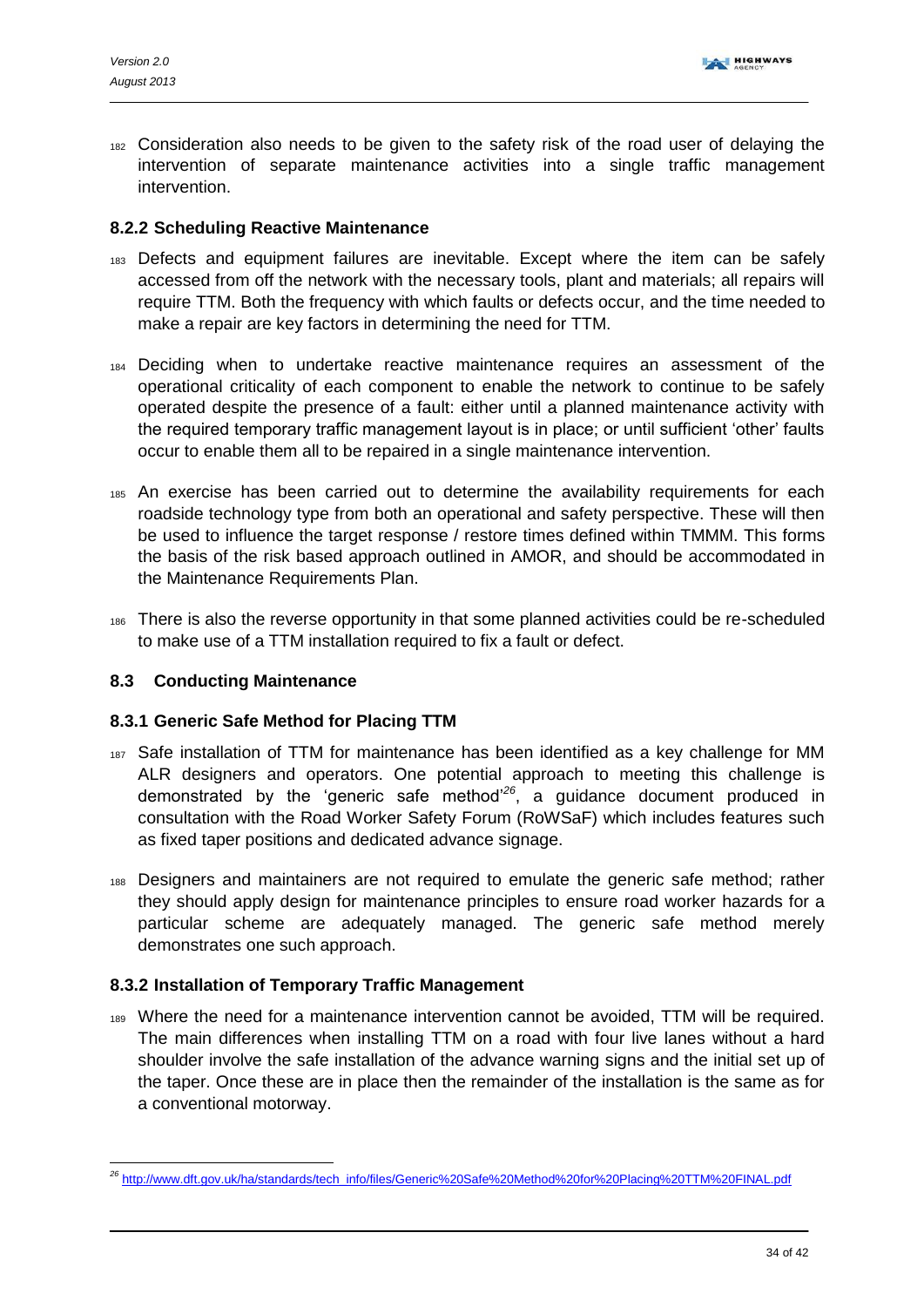- <sup>190</sup> There are two key issues relating to the installation of TTM in an MM ALR environment: the initial positioning of signs and taper cones has to take place in live lanes; and setting out the offside signs to Chapter 8 would otherwise require workers to cross four lanes of traffic. With concrete central barrier there is no effective position of refuge for a road worker installing a sign adjacent to the barrier.
- <sup>191</sup> To combat this, the Aiming for Zero programme is currently sponsoring a number of projects aimed at eliminating or reducing road worker exposure to risk during set up of TTM, particularly those risks relating to the crossing of the carriageway on foot. For example, project 1C1 is assessing the suitability of using AMIs to display variable mandatory speed limits to support the setting up and taking down of TTM; while projects 1C2 and 1C3 are reviewing the use of variable signs and signals to communicate static lane closures in advance of the works.
- <sup>192</sup> The Aiming for Zero programme is a rapidly developing workstream, and designers and maintainers should be aware of potential TTM relaxations published in IANs during scheme development and operation phases.

# **8.3.3 Pre-determined Taper Positions and Fixed Traffic Management Signs**

- <sup>193</sup> Pre-determined taper positions and remotely operated traffic management signs may be used to aid in the setting out of TTM. Dedicated electronic (or electromechanical) signs installed upstream of each selected taper location at the distances described in Chapter 8 of the Traffic Signs Manual eliminate the safety hazards to the road maintainer created by the requirement to physically place temporary fixed plate signs adjacent to a live running lane. These signs may be mounted in either the verge or central reserve as required, and can be operated remotely from an approaching maintenance vehicle (such as an Impact Protection Vehicle) or from an accessible, secure, safe location (e.g. the RCC).
- 194 Aiming for Zero Project 1U will deliver guidance and specification requirements for the use of post-mounted, remote-controlled message signs at roadworks; and is expected to deliver by December 2013. Designers should consider whether the benefits of their installation can be shown to outweigh the dis-benefits of introducing additional 'permanent' assets, particularly in the central reserve; especially as project 1S4 is considering the removal of all offside signs on the approach to roadworks.
- <sup>195</sup> Sufficient taper locations are to be identified which allow all the assets, including any signage required to support traffic management, to be maintained within a suitable temporary traffic management layout. Therefore, the frequency and location of the taper positions needs to be agreed by scheme designers and the maintaining agent.

# **8.3.4 Electronic Sign Utilisation**

<sup>196</sup> The number of dedicated signs required solely for advance warning of road works could be reduced if the electronic signs and signals within the MM ALR design for driver information and control are used to form part of the advance signing. For example, a fixed taper location could be positioned ~1500m downstream from a sign or signal, which would be used to display the appropriate legends and aspects for the 1 mile advance warning under Chapter 8. This eliminates the risk to the road maintainer associated with placing the equivalent fixed sign in a live running lane.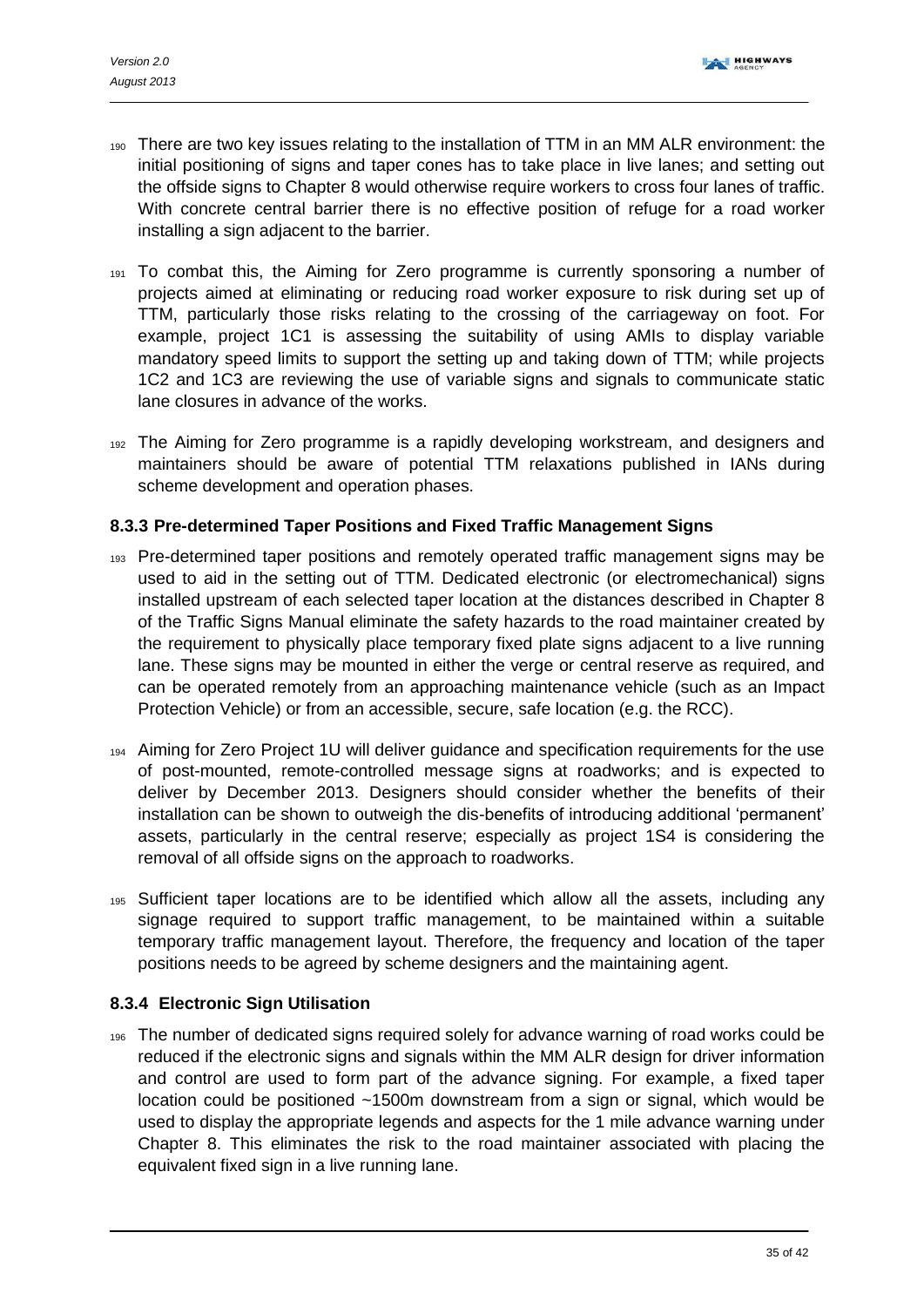# <span id="page-35-0"></span>**8.3.5 Remote Access to Technology Assets**

- 197 Remote access to technology assets is being developed and delivered in two phases. Phase 1 will deliver remote access to the latest generation of signs and signals; while Phase 2 will add remote access capability to all IP-enabled devices, including CCTV cameras.
- <sup>198</sup> Maintenance Service Providers should, wherever possible, make use of this facility to minimise visits to the roadside. The Maintenance Service Provider will need to obtain permission from the RCC to take over control of the piece of equipment, as they would currently for physical repairs, to ensure that the equipment is not simultaneously required for operational purposes.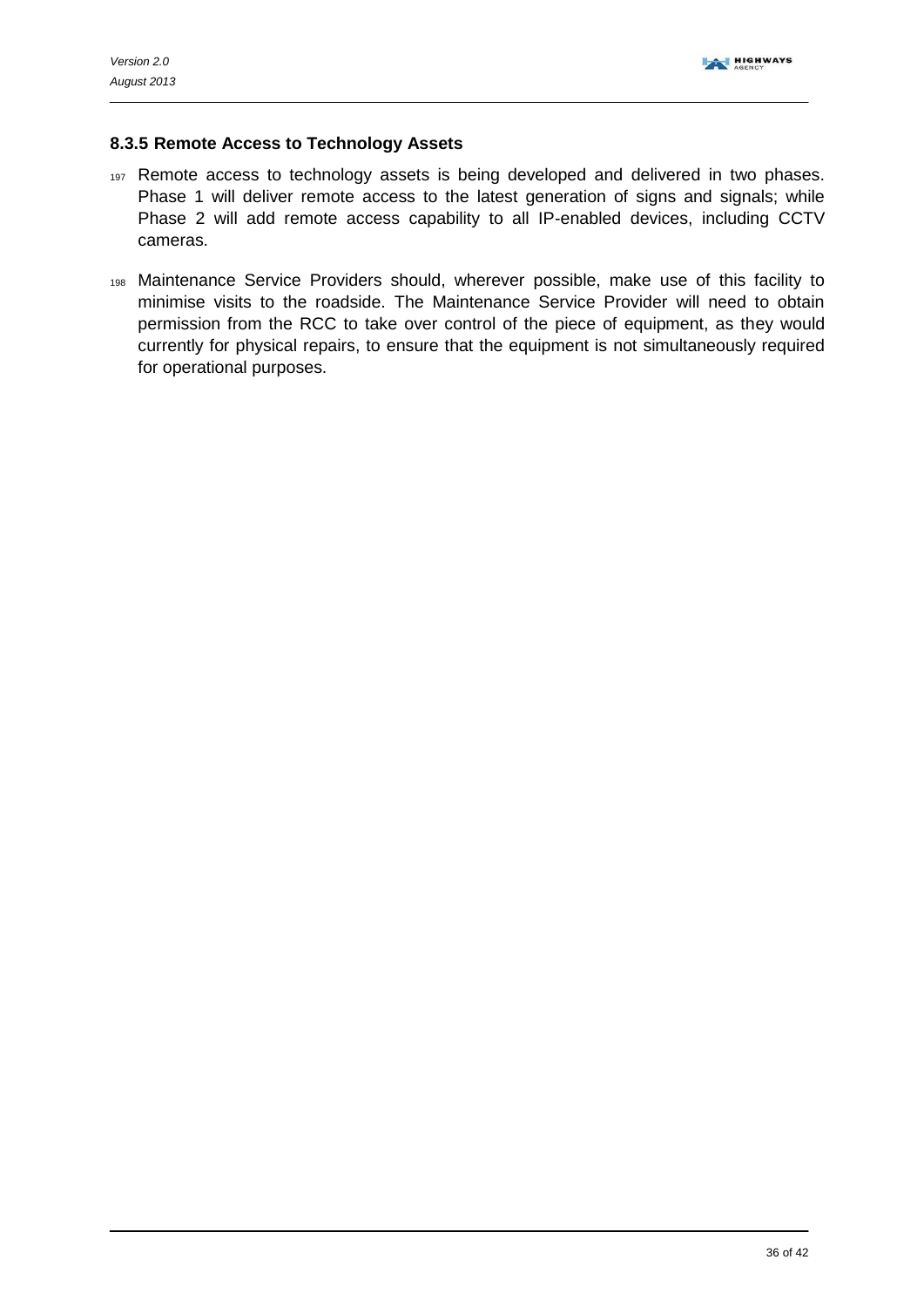# <span id="page-36-0"></span>**9. RCCs and the Traffic Officer Service**

# <span id="page-36-1"></span>**9.1 Staffing Levels**

- 199 An exercise is being carried out by the Managed Lanes & Policy Team to assist TMD in reviewing their future staffing needs. The approach takes account of the resource requirements that will be necessary to safely operate MM ALR schemes as intended. Therefore no additional work will be needed to assess staffing levels for individual MM ALR schemes in isolation.
- <sup>200</sup> The Operating Regime (combined) PCF Product for each scheme will need to record that an assessment has been completed, and that the staffing requirements to operate the scheme have been agreed.

#### <span id="page-36-2"></span>**9.2 RCC Space Requirements**

<sup>201</sup> As MM ALR schemes do not have a dynamic hard shoulder, there is no need for a hard shoulder monitoring (HSM) subsystem to be housed within the RCC, so it is not anticipated that any additional server space will be required for this purpose.

#### <span id="page-36-3"></span>**9.3 Traffic Officer Procedures for Managed Motorways**

- <sup>202</sup> To ensure national consistency across managed motorways operations, a single, standardised set of core procedures have been produced by the TOS Procedures Team, for approval by both the National Health & Safety Team (NHST) and the Resource and Capability Group*<sup>27</sup>* (R&CG).
- <sub>203</sub> It is the responsibility of each scheme to identify any specific considerations that require a "non-standard" operational procedure. In particular, the scheme will need to identify any hazards that may not have been included in the MM ALR generic hazard log, and where necessary determine appropriate mitigations.
- <sup>204</sup> The national TOS Procedures Team will work with each scheme to develop a set of procedures to cover such scheme specific conditions and to gain the necessary approvals. Where applicable these will form a set of regional procedures that will be described for each TOS region. Such procedures may include setting of variable signs and signals for TTM, and will need to ensure that operation of any permanent advance signs do not conflict with signs and signals set by the RCC.
- <sup>205</sup> The core and regional (scheme specific) procedures will be held and maintained centrally on the Traffic Officer Procedures Index on the Highways Agency Portal by the TOS Procedures Team.

*<sup>27</sup>* R&CG was formerly known as the Traffic Learning Centre (TLC)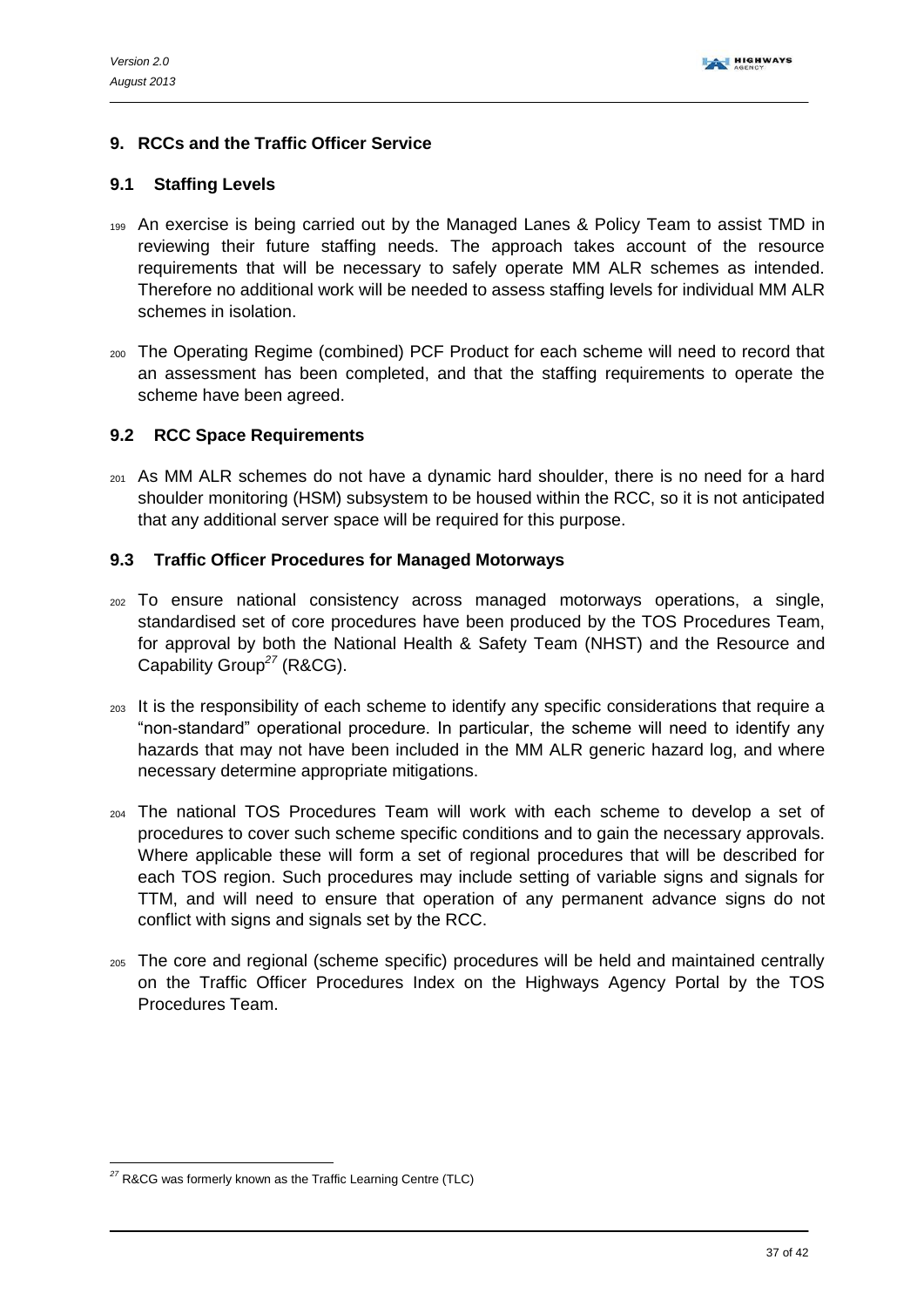# <span id="page-37-0"></span>**9.4 Learning Requirements**

- <sup>206</sup> The HA's Traffic Management Division, through the Resource and Capability Group (R&CG), will coordinate the national approach to all Traffic Officer learning requirements associated with MM ALR schemes.
- <sup>207</sup> To deliver this work, R&CG will analyse the competence requirements associated with the operation of each scheme for all TOS roles (mapping legal, safety and national standards requirements), and determine whether any gaps exist between the current operational standards, and any new standards required to safely operate MM ALR schemes.
- <sup>208</sup> This will enable new learning interventions and assessments to be created which deliver the required competence standards, and allow for individual achievements against the standards to be recorded.
- <sup>209</sup> Detailed training delivery plans will be agreed with each TOS region, to ensure that the relevant personnel have been appropriately trained before the first MM ALR scheme in the region becomes operational.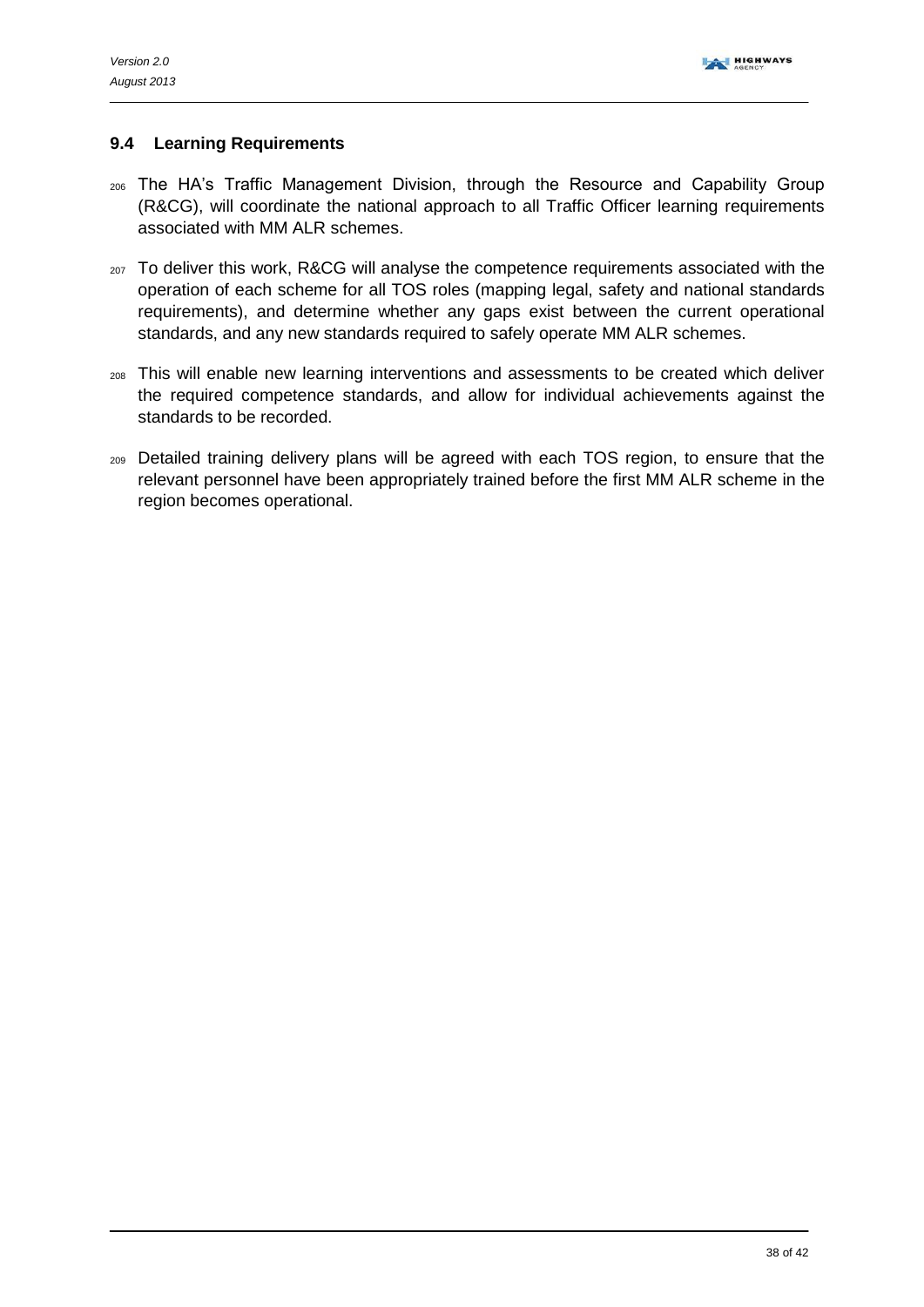# <span id="page-38-0"></span>**10. Glossary**

| <b>Term</b>      | <b>Definition</b>                                                          |
|------------------|----------------------------------------------------------------------------|
| <b>ACPO</b>      | Association of Chief Police Officers                                       |
| <b>ADS</b>       | <b>Advance Direction Sign</b>                                              |
|                  | The Highways Agency's preferred communications technology between          |
| Airwave          | Core Responders for incident management                                    |
| <b>AMM</b>       | Area Management Memo                                                       |
|                  | Asset Maintenance & Operational Requirements - the replacement for the     |
| <b>AMOR</b>      | RWSC and NMM which sets out the HA's requirements for the delivery of      |
|                  | routine maintenance and operational service within the ASC.                |
|                  | Asset Support Contract - the replacement for the Managing Agent            |
| <b>ASC</b>       | Contractor (MAC) contracts, which form the basis of maintenance            |
|                  | agreements on most parts of the Agency's network.                          |
| <b>ATM</b>       | <b>Active Traffic Management</b>                                           |
| <b>CCTV</b>      | <b>Closed Circuit Television</b>                                           |
| <b>CFOA</b>      | <b>Chief Fire Officers' Association</b>                                    |
| <b>COBS</b>      | Control Office Based System: In-station software and servers enabling      |
|                  | RCC operators to interact with roadside infrastructure and equipment.      |
|                  | Those organisations involved in responding to incidents on the HA network. |
|                  | The Traffic Incident Management Guidance Framework defines Core            |
|                  | Responders as: the Highways Agency, (including the RCC and on-road         |
| Core             | Traffic Officer Service, Service Providers and their Traffic Incident      |
| Responders       | Management Vehicles, the National Vehicle Recovery Manager and any         |
|                  | other party contracted by the HA); and the Emergency Services, Vehicle     |
|                  | Recovery Services and Motorist Assistance Organisations involved in        |
|                  | responding to an incident.                                                 |
| <b>CPS</b>       | <b>Crown Prosecution Service</b>                                           |
| D <sub>3</sub> M | Dual 3-lane motorway                                                       |
| D <sub>4</sub> M | Dual 4-lane motorway                                                       |
| <b>DfT</b>       | <b>Department for Transport</b>                                            |
| <b>DLOA</b>      | <b>Detailed Local Operating Agreements</b>                                 |
|                  | Driver Location Sign: A sign by the side of a motorway that gives the road |
| <b>DLS</b>       | number, direction of travel and distance from the start of the motorway of |
|                  | that location.                                                             |
| <b>ENGF</b>      | <b>Enforcement National Guidance Framework</b>                             |
| <b>ERA</b>       | <b>Emergency Refuge Area</b>                                               |
| <b>ERT</b>       | <b>Emergency Roadside Telephone</b>                                        |
| <b>ESS</b>       | <b>Entry Slip Signals</b>                                                  |
|                  | Future Operating Model – a series of projects intended to create and shape |
| <b>FOM</b>       | the future of TMD in terms of sustainable, affordable service delivery.    |
| HA               | <b>Highways Agency</b>                                                     |
| <b>HADECS</b>    | Highways Agency Digital Enforcement Compliance System                      |
| <b>HMCS</b>      | Her Majesty's Courts Service                                               |
| <b>IAN</b>       | <b>Interim Advice Note</b>                                                 |
| <b>ISU</b>       | <b>Incident Support Unit</b>                                               |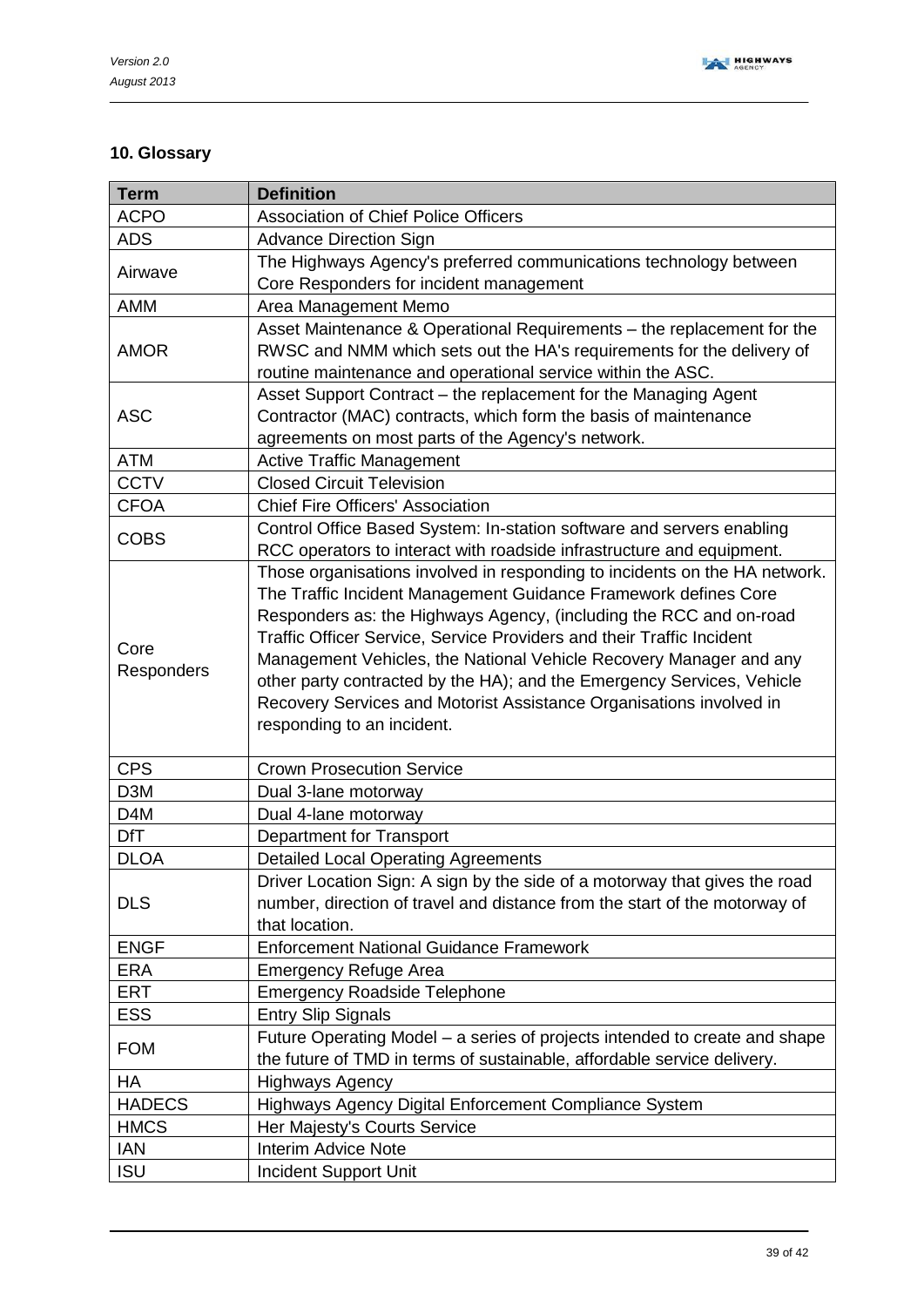

| <b>Term</b>    | <b>Definition</b>                                                           |
|----------------|-----------------------------------------------------------------------------|
| Link           | A length of motorway between consecutive junctions                          |
| <b>MAC</b>     | Managing Agent Contractor. Being replaced by ASC.                           |
| <b>MIDAS</b>   | Motorway Incident Detection and Automatic Signalling                        |
| <b>MM HSR</b>  | A managed motorway scheme designed to IAN 111/09 standards                  |
| MM ALR         | A managed motorway scheme designed to IAN 161/13 standards                  |
| <b>MSA</b>     | Motorway Service Area                                                       |
| <b>MSS</b>     | Message Sign Subsystem (of COBS)                                            |
| <b>NDD</b>     | Network Delivery and Development Directorate (of the Highways Agency)       |
| <b>NGF</b>     | <b>National Guidance Framework</b>                                          |
| <b>NHST</b>    | National Health & Safety Team                                               |
| NMCS2          | National Motorway Communications System 2                                   |
| <b>NMM</b>     | Network Management Manual                                                   |
| <b>NPUG</b>    | <b>National Procedures User Group</b>                                       |
| <b>NRTS</b>    | National Roadside Telecommunication Service                                 |
| <b>NSCRG</b>   | <b>National Safety Control Review Group</b>                                 |
| <b>NTIS</b>    | <b>National Traffic Information Service</b>                                 |
| <b>NTOC</b>    | <b>National Traffic Operations Centre</b>                                   |
|                | A PCF product developed for each Scheme which sets out any divergence       |
|                | from this Concept of Operations document that may be necessary to deal      |
| Operating      | with scheme specific issues capable of affecting operational practice. This |
| Regime         | product has been revised since its original inception to include the former |
| (combined)     | Compliance Strategy and Implications on Core Responders Products,           |
|                | hence the reference to "combined" in the title.                             |
| <b>PCF</b>     | Project Control Framework - This is a joint Department for Transport (DfT)  |
|                | and Highways Agency approach to managing major projects.                    |
| <b>PTZ</b>     | Pan-Tilt-Zoom (CCTV cameras)                                                |
| <b>RCC</b>     | <b>Regional Control Centre</b>                                              |
| <b>RDD</b>     | <b>Regional Divisional Director</b>                                         |
| R&CG           | Resource and Capability Group (formerly Traffic Learning Centre)            |
| <b>ROM</b>     | <b>Regional Operations Manager</b>                                          |
| <b>RTMC</b>    | Regional Technology Maintenance Contract (replacement for TechMAC)          |
| <b>RWSC</b>    | Routine & Winter Service Code (replaced by AMOR)                            |
| <b>SHARE</b>   | Sharing Highways Agency Records Electronically: the HA electronic file      |
|                | sharing system                                                              |
| <b>SRN</b>     | <b>Strategic Road Network</b>                                               |
| <b>SRO</b>     | Senior Responsible Owner                                                    |
| <b>TechMAC</b> | Technology Managing Agent Contracts. Being replaced by RTMC                 |
| <b>TMD</b>     | HA Traffic Management Directorate                                           |
|                | Technology Maintenance and Management Manual - a document setting           |
| <b>TMMM</b>    | out the HA's performance requirements in relation to the carrying out of    |
|                | maintenance services on all traffic technology systems.                     |
| <b>TOS</b>     | (Highways Agency) Traffic Officer Service                                   |
| <b>TTD</b>     | HA NDD Traffic Technology Division                                          |
| <b>VMS</b>     | Variable Message Sign                                                       |
| <b>VMSL</b>    | Variable Mandatory Speed Limit                                              |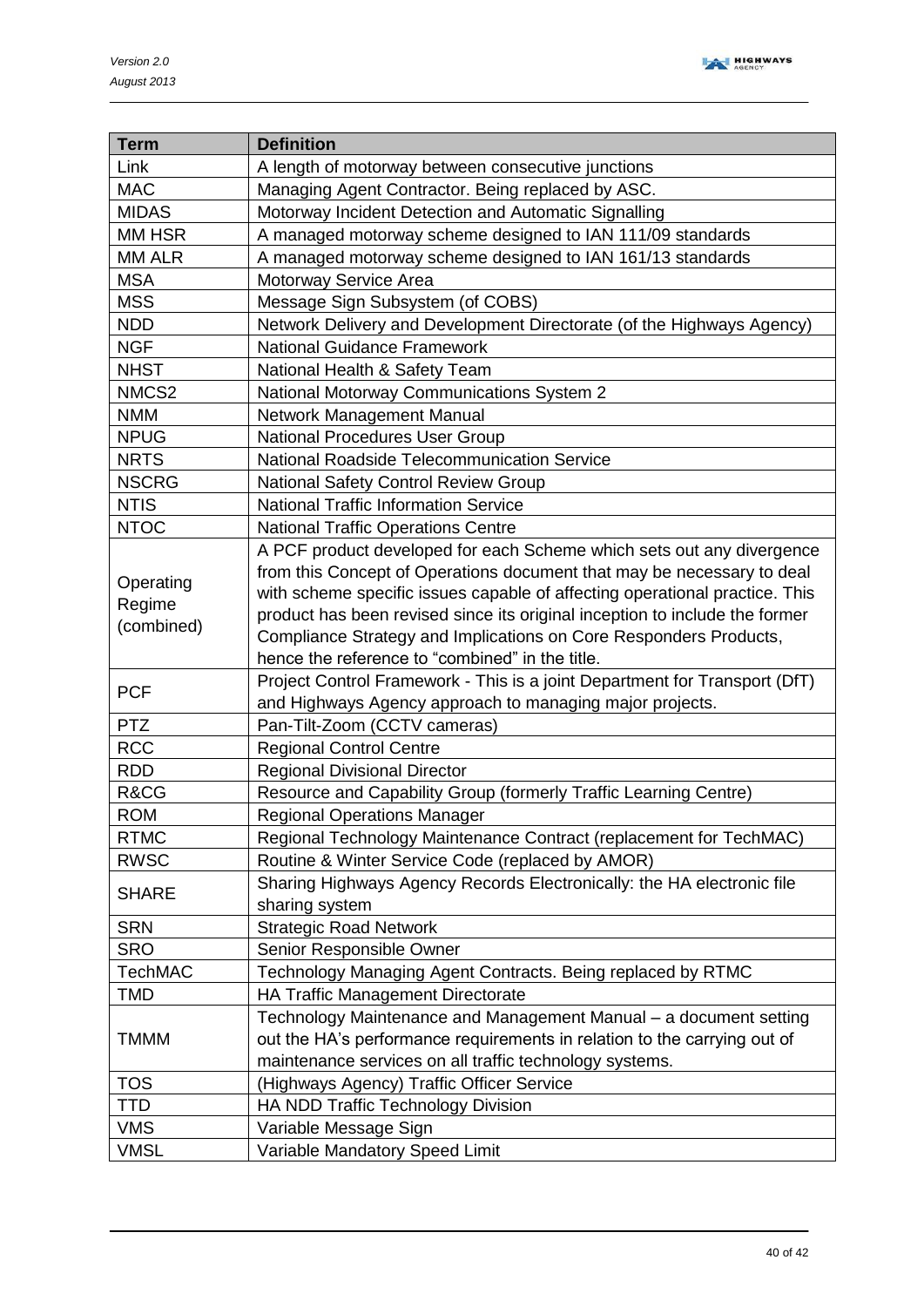

This page is intentionally blank